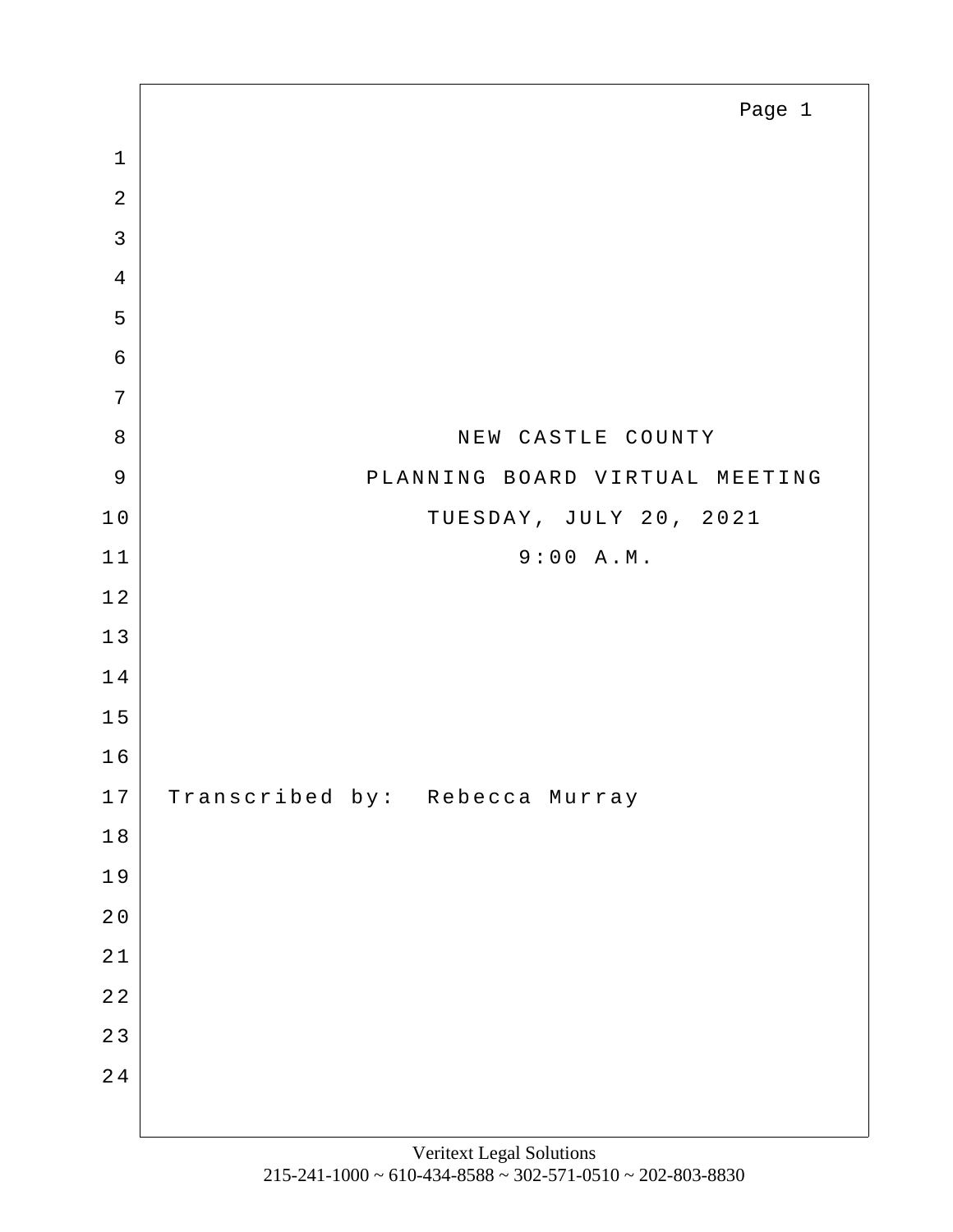<span id="page-2-0"></span>1 P R O C E E D I N G S 2 MS. PETERSON: With that I will call  $3$  the meeting of the planning board to order. Mr. 4 Gibbons, would you please call the roll? 5 MR. GIBBONS: Ms. Cahill. 6 MS. CAHILL: (No verbal response  $7 |$  given.) 8 MR. GIBBONS: Mr. Cochran. 9 | MR. COCHRAN: Here. 10 MR. GIBBONS: Mr. Daigle. 11 MR. DAIGLE: Here. 12 MR. GIBBONS: Ms. Drake. 13 MS. DRAKE: Here. 14 MR. GIBBONS: Ms. Gray. 15 MS. GRAY: Here. 16 MR. GIBBONS: Mr. McGlinchey. 17 MR. MCGLINCHEY: Here. 18 MR. GIBBONS: Mr. Snowden. 19 MR. SNOWDEN: Here. 20 MR. GIBBONS: Ms. Visvardis. 21 MS. VISVARDIS: Here. 22 MR. GIBBONS: And Ms. Peterson. 23 MS. PETERSON: Here. And hopefully Ms. 24 Cahill will be joining us shortly. Speaking of Page 2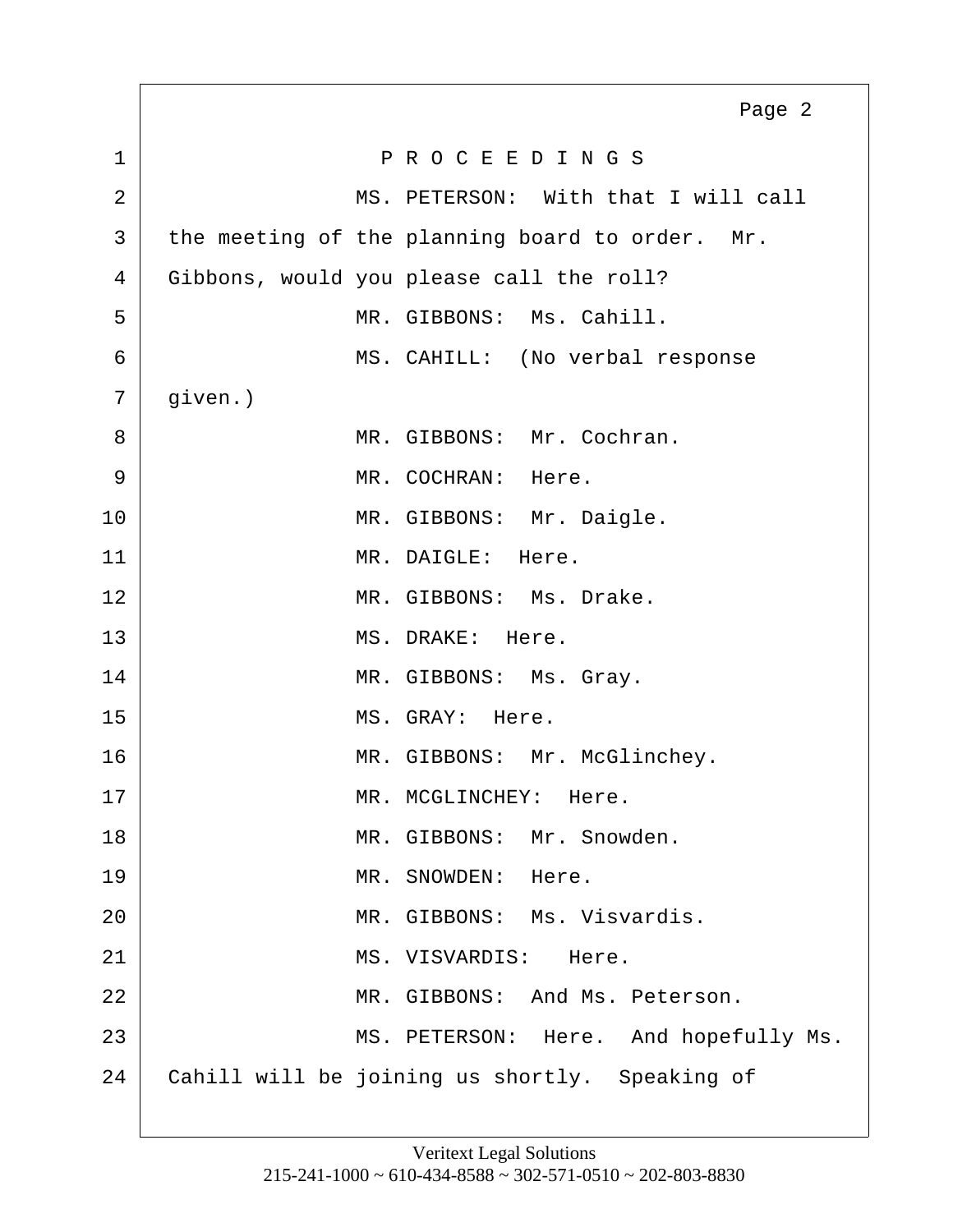<span id="page-3-0"></span>1 attendance, I just want to take a minute to say 2 something to the board. I know there are boards and committees that have a hard time sometimes getting a quorum and we've never had that problem with the planning board, and I just want to say thank you to all the board members for their faithful attendance at these meetings. I think at most meetings all nine 8 | members are present.

Page 3

9 And I see Ms. Cahill has just joined 10 us, so once again, all nine members are with us. So 11 thanks again for being so faithful to your duties and 12 it sure makes my job a lot easier.

13 Okay. Minutes from June 15th, are 14 there any corrections or amendments to those minutes? 15 Hearing none, do I hear a motion to approve the 16 minutes of June 15th?

17 MS. GRAY: Motion to approve the 18 minutes of June 15th.

19 MS. VISVARDIS: I make a motion that we 20 approve the minutes of June 15th, Ruth Visvardis. 21 MS. PETERSON: Second? 22 MS. GRAY: Second -- 23 MS. PETERSON: That was actually Leah 24 Gray was -- made a motion and Ruth maybe you can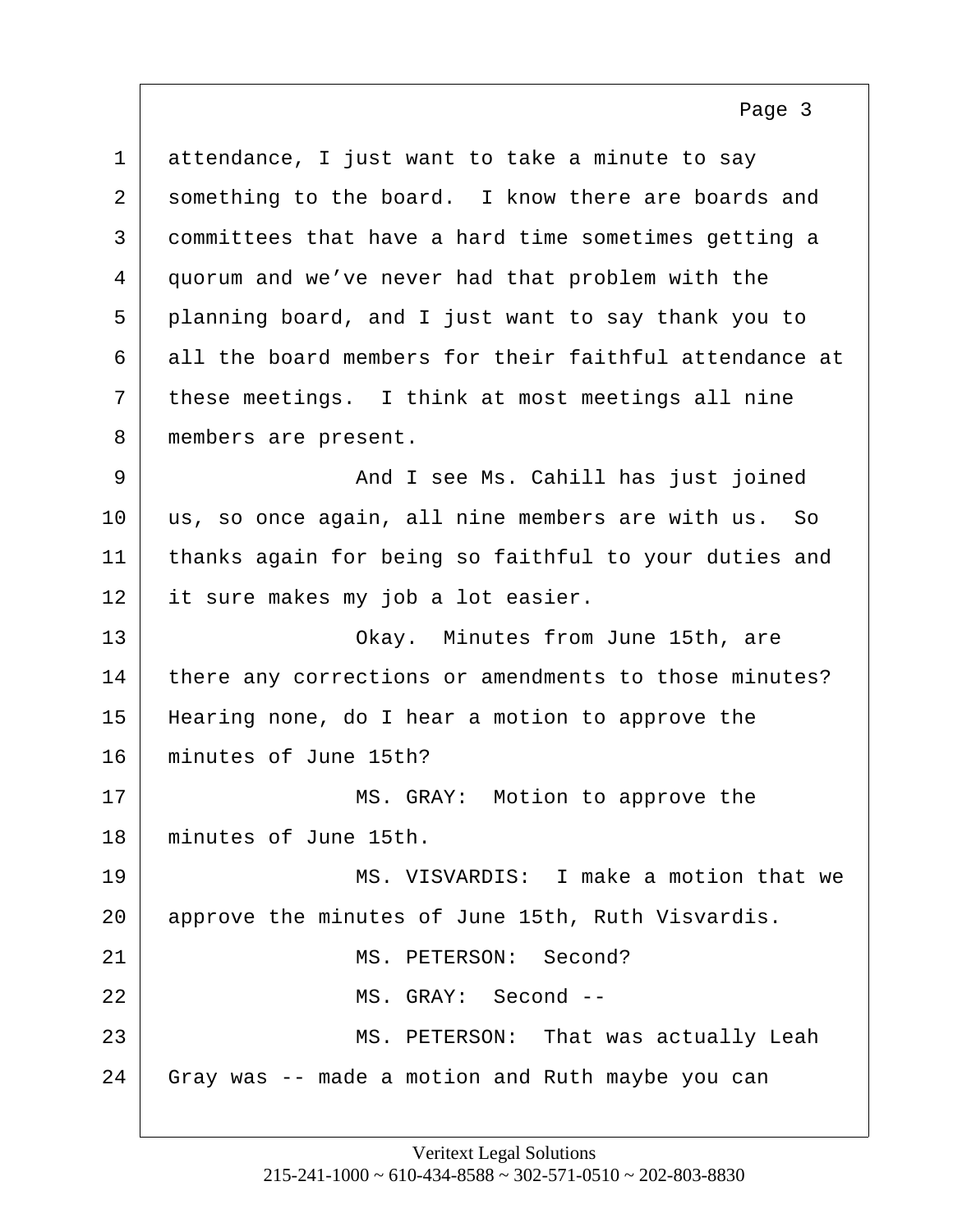<span id="page-4-0"></span>1 second it. 2 MS. VISVARDIS: Okay. I'll second it. 3 MS. PETERSON: Okay. Great. All in 4 favor say aye. 5 ALL: Aye. 6 | MS. PETERSON: Opposed? Minutes 7 approved. Deferrals, we have three. Application 8 2020-0004T, application 2020-0475T, and application 9 2021-0063T. And maybe after the meeting if somebody 10 from the department could let me know how long we 11 expect some of those to remain in deferral status 12 because some of them have been sitting there a long 13 time and I don't know if we're actually planning to 14 | move on them at some point? And if not, maybe the 15 sponsor would withdraw them. 16 So anyway, if somebody after the 17 meeting could get back to me and let me know what the 18 status of those are, that would be great. Okay. That 19 brings us to the business of the day. First on the 20 agenda is the application 2021-0164-T, ordinance 21- 21 024. Mr. Gibbons, who will be presenting? 22 MR. GIBBONS: That would be Chris 23 Jackson. 24 | MS. PETERSON: I didn't hear you. I'm Page 4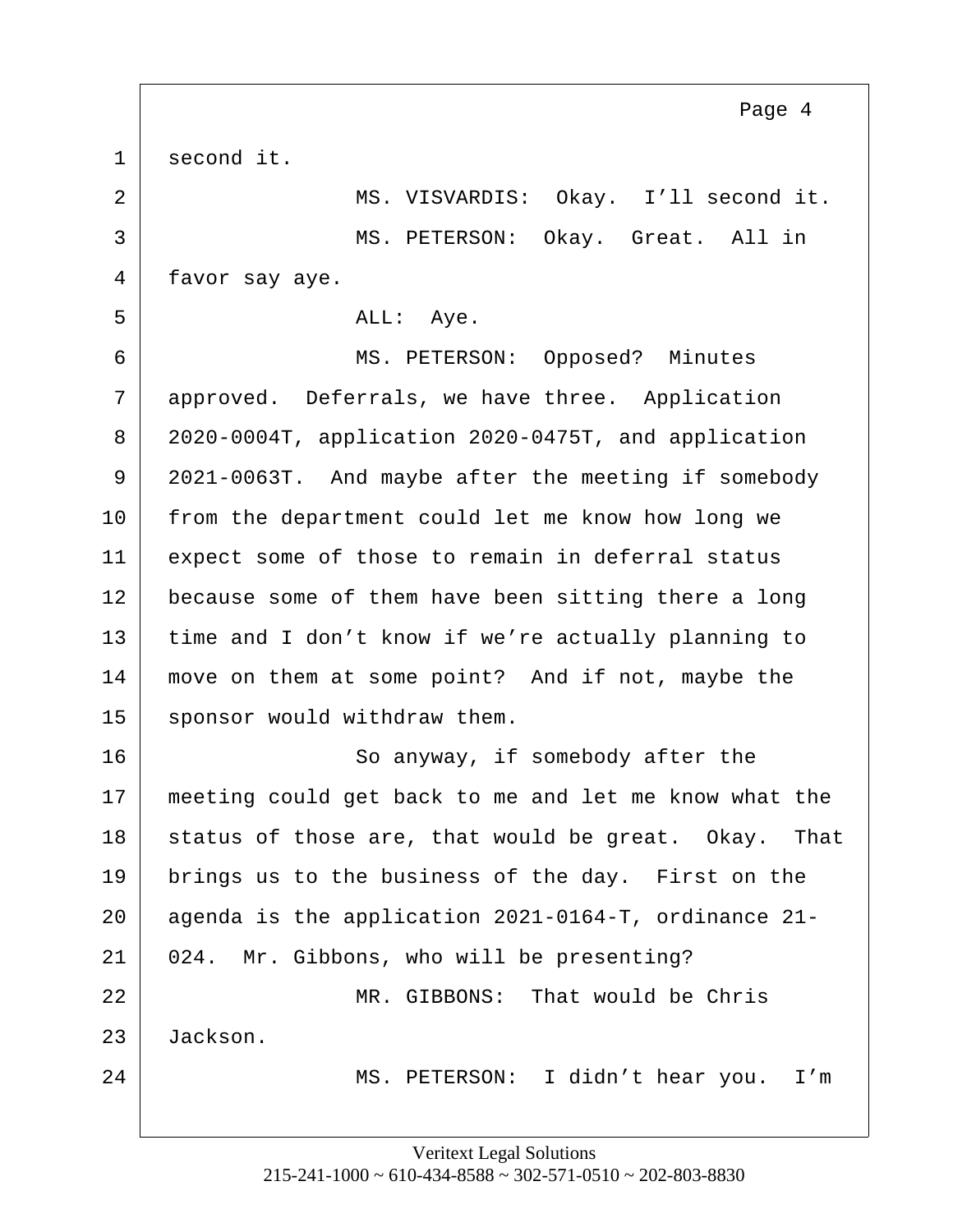<span id="page-5-0"></span>1 sorry. Who is presenting? 2 MR. GIBBONS: That would be Chris 3 Jackson. 4 MS. PETERSON: Chris Jackson. Okay. 5 MR. JACKSON: Good morning, Madam Chair 6 and members of the board. My name is Chris Jackson 7 | with the Department of Land Use and I'll hopefully be 8 giving a short presentation on ordinance 21-024, LED 9 lighting ordinance application number 2021-0164-T. 10 This ordinance is intended to modify 11 the unified development code to mandate the use of LED 12 lighting for the required lighting plans submitted 13 after September 1, 2021. These are for land 14 development plans. And next slide, please. 15 | Kas part of this, the department always 16 encourages energy conservation as ways to accomplish 17 the goals of the Green NCC Initiative. Matter of 18 fact, County Executive Meyer recently announced that 19 all New Castle County buildings, government buildings 20 will be powered through the purchase of renewable 21 energy certificates which is a method of achieving 22 energy sustainability when all those types of energy  $23$  production are not necessarily available in the area. 24 So that's a great goal that he's trying to set up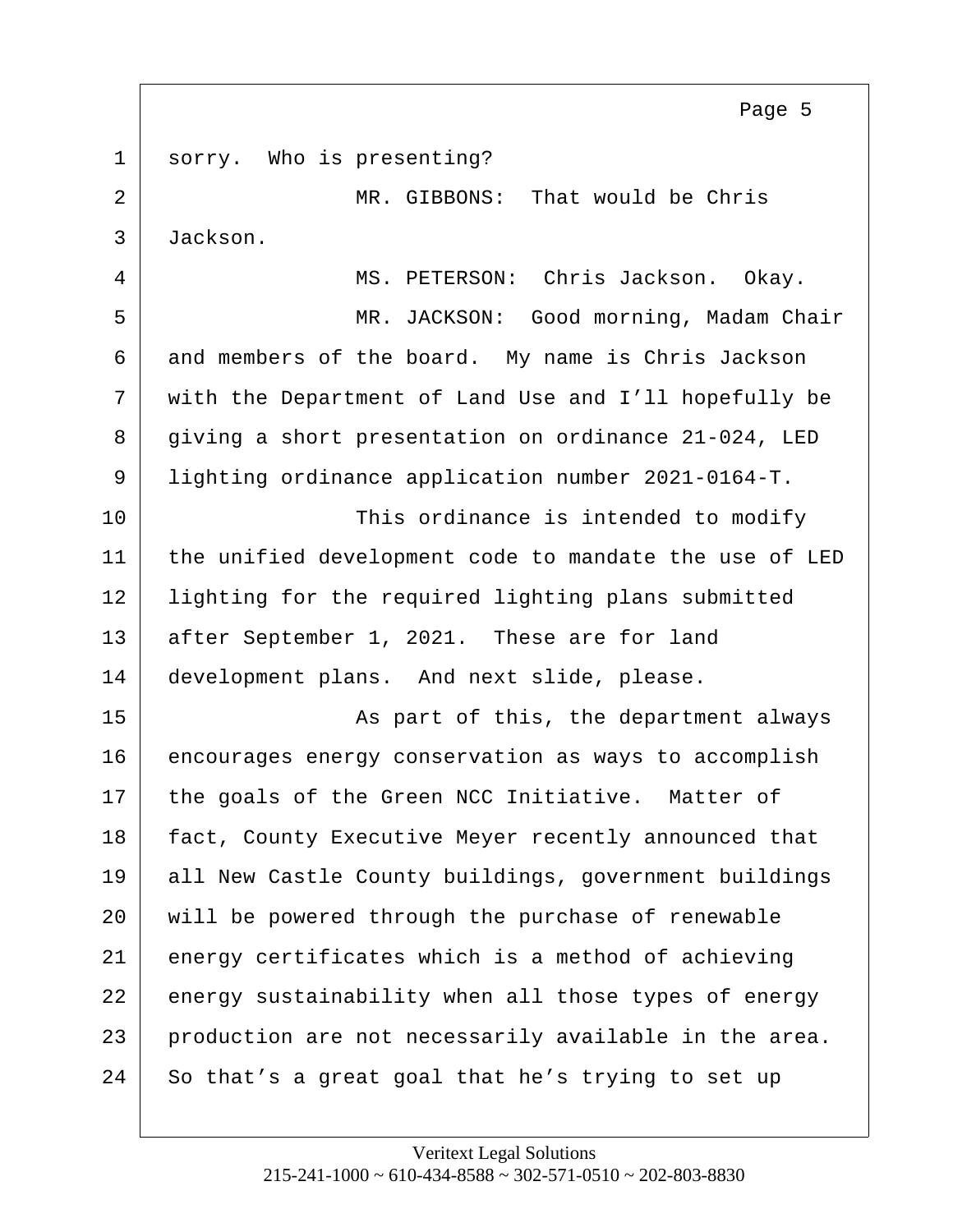<span id="page-6-0"></span>there.

| $\overline{a}$ | There are a couple of concerns with the                |
|----------------|--------------------------------------------------------|
| 3              | document. There's just things that I think can be      |
| 4              | easily taken care of. So we just want to make sure     |
| 5              | that there is an allowance for the future development  |
| 6              | of maybe more efficient fixtures and the current       |
| 7              | language states LED or equally efficient. So we just   |
| 8              | want to make sure that there is room to grow for       |
| 9              | future technology that may be slightly more efficient  |
| 10             | and wouldn't limit it to those that are just as        |
| 11             | efficient as LED actually is right now.                |
| 12             | The term bulbs, and this is an issue                   |
| 13             | when the ICCU is looking to adopt some of this         |
| 14             | language as well regarding LEDs, but the term bulbs    |
| 15             | may be problematic in that the LEDs are often circuit  |
| 16             | board mounted devices, so we just want to make sure    |
| 17             | that it wouldn't necessarily exclude those type of     |
| 18             | fixtures from being used and that the bulbs doesn't    |
| 19             | limit what's able to be used by the county.            |
| 20             | And also the last concern would be                     |
| 21             | street lights. Generally they're, you know, placed     |
| 22             | outside of the county's jurisdiction as within the     |
| 23             | right of way, which is the state's jurisdiction, so we |
| 24             | would not have the ability to require mandate what     |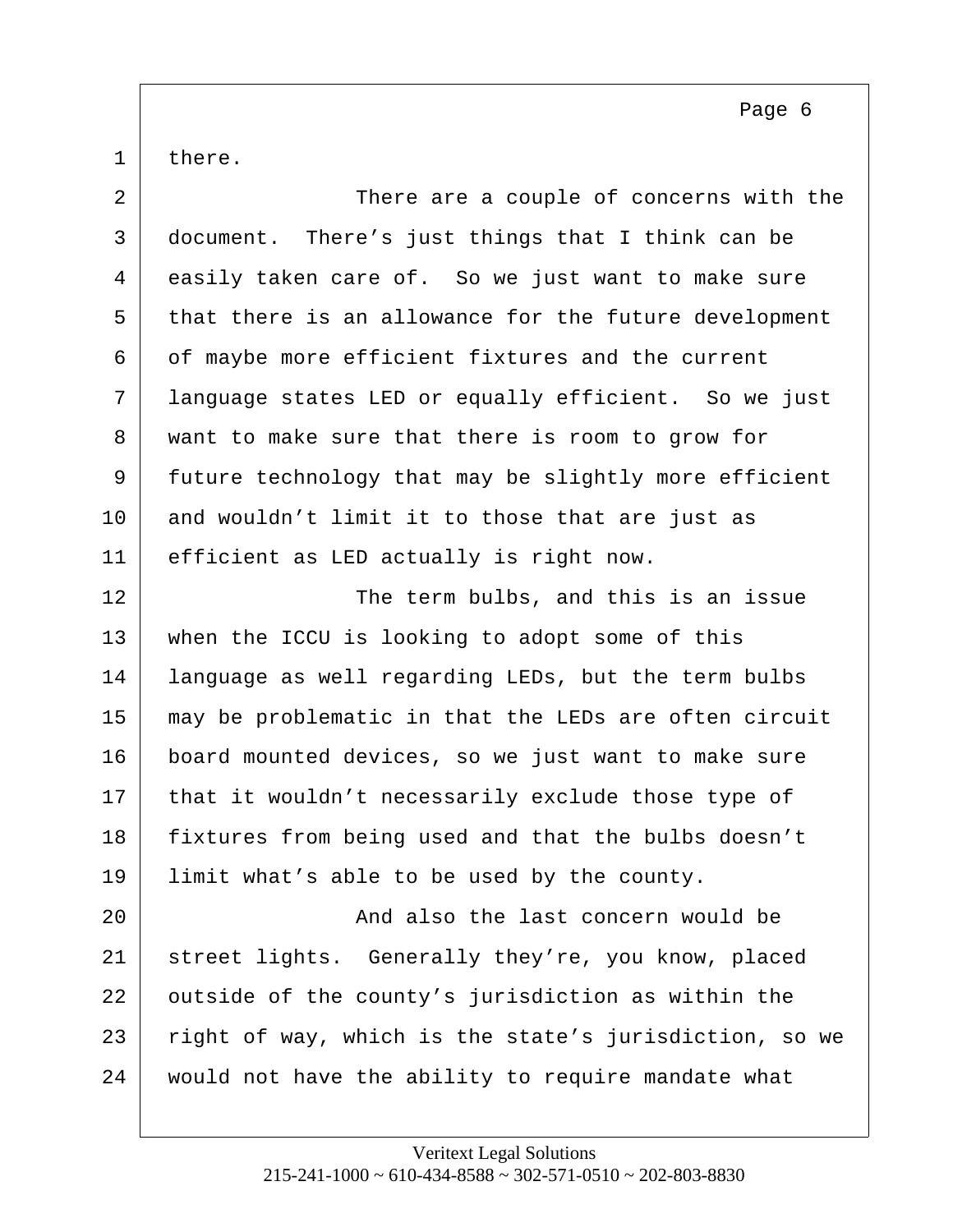<span id="page-7-0"></span>1 happens there. So just, we want to make sure that 2 that street light term is used carefully. 3 So the standards for the text 4 amendment, implementation of a new portion of the 5 comprehensive development plan. Hopefully this is 6 applicable. Implementation and achievement of the 7 comprehensive development plan's goals and objectives. 8 | The provisions of this ordinance would facilitate the 9 implementation and achievement of creating a 10 sustainable future for its residents, businesses, and 11 visitors through the promotion of green building 12 practices and energy efficiency. 13 See consistency with the provisions of 14 this chapter and standards for similar uses, not 15 applicable, a necessity to respond to state and/or 16 federal legislation not applicable. Flexibility in 17 meeting the objectives of this chapter, not 18 | applicable. Changes to conditions, interpretations, 19 and/or clarifications to existing language for new 20 uses, not applicable. And consideration of specific 21 problems found in this chapter are also not 22 applicable. 23 And so the department has considered

Page 7

24 the standards for text amendment and offer or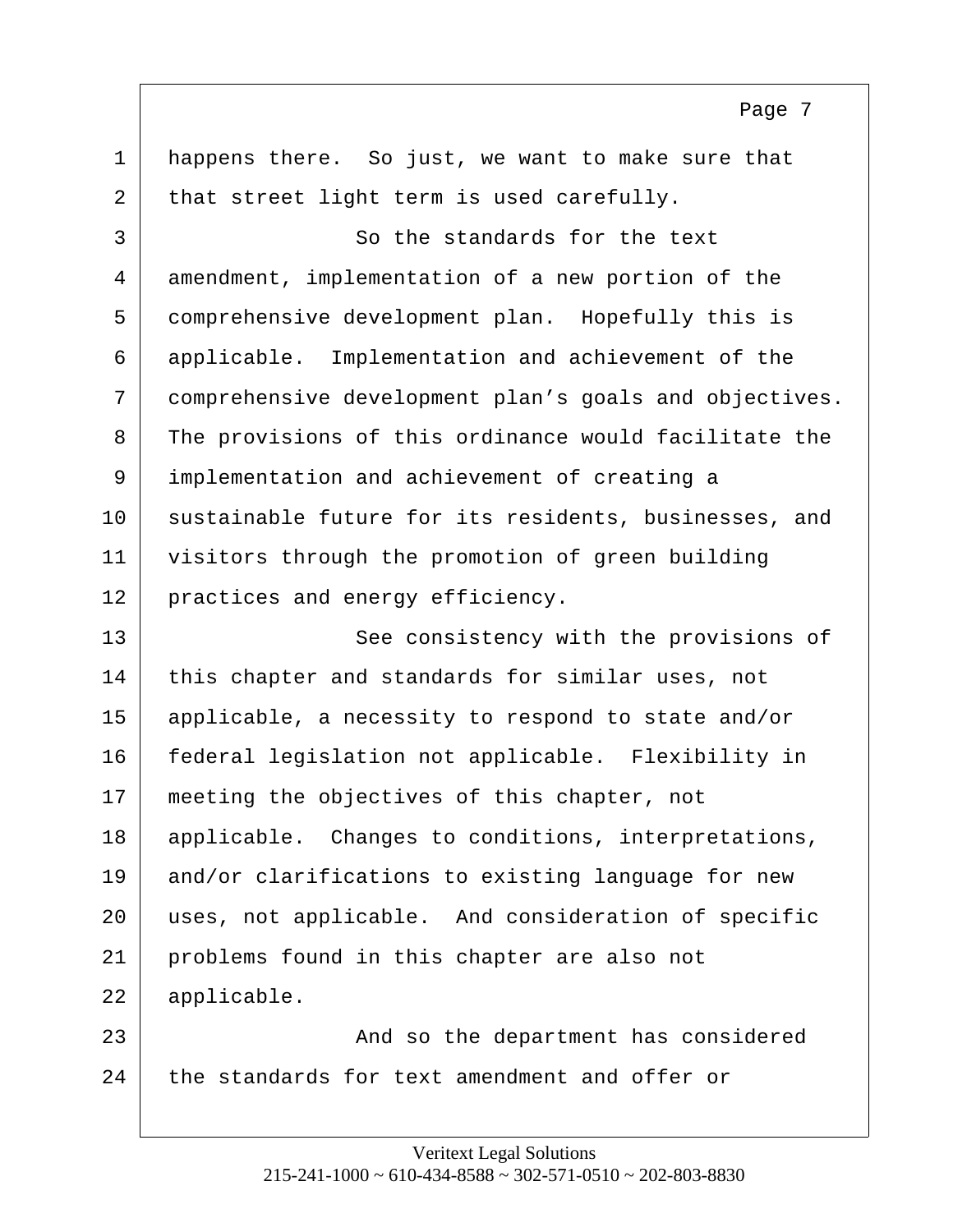<span id="page-8-0"></span>1 recommends conditional approval of ordinance number 2 21-024 with the following conditions. One, to modify 3 the equally efficient language to allow fixtures of 4 equal or greater efficiency. 5 Number two, remove the reference to 6 bulbs as it could prohibit or would prohibit LED 7 fixtures that are commonly connected directly to a 8 circuit board. 9 Number three, remove any reference to 10 street lights as they are outside the county's 11 jurisdiction. 12 | Number four, and this comes from the 13 plus comments, consider Den Rec's concerns regarding 14 the potential negative ecological impact of LEDs. And 15 | with that, we'll take any questions, please. 16 MS. PETERSON: Thank you, Mr. Jackson, 17 | good presentation. 18 MR. JACKSON: Thank you. 19 MS. PETERSON: Nice and concise. Are 20 there any questions for Mr. Jackson? Mr. McGlinchey. 21 | MR. MCGLINCHEY: I just have one. So 22 in the approval, what is considered Den Rec's comments  $23$  mean exactly? Like, what is that  $-$  how does that 24 become actionable?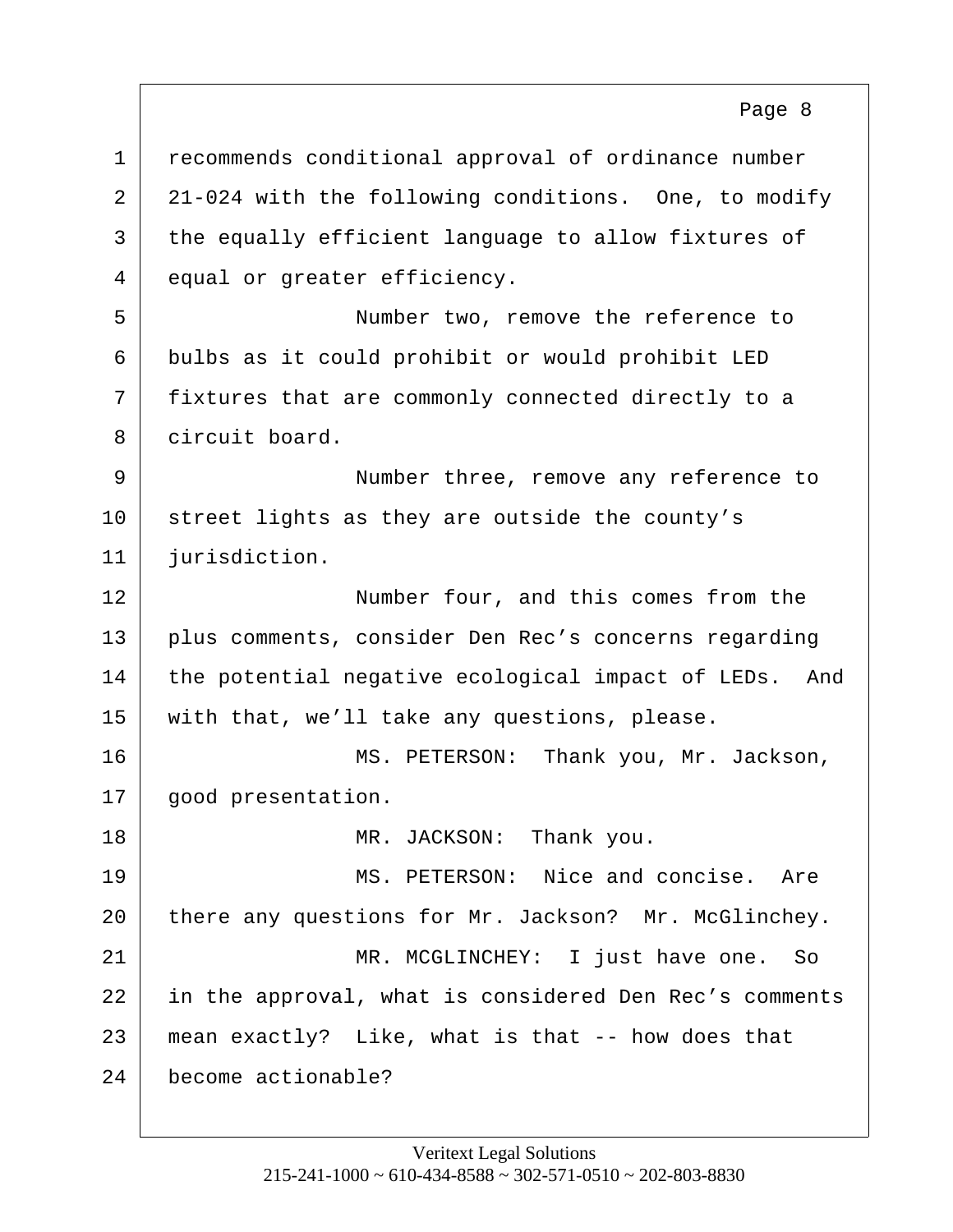<span id="page-9-0"></span>1 MR. JACKSON: Sure, sure. So what 2 they're concerned about is the I quess potentially 3 stark white lighting and just that the sponsor would 4 maybe -- and I think changing to the equally or more 5 efficient items allows a little bit of wiggle room for 6 fixtures. There is still some concern. I think it's  $7$  a little bit more of a past concern regarding LEDs, 8 how stark white their light can be. 9 | As far as how the department is going 10 to handle if this ordinance is implemented, we would 11 be reviewing the fixtures, semi-cutoff, cut all 12 fixtures and the type of lighting. I think it would 13 be probably difficult to mandate a particular type of 14 LED or anything like that. Perhaps a temperature or 15 color if that was something they wanted to take a look 16 at. 17 MR. MCGLINCHEY: Okay. So would it be 18 maybe just suggesting alternatives to the type of 19 fixture or the type, the lighting like  $a - -$  would it  $20$  be kind of a  $-$ 21 MR. JACKSON: I think the -- 22 MR. MCGLINCHEY: Okay. 23 MR. JACKSON: I think that would be a 24 good way to look at it, yes, sir.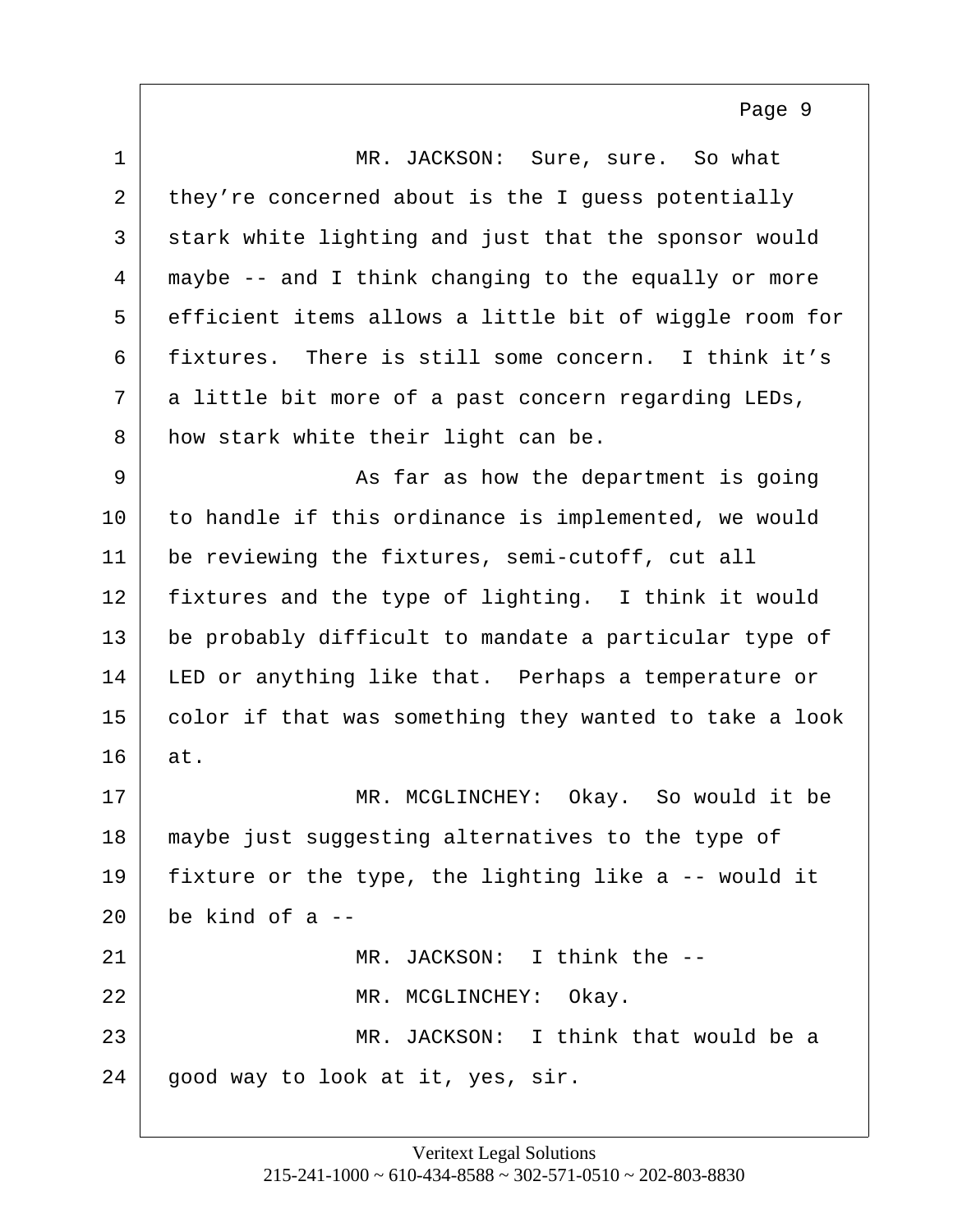<span id="page-10-0"></span>1 MR. MCGLINCHEY: Okay. Great. Thank  $2 \mid$  you. 3 MR. JACKSON: Uh-huh. 4 MS. PETERSON: Any other questions for 5 Mr. Jackson? Hearing none, do I hear a motion on the 6 conditional approval of ordinance 21-024? 7 UNKNOWN MALE: I move the vote to 8 recommend ordinance 0164-T subject to the four 9 conditions of the department's recommendation. 10 MS. PETERSON: Is there a second? 11 MS. CAHILL: I'll second that, Leone 12 | Krout. 13 MS. PETERSON: All right. Mr. Gibbons, 14 will you please call the roll on the motion to -- for 15 the conditional approval of ordinance 21-024? 16 MR. GIBBONS: Ms. Cahill. 17 MS. CAHILL: Yes. 18 MR. GIBBONS: Mr. Cochran. 19 MR. COCHRAN: Yes. 20 | MR. GIBBONS: Mr. Daigle. 21 MR. DAIGLE: Yes. 22 MR. GIBBONS: Ms. Drake. 23 MS. DRAKE: Yes. 24 MR. GIBBONS: Ms. Gray. Page 10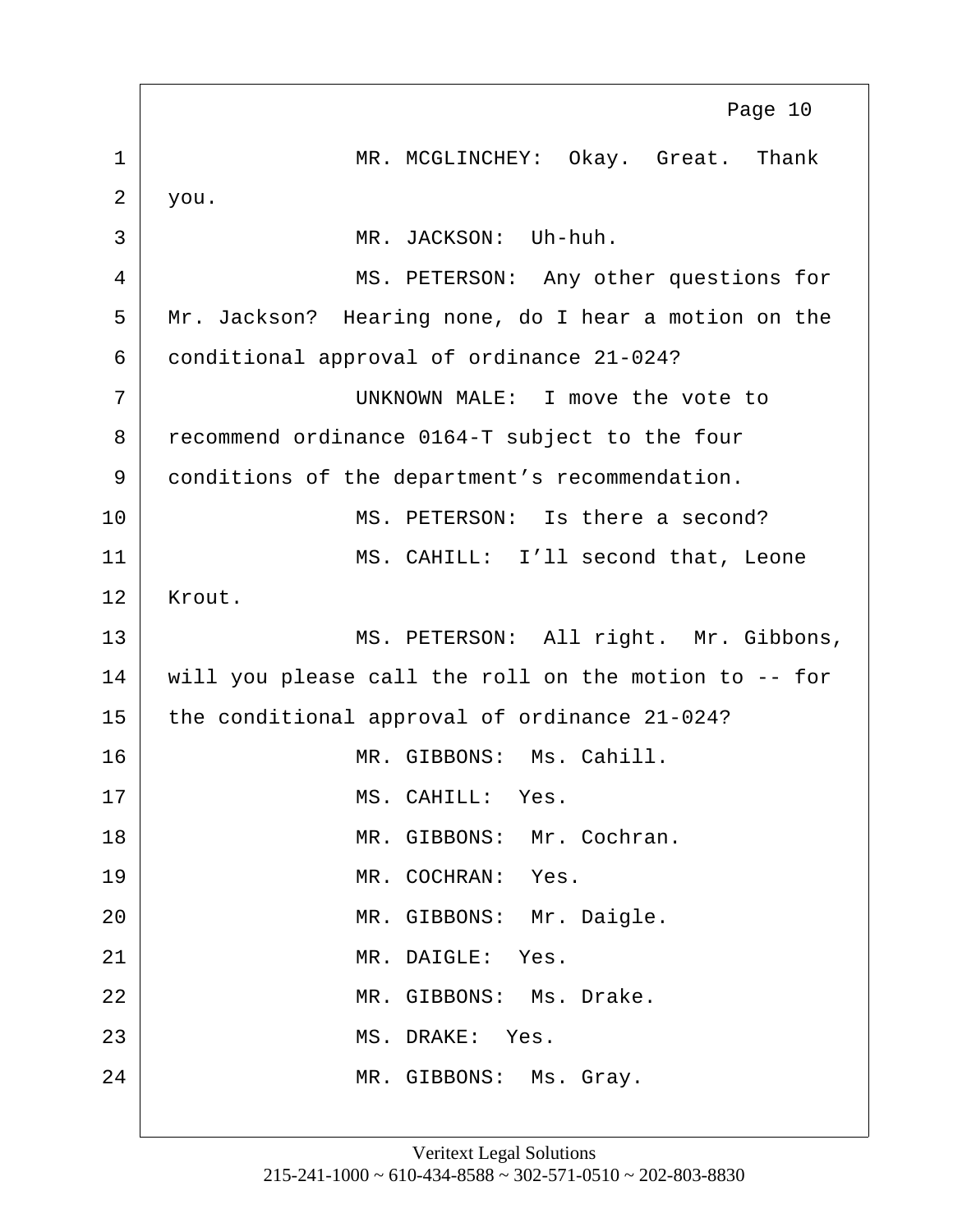<span id="page-11-0"></span>1 MS. GRAY: Yes. 2 MR. GIBBONS: Mr. McGlinchey. 3 MR. MCGLINCHEY: Yes. 4 MR. GIBBONS: Mr. Snowden. 5 MR. SNOWDEN: Yes. 6 MR. GIBBONS: Ms. Visvardis. 7 MS. VISVARDIS: Yes. 8 MR. GIBBONS: And Ms. Peterson. 9 MS. PETERSON: Yes. Okay. The vote 10 reveals nine yes, so unanimous recommendation. Okay. 11 Next item on the agenda is application 2021-0270-T, 12 ordinance 21065. Mr. Gibbons, who do we have for this  $13$  one? 14 MR. GIBBONS: Antoni Sekowski. 15 | MS. PETERSON: Again. I didn't hear 16 you. 17 MR. GIBBONS: Antoni Sekowski. 18 MS. PETERSON: Mr. Sekowski. 19 MR. SEKOWSKI: Good morning, Madam 20 Chair, Planning Board members. As Conor indicated, 21 Antoni Sekowski with the Department of Land Use. I'm 22 just going to provide a brief recap of the July 6th 23 presentation regarding Ordinance 21-065 application 24 2021-270-T. The ordinance concerns the CR and EX Page 11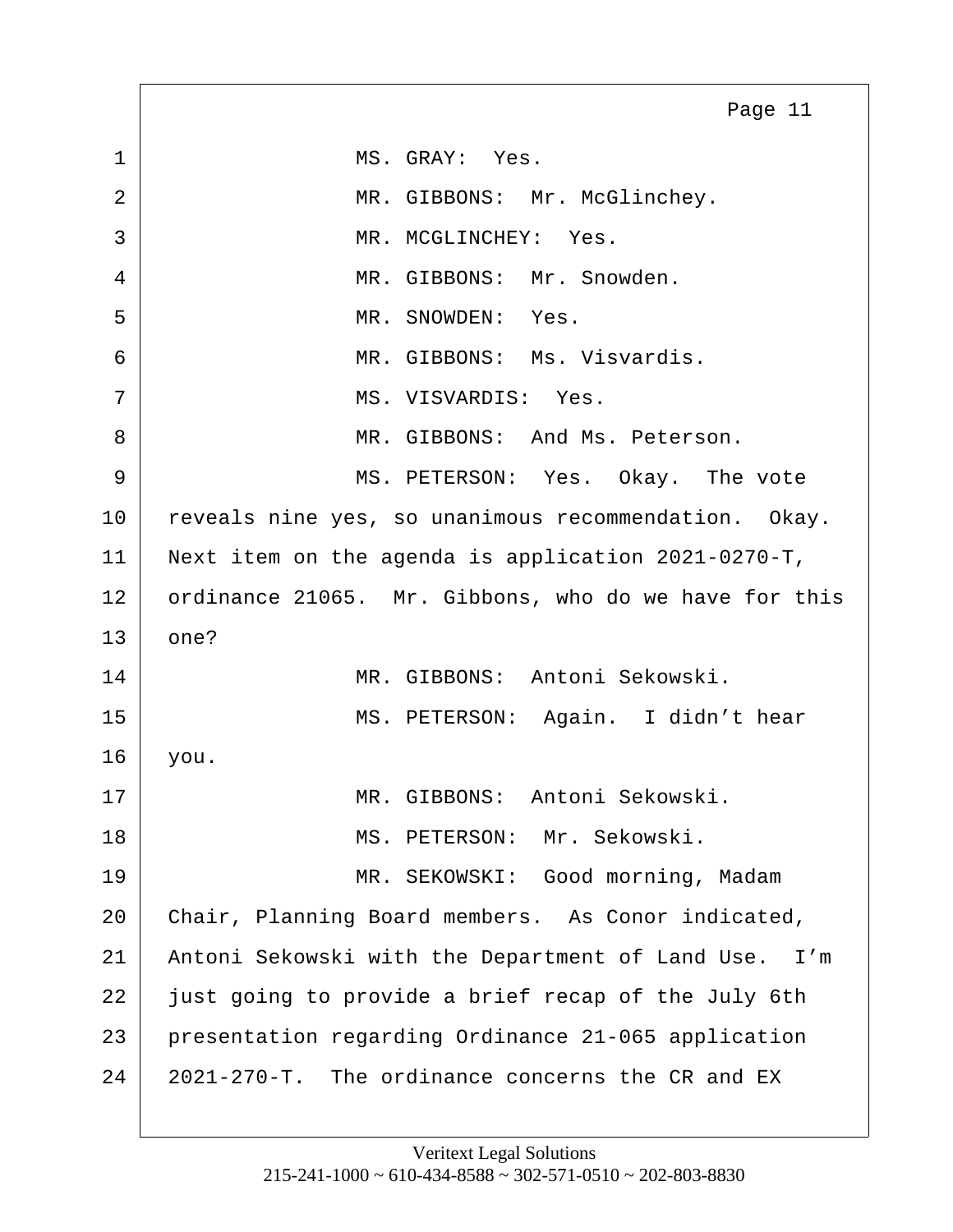<span id="page-12-0"></span>1 | zoning districts in addition to reference to electric 2 vehicles.

3 Specifically, the commercial regional 4 and zoning district, CL zoning district (Inaudible) 5 warehouse and storage type facilities up to 50,000 6 square foot cap as ordinance would remove that cap and  $7$  provide that they would obtain a special use permit 8 from the Board of Adjustment and obtain or demonstrate 9 compliance with the additional standards that are 10 outlined in this code.

11 The department believes that the 12 | special use permit would allow for an opportunity for 13 the public to voice any concerns and/or support for 14 the project and (Inaudible) as a redevelopment plan 15 which is one of the conditions or the standards for 16 this allowing -- to exceed 50,000 square foot 17 redevelopment plans for sites that have been 18 previously developed to some extent and would likely 19 each have unique circumstances that would need to be 20 taken into consideration and we believe the public 21 format would be the best opportunity to do that and it 22 would give the Board of Adjustment through the special 23 use standards and new additional standards the 24 opportunity to specifically discuss each individual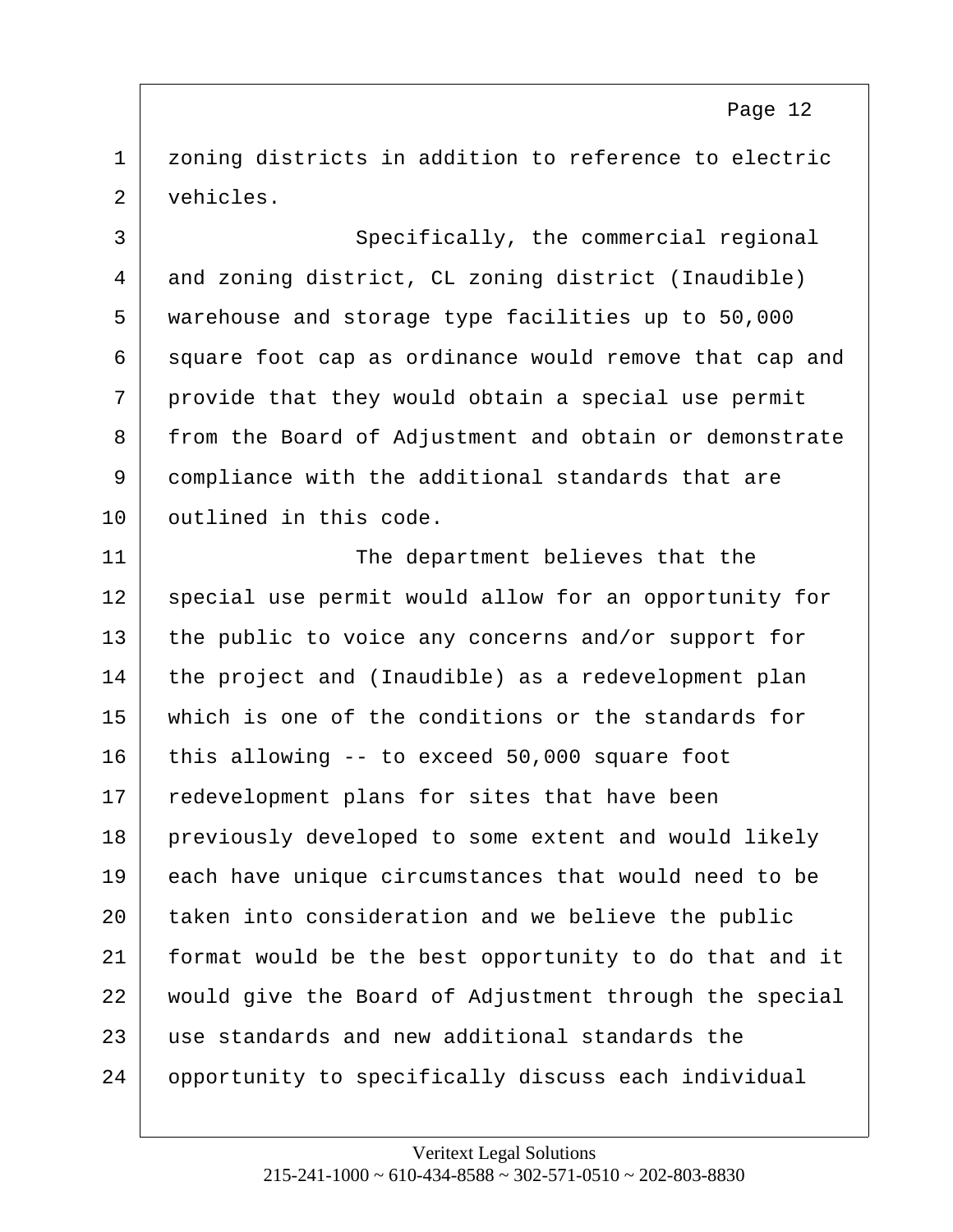<span id="page-13-0"></span>1 site and discuss and determine that the intensity is 2 development -- of the development is ultimately 3 appropriate for this site. If you go to the next 4 slide.

5 | Kas (Inaudible) I won't read through  $6$  these each individually but just an outline of the 7 standards as far as special use permits which are 8 | currently in the code. And then as indicated, the 9 last standard in small print there, but last standard 10 | outlines that the intensity of the use should not 11 exceed what's permitted article five which is the site 12 capacity (Inaudible), but it also outlines the level 13 of intensity may be mandated based upon the record. 14 If you can go to the next slide, please.

15 These are the additional standards as 16 part of the ordinance that the department's asking the 17 board to consider and the one being that there must be 18 a redevelopment plan meaning had been previously 19 developed at some point which is consistent with the 20 idea that these larger CRs and parcels are 21 underutilized to the point where we're looking for the 22 opportunity create additional uses for the property.  $23$  And if you can go to the next slide, please. 24 The second part of the ordinance as far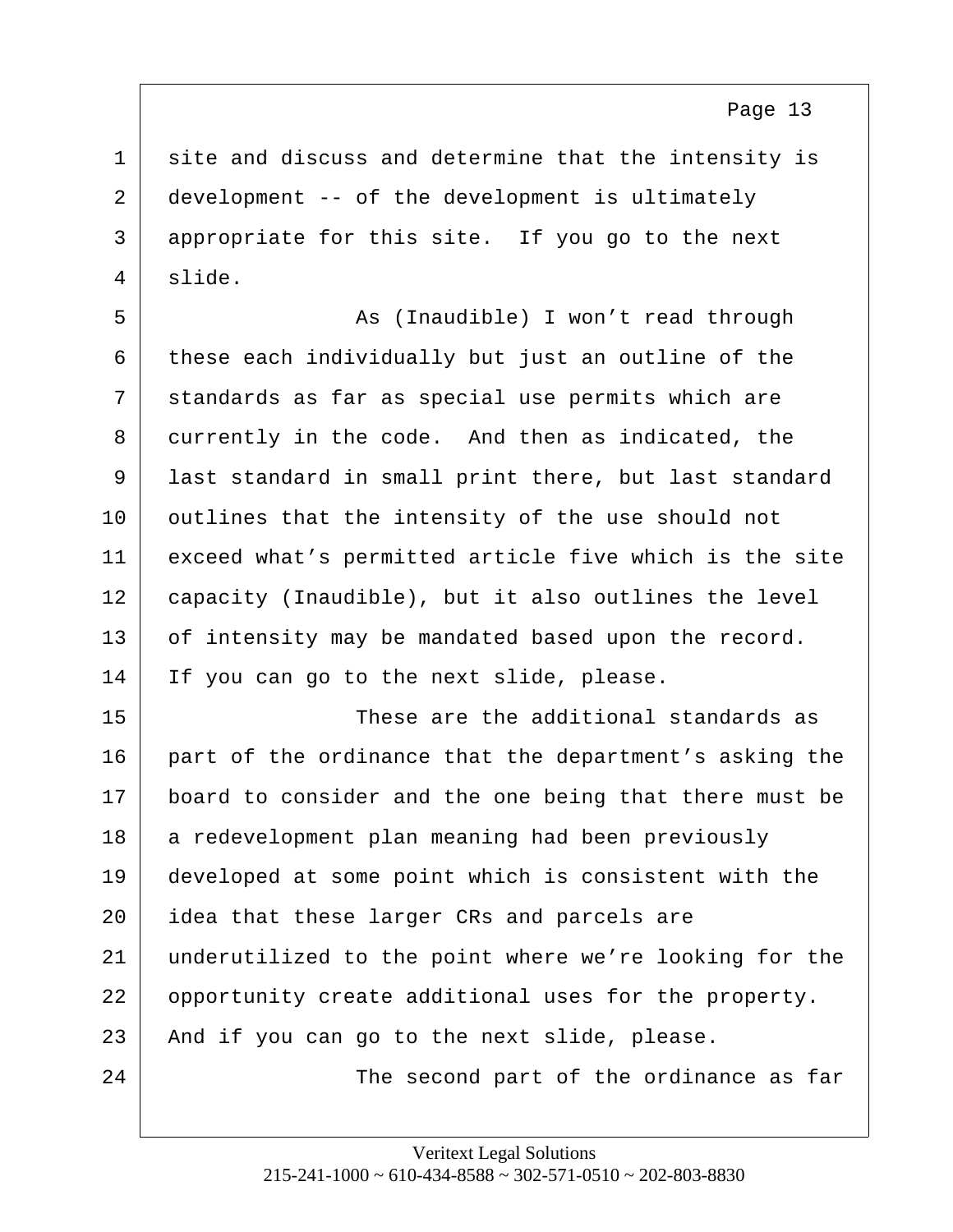<span id="page-14-0"></span>

| $\mathbf 1$  | as the EX zoning district and you may recall in 2014   |
|--------------|--------------------------------------------------------|
| 2            | the EX zoning district was modified to allow           |
| $\mathsf{3}$ | industrial uses in that district. At that time the     |
| 4            | ordinance did not change the (Inaudible) standards     |
| 5            | which discuss setbacks, building height, buffer yards  |
| 6            | and such and they remained as a -- what was currently  |
| 7            | in the EX zoning district which is currently only one  |
| 8            | parcel in the county EX zoning district.               |
| 9            | So this change would modify those box                  |
| 10           | standards to be consistent with the -- for the most    |
| 11           | part with the BP business park zoning district and     |
| 12           | which allows for these light industrial uses allowing  |
| 13           | for consistent standards for the same use in similar   |
| 14           | zoning districts. Go to the next slide, Connor.        |
| 15           | The last change proposed by the                        |
| 16           | ordinance concerns parking spaces, and this is just to |
| 17           | accommodate the ability for properties, commercial,    |
| 18           | office, existing facilities to switch over parking     |
| 19           | spaces to provide maybe charging stations and not      |
| 20           | required to go back to a land development plan with    |
| 21           | the county if it's already on file. Obviously if       |
| 22           | someone is proposing a new land development plan, they |
| 23           | would show those spaces on the plan to give them the   |
| 24           | opportunity to designate (Inaudible) if someone were   |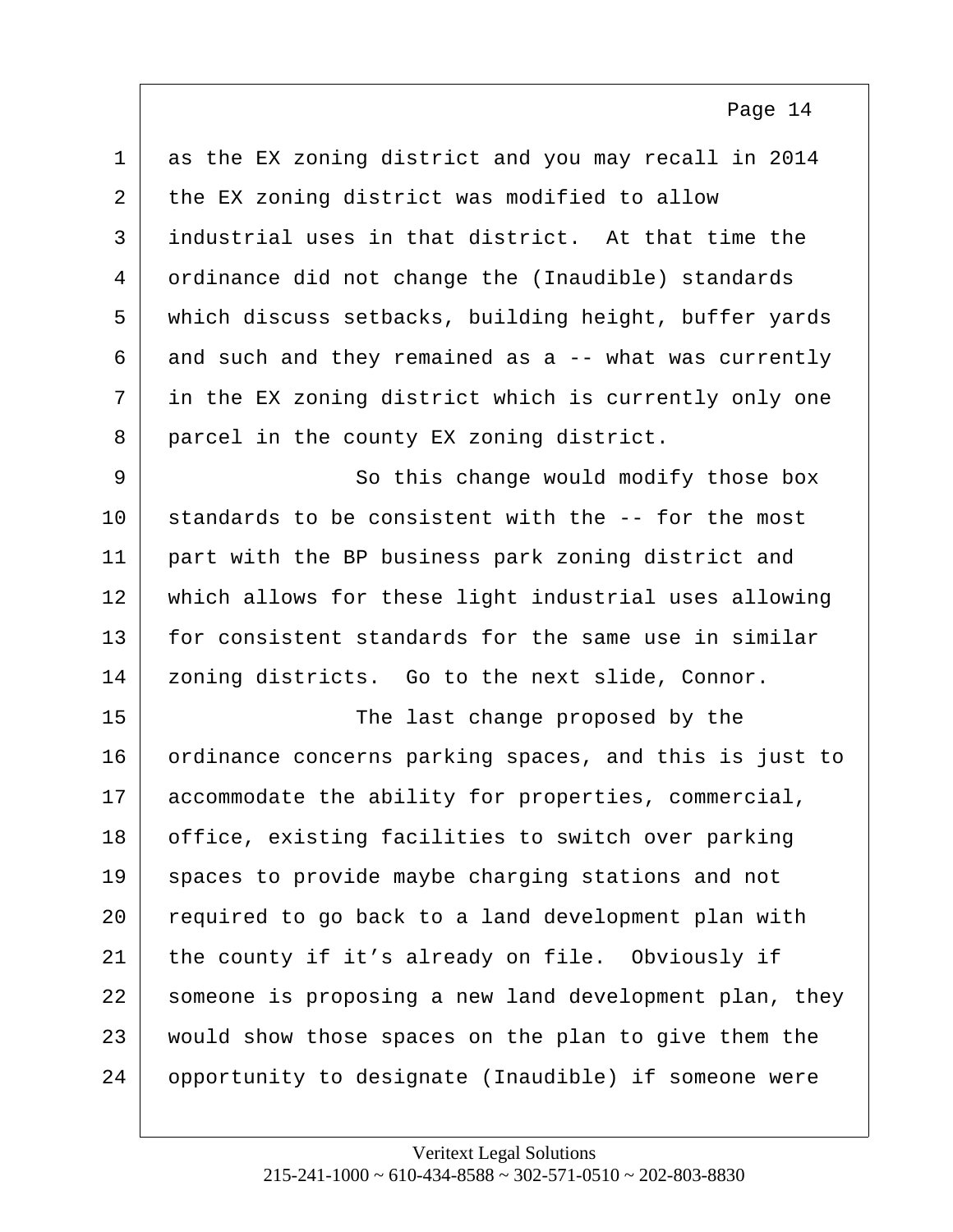<span id="page-15-0"></span> $1$  just to retrofit their facility to add these charging 2 stations they could do that without a plan. Next 3 slide.

4 These standards for text amendment 5 outlined in 310420UDC A, implication of a new portion 6 of the comprehensive development plan is not 7 applicable. B, implementation and achievement of the 8 comprehensive development plan's goals and objectives. 9 In 2012, New Castle County comprehensive development 10 | plan encouraged the department in the county to 11 continue to reevaluate the UDC list of permitted uses 12 within varied zoning districts and to propose and 13 promote appropriate and additional uses compatible 14 with the specific district. These provisions -- the 15 provisions of this ordinance would continue to promote 16 a strong, sustainable economy as well as promote 17 redevelopment of existing or underutilized properties. 18 | Communist Communist Communist Communist Communist Communist Communist Communist Communist Communist Communist Communist Communist Communist Communist Communist Communist Communist Communist Communist Communist Communi

 would facilitate the implementation achievement of 20 creating sustainable future of those county residents, businesses, and (Inaudible) green building practices 22 and energy efficiency. C, consistency with the provisions of this chapter and standards for similar uses. Standards currently exist in the UDC for the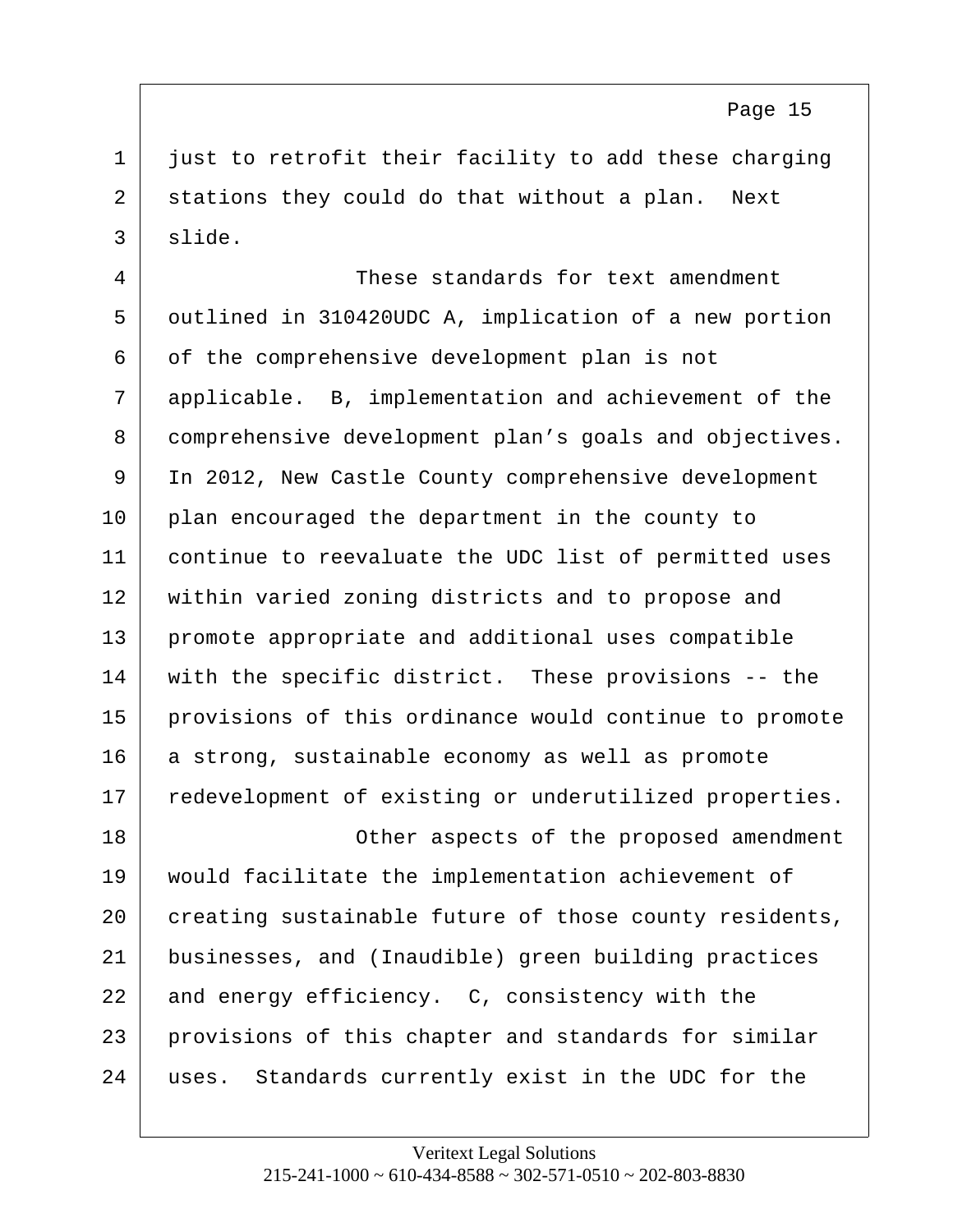<span id="page-16-0"></span> establishment of warehouse uses and commercial 2 regional zoning districts. The ability to locate warehouse use of warehouse use of the redevelopment is an opportunity to provide use of underutilized site and to create an additional available area in the (Inaudible) warehouse tenants could locate more 7 | quickly.

8 D, necessity to respond to state and/or 9 federal legislation where applicable. E, flexibility 10 in meeting the objectives of this chapter. The 11 ordinance language incurs the redevelopment of the 12 existing or underutilized properties while protecting 13 neighborhood properties while requiring a special use 14 permit. F, changes to conditions, interpretations, 15 and/or clarifications to existing language for new 16 uses not applicable. And the last standard, G, 17 consideration of specific problems found in this 18 chapter.

19 Chapter 40 of the New Castle County 20 code regulates the use of land throughout the 21 incorporated areas of the county. The department 22 frequently answers questions regarding current 23 regulations with the potential to expand certain uses. 24 In recent years it's become clear that New Castle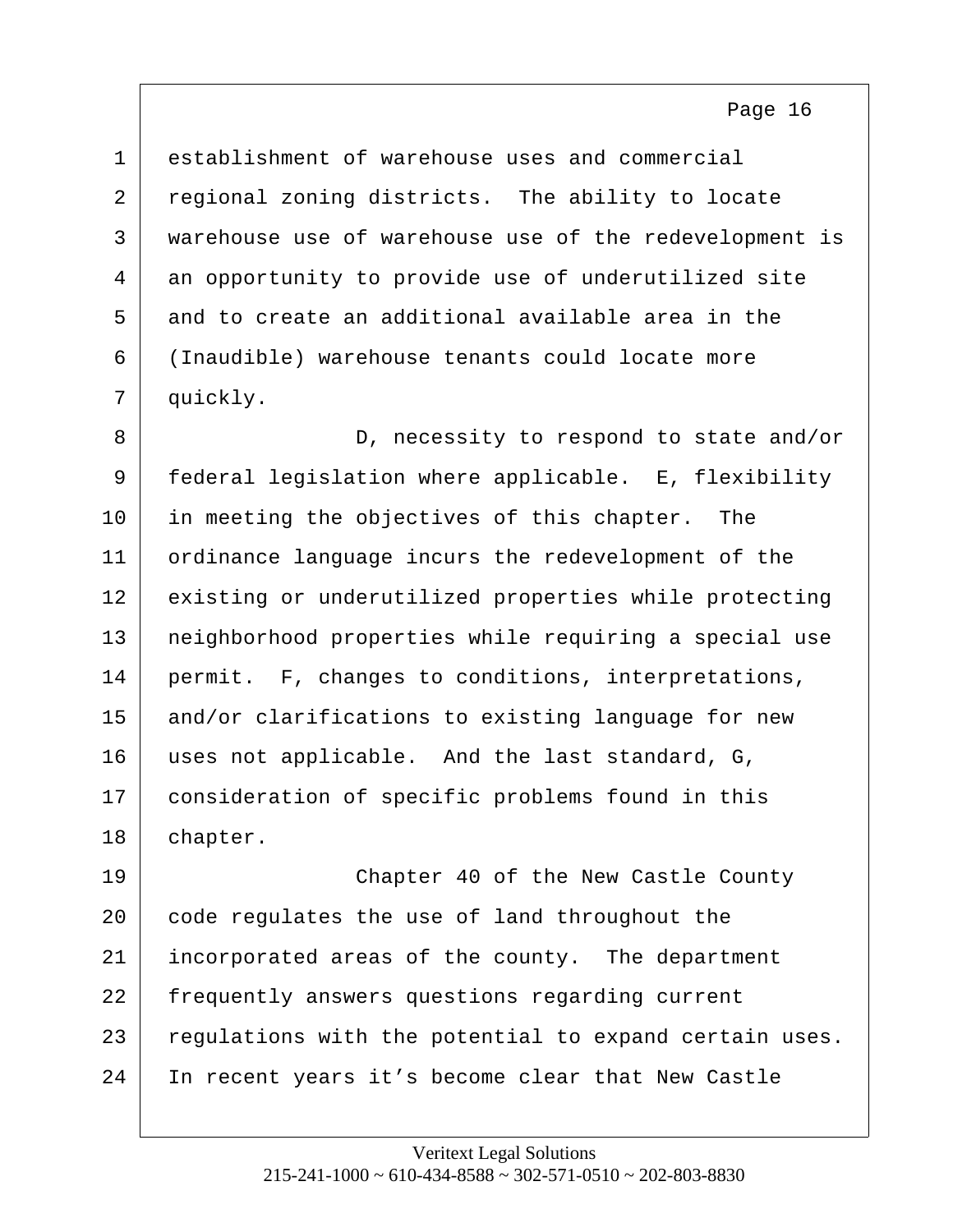<span id="page-17-0"></span>

| $\mathbf 1$ | County must be attentive in ways to accommodate        |
|-------------|--------------------------------------------------------|
| 2           | appropriate employment opportunities in order to       |
| 3           | remain competitive of other jurisdictions.             |
| 4           | This (Inaudible) will provide                          |
| 5           | additional opportunities for redevelopment of large,   |
| 6           | underutilized commercial sites. And department         |
| 7           | recommendation, Department of Land Use, based on       |
| 8           | analysis recommends conditional approval of ordinance  |
| 9           | 21-065 and the condition is specific to electronic     |
| 10          | vehicles.                                              |
| 11          | The condition that a substitute                        |
| 12          | ordinance be provided in order to revise section       |
| 13          | 48.03.521 to include a new subsection F requiring that |
| 14          | all residential development provide EV ready parking   |
| 15          | spaces as provided in chapter six which is the         |
| 16          | building code.                                         |
| 17          | So this is enabling language in the UDC                |
| 18          | that has changes to the building code which is a       |
| 19          | recognition and/or cross reference to folks that need  |
| 20          | to acknowledge the ability to provide those spaces as  |
| 21          | the building code is updated. And that's it. Go to     |
| 22          | the last slide. Any questions?                         |
| 23          | MS. PETERSON: Mr. Sekowski, I have a                   |
| 24          | question. I know the recommendation from the           |
|             |                                                        |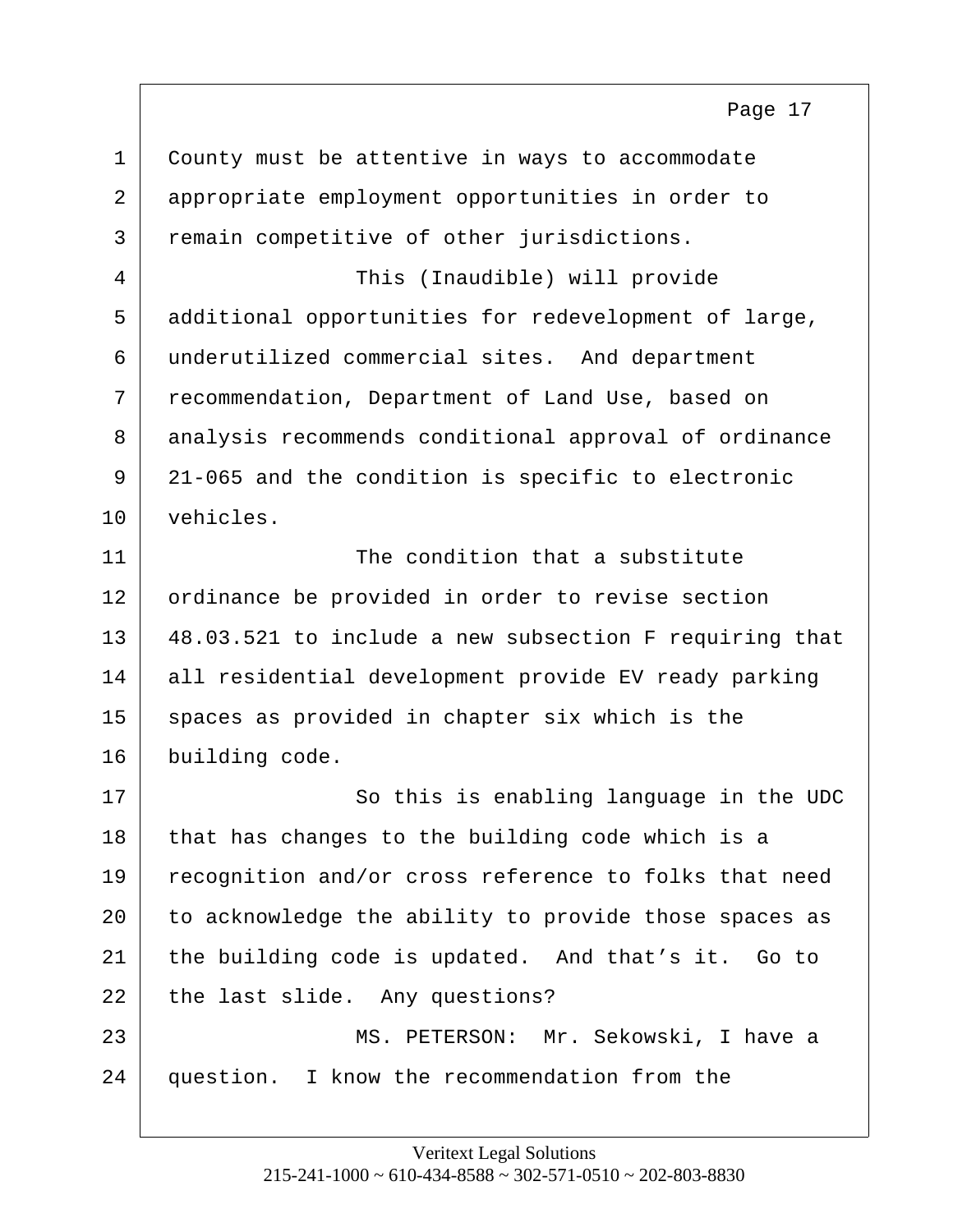<span id="page-18-0"></span>1 department is for conditional approval with that one 2 change. Now, we received a copy of the substitute,  $3$  substitute number one to ordinance 21-065 which 4 includes that change. So are we voting on the 5 original ordinance with the conditional approval or 6 has the substitute already been introduced and we 7 would be voting on the substitute? 8 MR. SEKOWSKI: Yeah. You would be 9 voting on the original ordinance 21-065 without the 10 change incorporated. 11 MS. PETERSON: Okay. 12 MR. SEKOWSKI: This is just a 13 recommendation for incorporating that change. 14 MS. PETERSON: Thank you. Any other 15 questions for Mr. Sekowski? Hearing none, do I hear a 16 motion on a conditional approval of ordinance 21-065? 17 UNKNOWN FEMALE: I'll make a motion for 18 conditional approval of ordinance 21-065. 19 MS. PETERSON: Okay. Second? 20 | MR. DAIGLE: Second. Joseph Daigle. 21 | MS. PETERSON: Okay. Mr. Gibbons, 22 would you please call the role on the motion of 23 conditional approval of ordinance 21-065? 24 MR. GIBBONS: Ms. Cahill.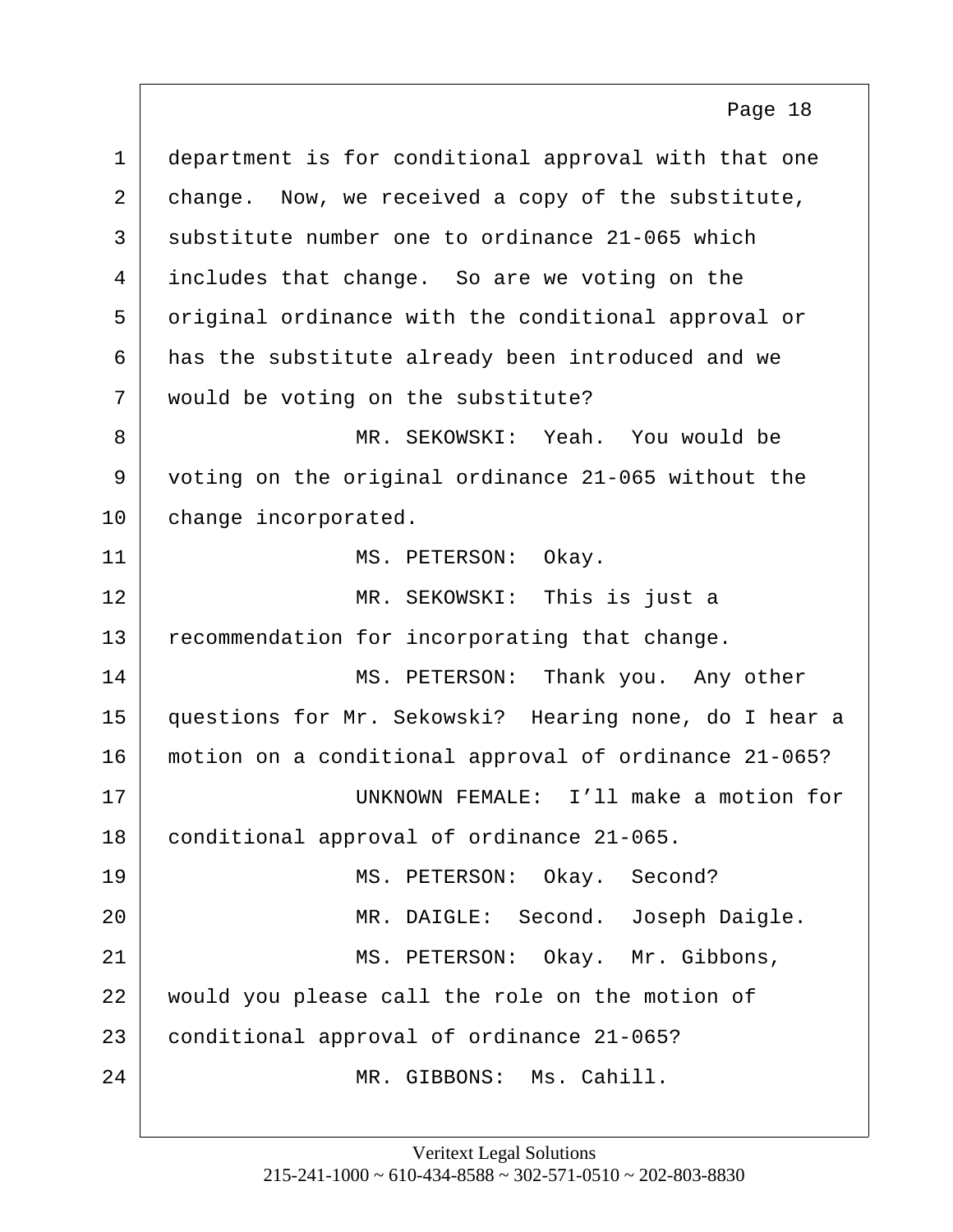<span id="page-19-0"></span>1 MS. CAHILL: Yes. 2 MR. GIBBONS: Mr. Cochran. 3 MR. COCHRAN: Yes. 4 MR. GIBBONS: Mr. Daigle. 5 MR. DAIGLE: Yes. 6 MR. GIBBONS: Ms. Drake. 7 MS. DRAKE: Yes. 8 MR. GIBBONS: Ms. Gray. 9 | MS. GRAY: Yes. 10 MR. GIBBONS: Mr. McGlinchey. 11 MR. MCGLINCHEY: Yes. 12 MR. GIBBONS: Mr. Snowden. 13 MR. SNOWDEN: Yes. 14 MR. GIBBONS: And Ms. Visvardis. 15 MS. VISVARDIS: Yes. 16 MR. GIBBONS: And Ms. Peterson. 17 MS. PETERSON: Yes. Roll call reveals 18 | nine yes, unanimous approval. That brings us to the 19 last item on the agenda, application 2021-0269-T, 20 ordinance 21-050. Who will be presenting? 21 | MR. GIBBONS: I will be presenting. I 22 believe Mr. Hall would like to (Inaudible) first. 23 | MS. PETERSON: Okay. Mr. Hall. 24 | MR. HALL: Good morning, everyone. Can Page 19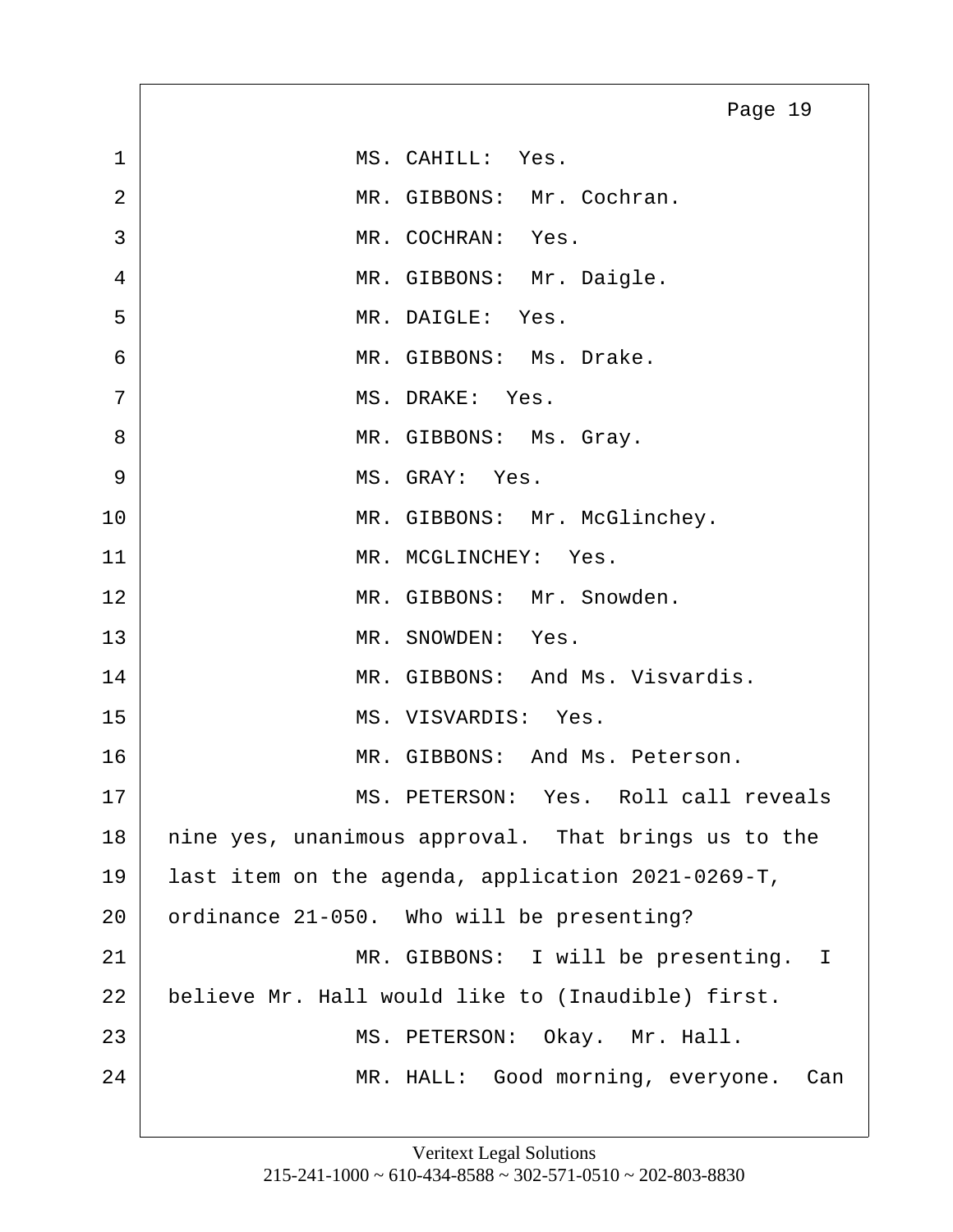<span id="page-20-0"></span>1 you hear me okay?

2 MS. PETERSON: Yes. 3 MR. HALL: Okay. We're getting used to 4 sort of this hybrid approach with the public meeting.  $5$  So for the record, I'm Richard Hall, general manager, 6 Department of Land Use. I thought we had a good 7 conversation at the public hearing about 21-050. This 8 ordinance makes changes to transfer of development 9 rights, provisions and the UDC, (Inaudible) for 10 development rights also known as TDRs. These 11 provisions have been in the code since it was created 12 in 1997. 13 As was discussed before at the public 14 hearing in other circles otherwise, the TDRs in 15 accounting are not used that often. They have been 16 used some. This draft ordinance before you today 17 would put forth some mapping requirements and also 18 some studies. Within the main part of the ordinance 19 would require a conditional public process to use the 20 TDRs and really in a nutshell, what it does in my 21 simplistic explanation (Inaudible) rezoning process.  $22$  So it would seem to me if the concern is that high  $23$  about the use of TDRs, it may make sense just to do  $24$  away with them because, again, the effect that this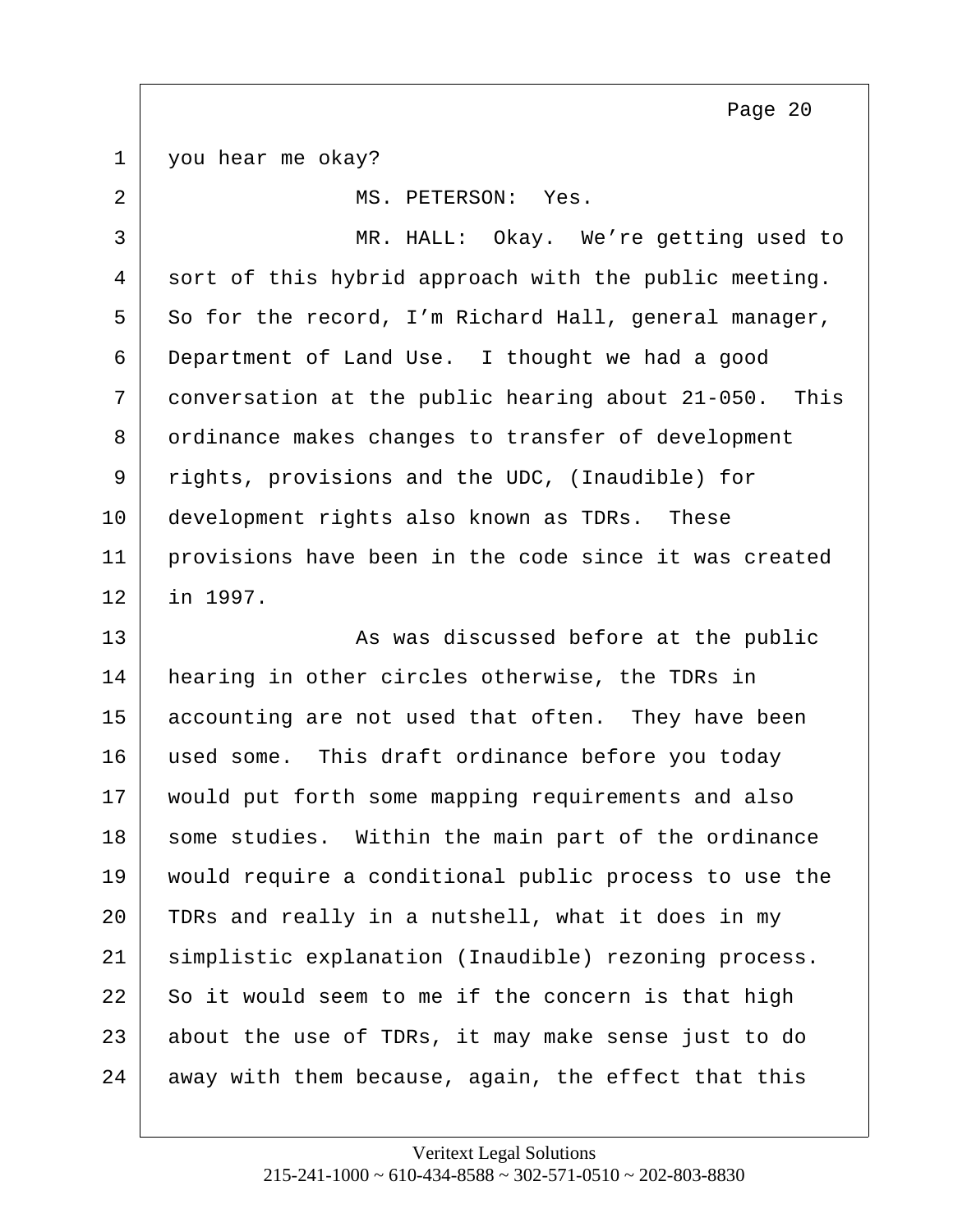<span id="page-21-0"></span>1 ordinance before you this morning would essentially  $2$  turn it into a rezoning process in many ways. 3 So therefore we oppose the ordinance 4 and Conor will get into more detail. What we would 5 propose, I believe he mentioned this at the public 6 hearing a few weeks ago is we were in the middle of  $7$  the accounting comprehensive plan process. 8 We put lots of good ideas and there are 9 probably even more out there about how to improve the 10 current TDR provisions in the county code. We've 11 gotten ideas from a land preservation taskforce that 12 | the county executives assembled about a year and a 13 half ago. We're getting ideas in the comprehensive 14 planning process, and we've heard ideas from other 15 stakeholders as well. 16 So I guess what I would say, let's mend  $17$  it and not end it as far as the use of TDRs, but 18 again, we oppose the ordinance and I'm going to turn 19 it back over to Conor. Thank you. 20 MS. PETERSON: Mr. Gibbons. 21 | MR. GIBBONS: So ordinance 21-050 22 requires that a map be established to identify parcels 23 within the county that are sending parcels and 24 receiving parcels. It also requires that prior to the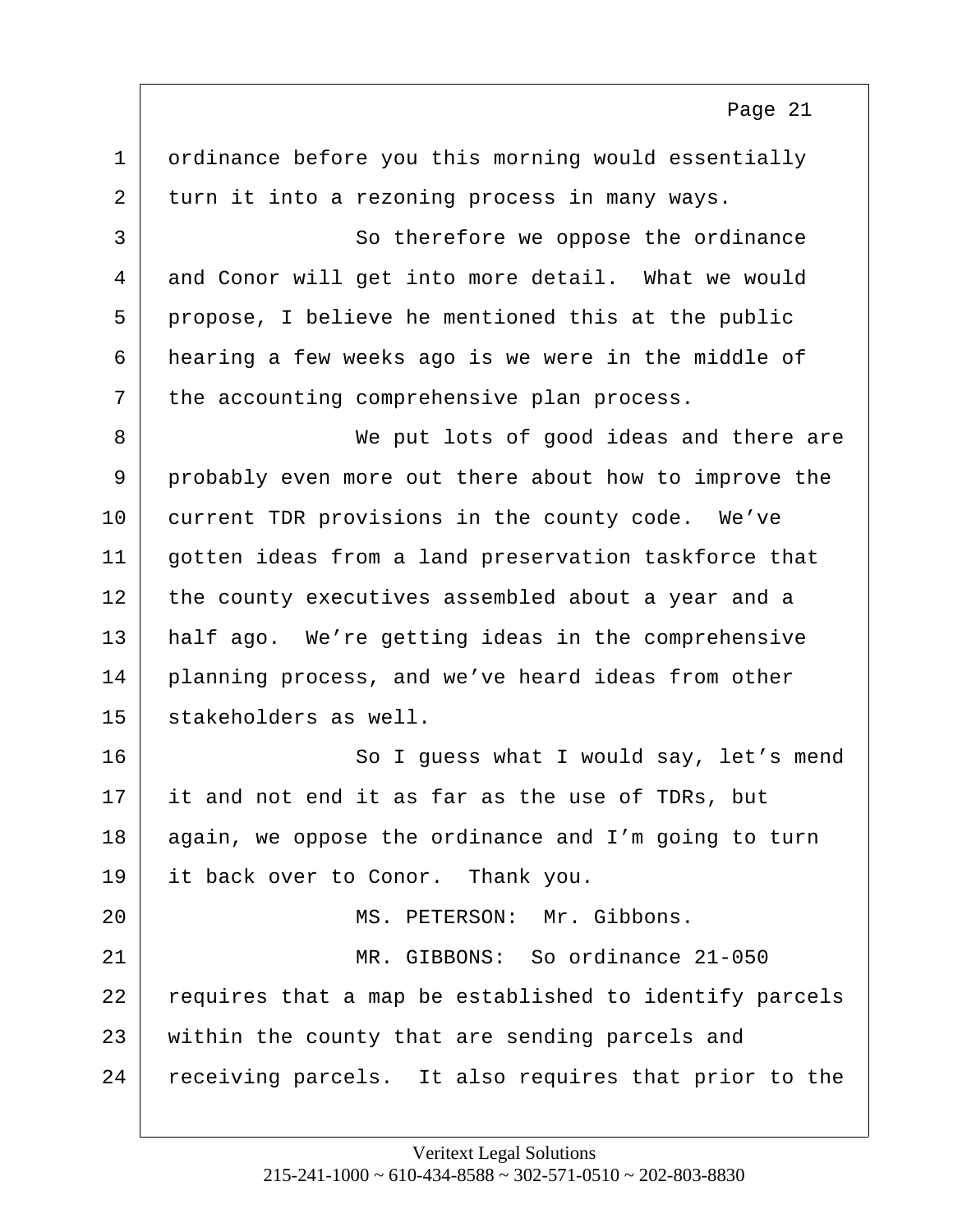<span id="page-22-0"></span>

| $\mathbf{1}$ | adoption of the map, it shall be reviewed at a public  |
|--------------|--------------------------------------------------------|
| 2            | planning board, a public hearing, and approved by      |
| 3            | county Counsel. What are TDRs? Transfer of             |
| 4            | Development Regs, TDR is a legislative right that      |
| 5            | allows development rights to be transferred from one   |
| 6            | parcel to another. (Inaudible) title nine of the       |
| 7            | Delaware code outlines TDRs and their implementation   |
| 8            | requires to be within the same planning district.      |
| 9            | TDRs were included the adoption of the                 |
| 10           | UDC, the Unified Development Code which was adopted on |
| 11           | December 31, 1997. TDRs have been used on a limited    |
| 12           | basis, however processed as a major land development   |
| 13           | plan which does require a public review, i.e., a       |
| 14           | planning board, public hearing, and also county        |
| 15           | council.                                               |
| 16           | So the standard for text amendment                     |
| 17           | section 40.31.420 of the New Castle County code,       |
| 18           | implementation of a new portion of the comprehensive   |
| 19           | development plan, this section does not apply.         |
| 20           | Implementation and achievement of the comprehensive    |
| 21           | plans, goals, and objectives, enhancement to the TDR   |
| 22           | program is consistent with a 2012 comprehensive plan   |
| 23           | and should b continued. It should be a continued       |
| 24           | conversation during the current, ongoing process to    |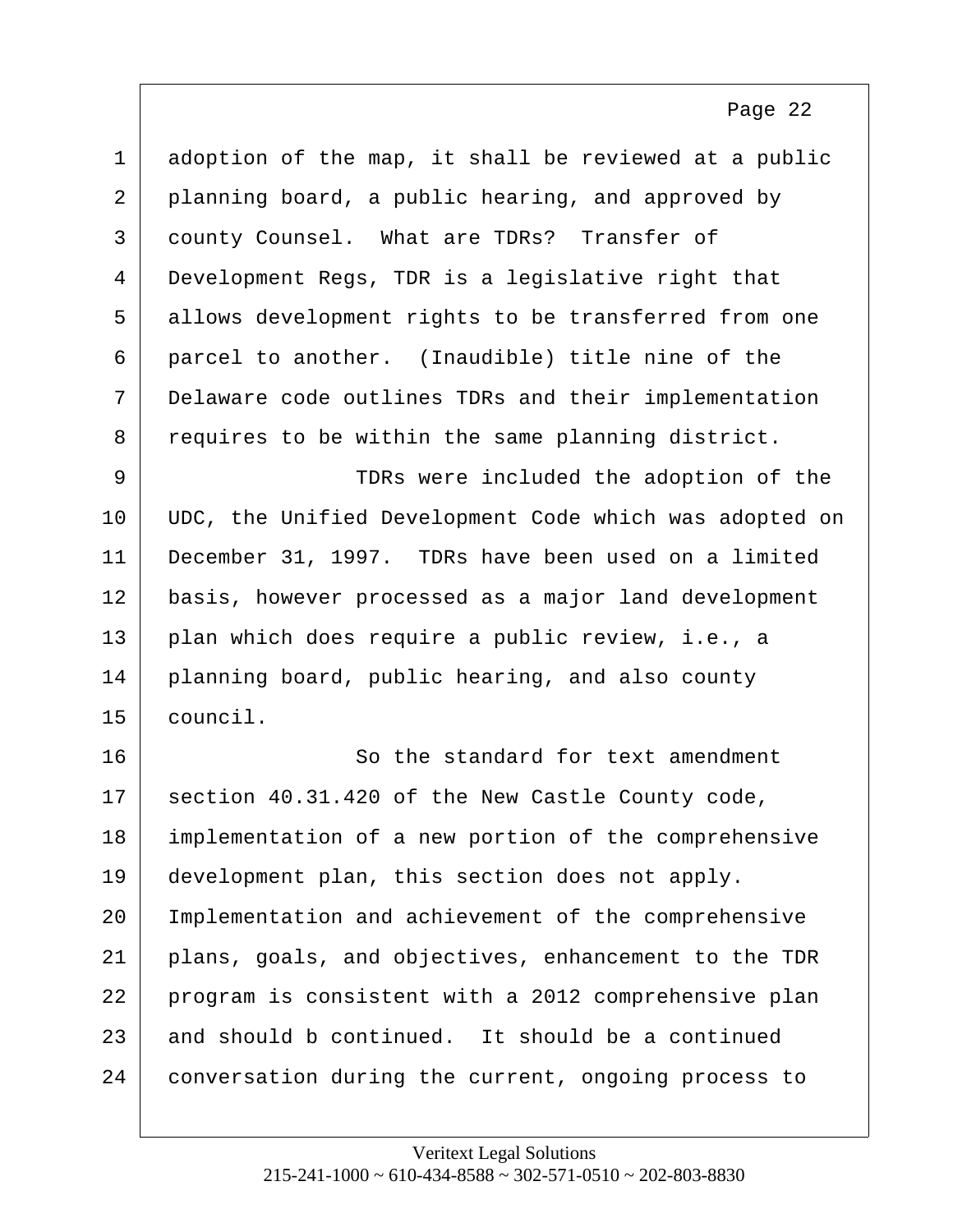<span id="page-23-0"></span>1 update the 2012 comprehensive plan.

2 Seek consistency with the provisions of 3 this chapter and standards for similar uses. This 4 section does not apply. A necessity to respond to 5 state and/or federal legislation, this section does  $6$  not apply. Flexibility in meeting the objectives of 7 this chapter, this section does not apply. Changes to 8 the conditions, interpretations, and/or clarifications 9 toe existing language for permitted uses, this section 10 does not apply. 11 Consideration of specific problems 12 | found in this chapter. Ordinance 21-050 proposes to 13 create a map and a company market analysis intended to 14 illustrate TDR sending and receiving maps. This will 15 result in sending and receiving area identified on the 16 map without the necessary site capacity calculations 17 required to determine an accurate development 18 analysis. 19 The department recognizes that the 20 proposed ordinance intends to provide visual 21 representation of the TDR sending and receiving areas. 22 However, as written, may cause confusion for the 23 public unless it is clearly stated what the map 24 represents which is potential growth preservation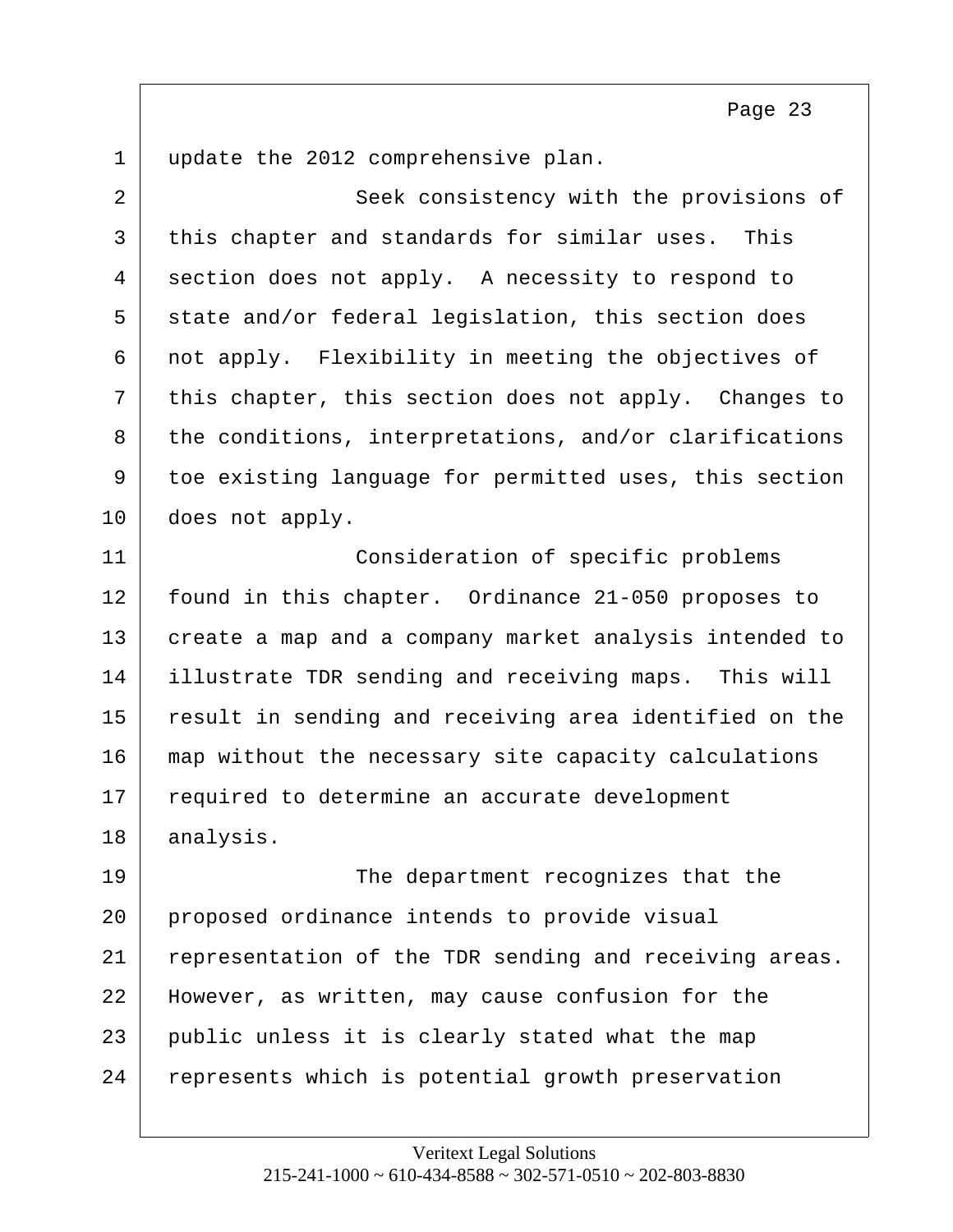<span id="page-24-0"></span>1 areas, not a detailed analysis of the number of lots 2 that can be transferred.

3 The department believes that this 4 ordinance is a step in the right direction. However, 5 the option to opt in and out of the county council 6 approved TDR map may further deter the utilization of 7 TDRs.

8 **And the department recommendation, the** 9 Department of Land Use has considered the standard 10 text amendment in section 40.31.420 of the New Castle 11 | County Code and comments received from other agencies 12 and the public. Based on this analysis, the 13 department recommends denial of ordinance number 21- 14 050.

15 MS. PETERSON: Okay. Thank you, Mr. 16 Gibbons. Are there any comments or questions from 17 board members? Mr. McGlinchey.

18 MR. MCGLINCHEY: Yes, Mr. Gibbons, can 19 you describe and maybe I should understand this. Can 20 you describe ethe public process as it exists today 21 and as it would exist under this ordinance with 22 | respect to the planning process with the board with 23 respect to the board and county council and such? I 24 just want to understand the difference.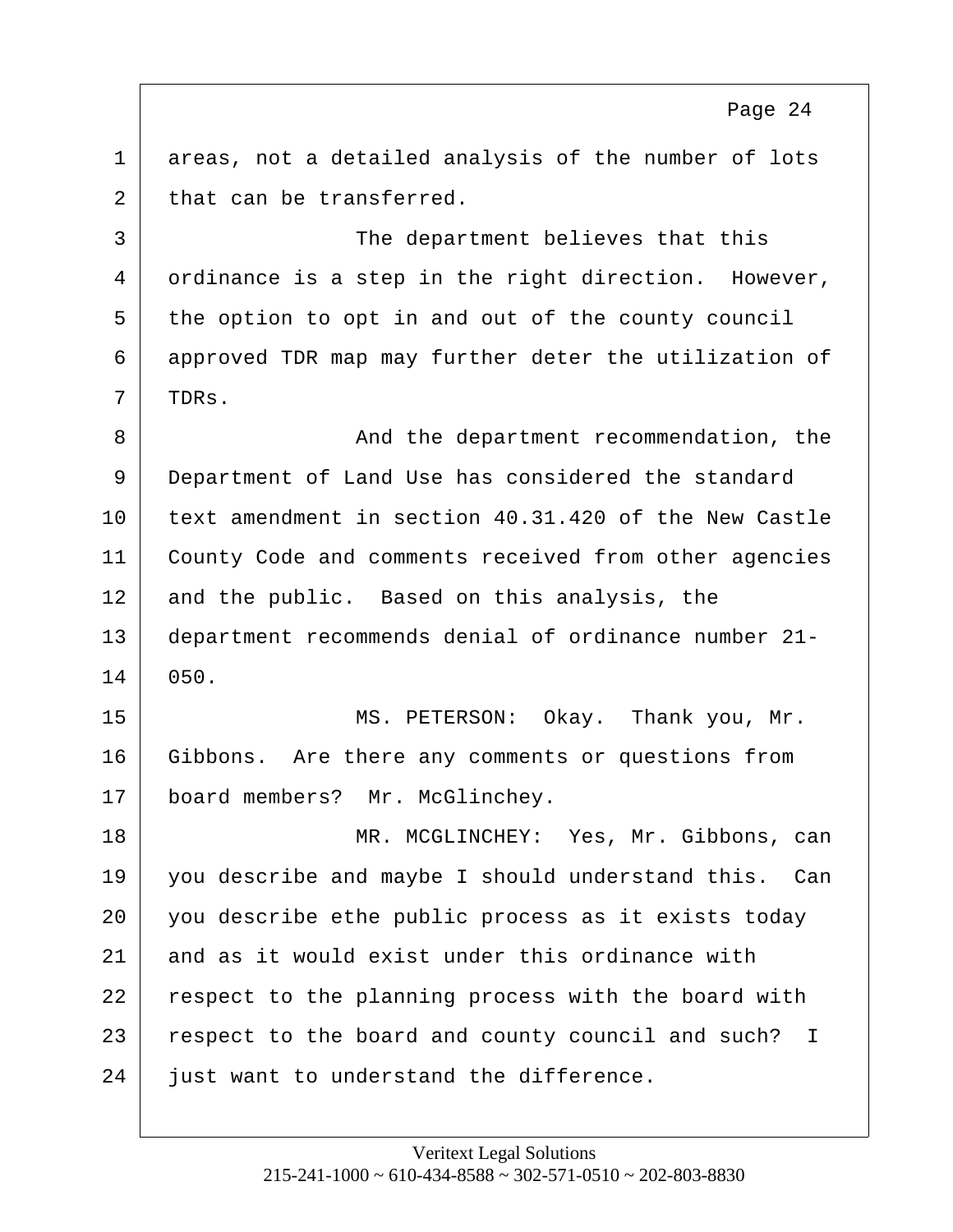<span id="page-25-0"></span>

| $\mathbf{1}$ | MR. GIBBONS: So the difference is that                 |
|--------------|--------------------------------------------------------|
| 2            | with any major land development plan, as you've seen   |
| 3            | before, we've had subdivision plans come before us and |
| 4            | basically it's our chance to review the plan.          |
| 5            | Sometimes we can understand if there was an incentive. |
| 6            | Normally you'll understand this better if there was    |
| 7            | some sort of H overlay. I believe we had one a couple  |
| 8            | of months back where -- which is a rezoning process,   |
| 9            | but just slightly different. But the H overlay does    |
| 10           | allow for some sort of incentive and increasement in   |
| 11           | your density.                                          |
| 12           | Therefore you get an additional lot or                 |
| 13           | two. So it's the same type of process without the H    |
| 14           | overlay, which is a rezoning process, but it allows us |
| 15           | to review the plan, understand what option was used    |
| 16           | for development and if there was any incentive         |
| 17           | utilized during that time. That plan then goes from    |
| 18           | the planning board to County Council for approval and  |
| 19           | County Council can then choose to -- and make that     |
| 20           | final determination whether it meets their standards   |
| 21           | for development or not.                                |
| 22           | MR. HALL: Madam Chair, can I add just                  |
| 23           | a little to that?                                      |
| 24           | MS. PETERSON: Who is speaking, Mr.                     |
|              |                                                        |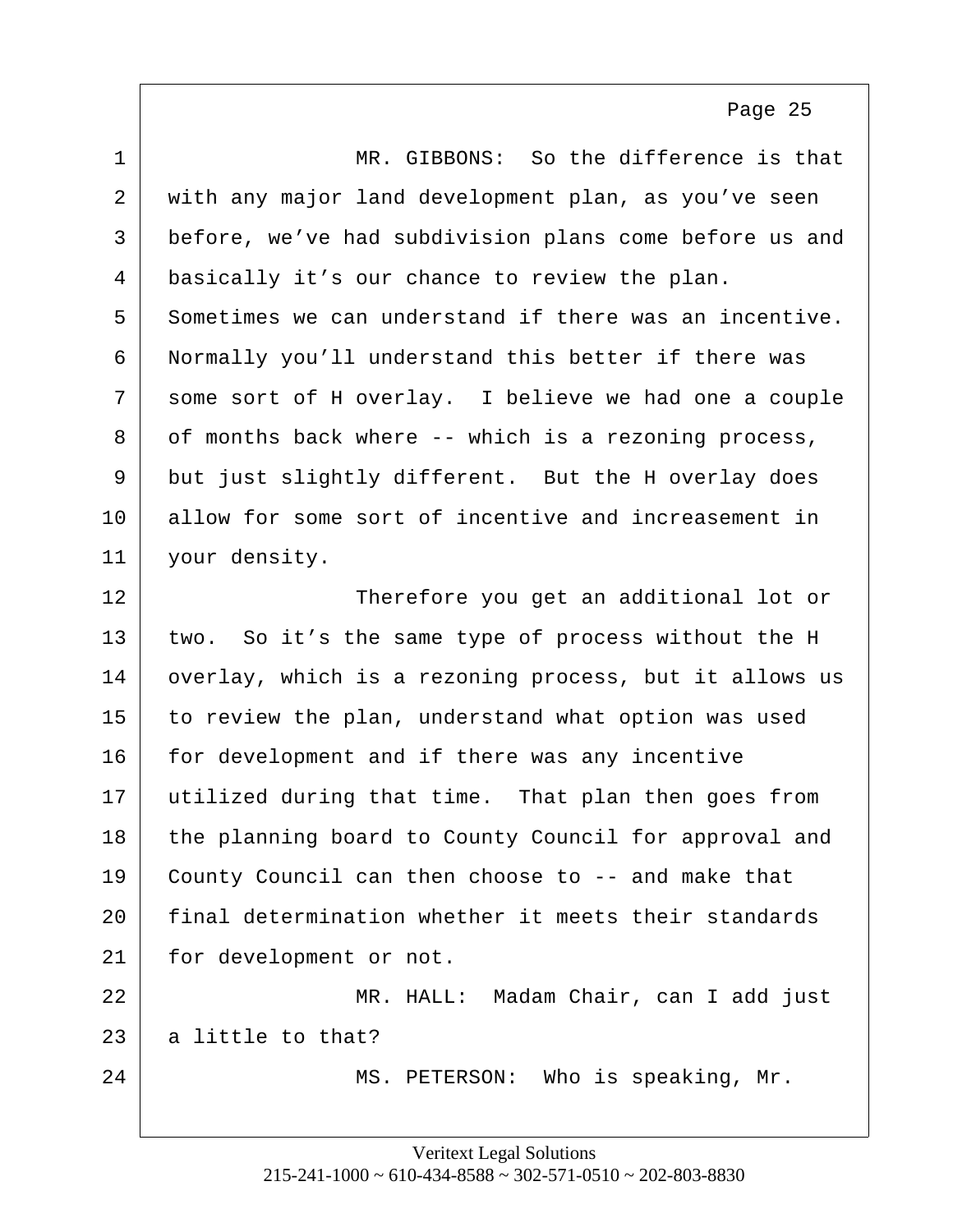<span id="page-26-0"></span> $1 \mid$  Hall?

2 MR. HALL: This is Rich Hall. Sorry.  $3$  Just a little bit that I -- so Rich Hall, General 4 Manager. I guess I would characterize the main 5 difference between how TDRs work today versus what  $6$  this ordinance before you this morning would do is 7 currently these are TDRs to my right. And again, this 8 has been the (Inaudible) that was created back in '97. 9 So site capacity is done on the sending 10 parcel, so we're looking at what could be built on a 11 parcel and then there has to be a plan proposed and 12 then those units within the density cast can be 13 transferred to a receiving parcel and still having to 14 meet the density requirement. So you have to work 15 with them, the current bounds of the zone that you're 16 in per the UDC and both the sending and receiving 17 parcels are looked at to see what they can legally 18 send and receiving one is looked at what's legally  $19$  seen. 20 What changes, some key changes in the 21 draft ordinance before you, one is some mapping 22 efforts which we can do that for informational 23 purposes if that's something that people want. We're 24 | not really concerned about doing the mapping as long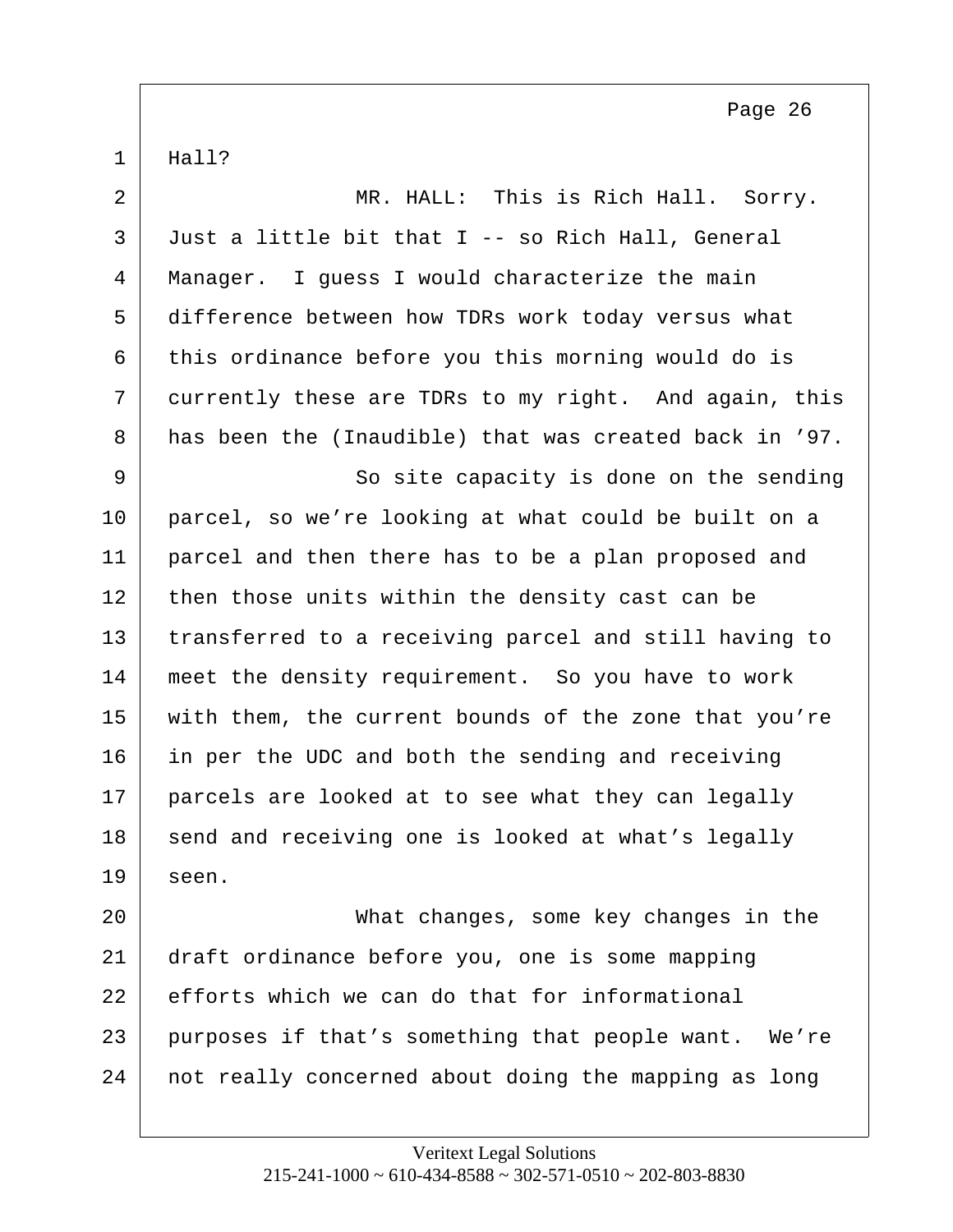<span id="page-27-0"></span>

| $\mathbf 1$ | as it's clear what the mapping is for. And then, but   |
|-------------|--------------------------------------------------------|
| 2           | the other part that we have some concern about is that |
| 3           | areas that can send and receive TDRs have to go        |
| 4           | through a county council process. And so essentially   |
| 5           | what that turns it into is almost a rezoning process,  |
| 6           | so that's our (Inaudible).                             |
| 7           | MR. MCGLINCHEY: Mr. Hall, so it's the                  |
| 8           | fact that you're speaking of an entire -- all of the   |
| 9           | areas having to go through a process separate from the |
| 10          | plan is what you're saying? There's an entirely        |
| 11          | separate process separate from the, like, individual   |
| 12          | plans. You're saying the actual areas are going        |
| 13          | through the process and today's version we just see    |
| 14          | them as they come through attached to a plan. Is that  |
| 15          | accurate?                                              |
| 16          | MR. HALL: I think that's a good way to                 |
| 17          | summarize it, yes.                                     |
| 18          | MR. MCGLINCHEY: I'm just trying to                     |
| 19          | delineate in my head, like, basically the difference   |
| 20          | in transparency. So if I look at TDRs today, if they   |
| 21          | -- if a plan comes before us with TDRs associated with |
| 22          | it, you know, we would have knowledge of that,         |
| 23          | correct?                                               |
| 24          | MR. HALL: Yes.                                         |
|             |                                                        |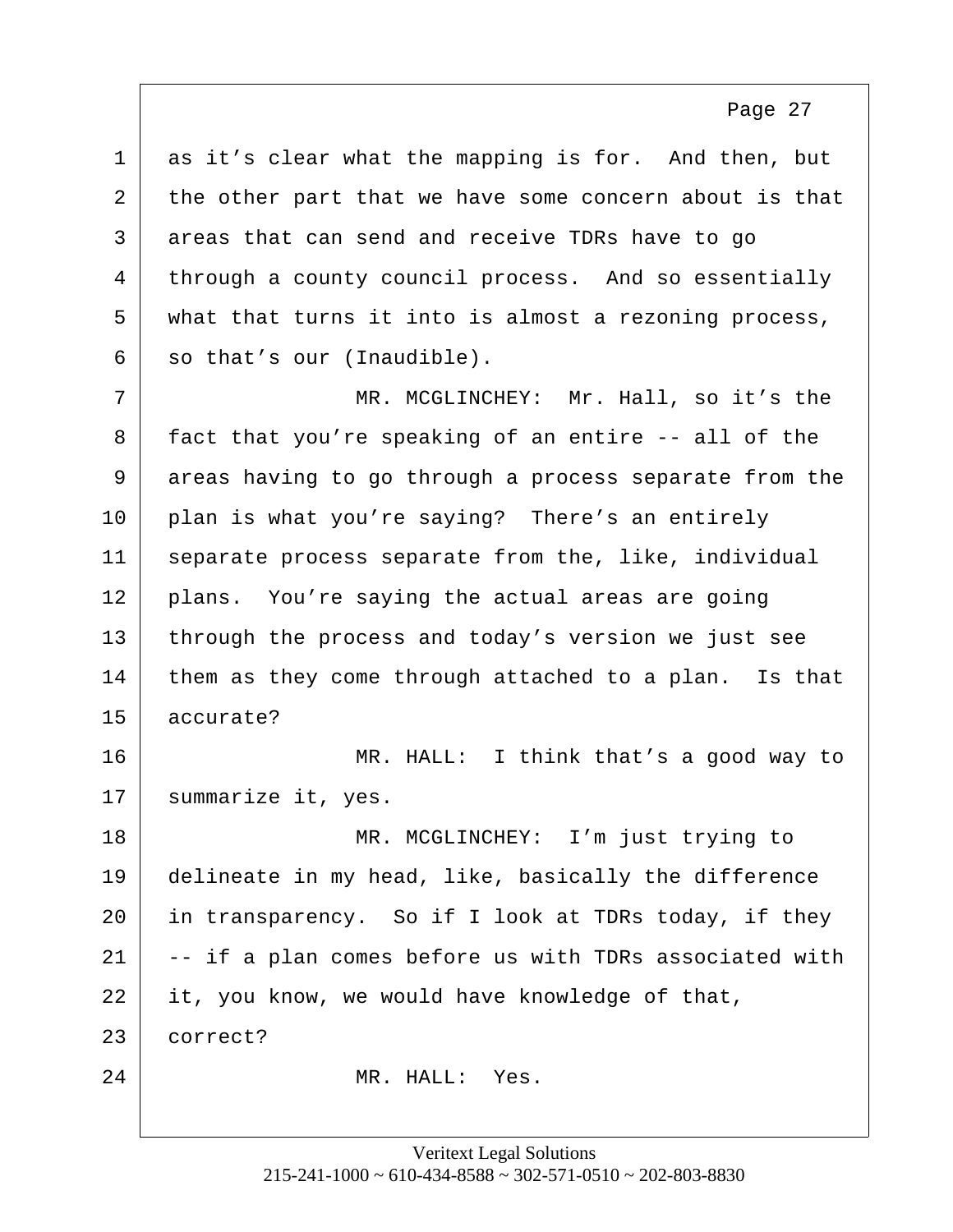<span id="page-28-0"></span>1 MR. MCGLINCHEY: Yeah. Okay. Okay. 2 Got it. Thank you. 3 MS. PETERSON: Any other questions for 4 Mr. Gibbons? Okay. Hearing none, do I hear a motion  $5$  on ordinance 21-050? 6 UNKNOWN MALE: I move that we vote to 7 recommend denial of ordinance 21-050. So a yes vote 8 would be for a denial. 9 MS. PETERSON: Is there a second? 10 MS. GRAY: I second that. 11 MS. PETERSON: Okay. Thank you, Ms. 12 Gray. I have spent quite a bit of time thinking about 13 this ordinance because I -- when we voted on the sewer 14 bill, I realized and several board members said this  $15$  at the time, I realized that we left a lot of people, 16 particularly some farmers, out in the cold unable to 17 develop their properties and because there was no 18 sewer capacity there. So I view this proposal as an 19 information initiative and that is to let people know 20 that they have other options in terms of what they can 21 do with their properties. 22 However, I don't think that it needs to 23 be codified. You know, putting together information 24 and disseminating it to affected parties is kind of a Page 28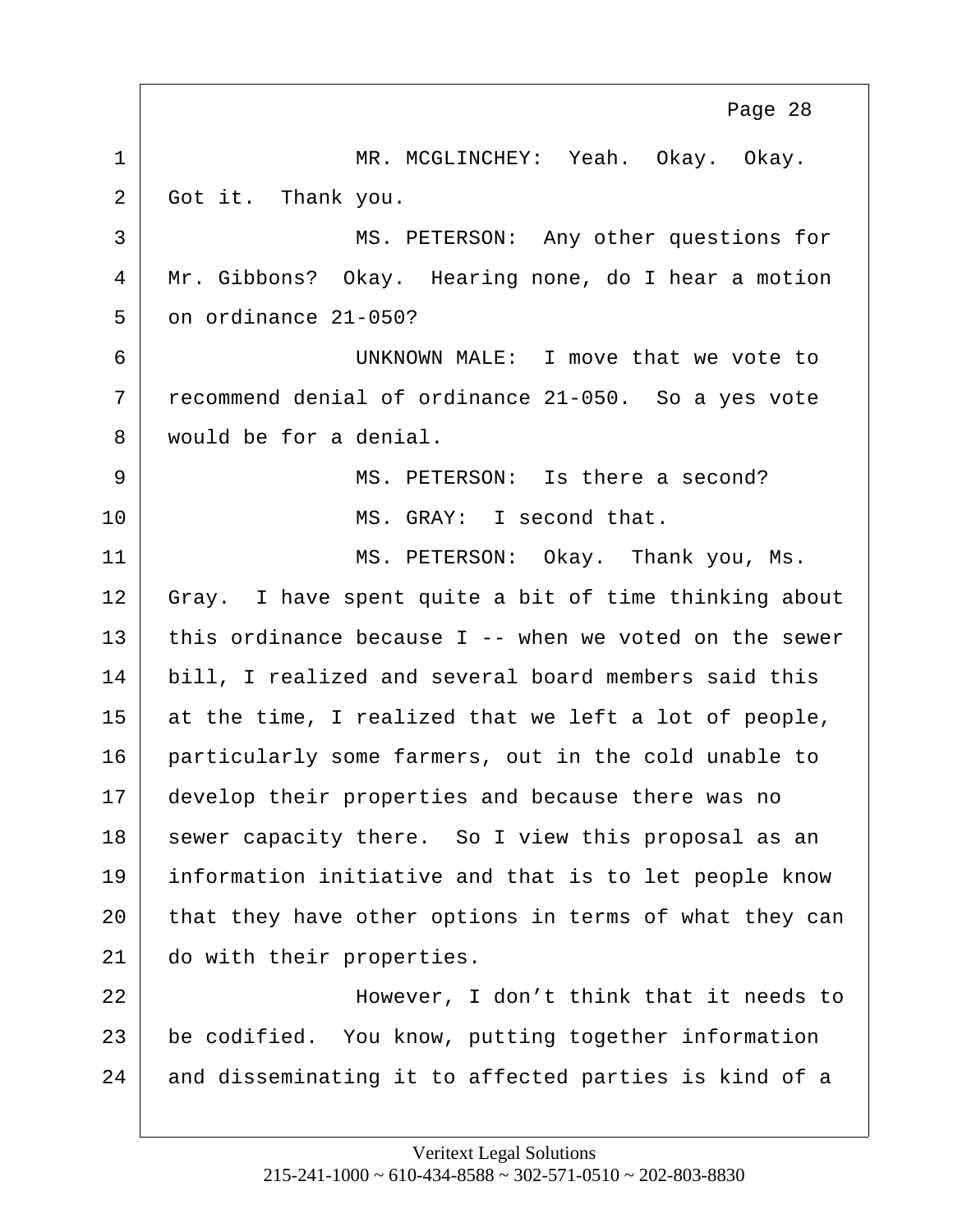<span id="page-29-0"></span>

| $\mathbf{1}$   | one and done. There's nothing in this ordnance that     |
|----------------|---------------------------------------------------------|
| $\overline{a}$ | says this should be done periodically, you know, every  |
| 3              | two years or anything like that. It just says, you      |
| 4              | know, draw these maps showing the senders and the       |
| 5              | receivers and do an analysis which I think, you know,   |
| 6              | in a way is overkill it seems to me.                    |
| 7              | And Mr. Hall just mentioned this, that                  |
| 8              | New Castle County can prepare informational maps.<br>In |
| 9              | fact, I would even suggest that they just be            |
| 10             | informational in terms of receiving properties. You     |
| 11             | know, if a county came up with a map that showed here   |
| 12             | are potential receiving properties with the parcel      |
| 13             | numbers, anybody can go on parcel view and find out     |
| 14             | who owns the property and pick up the phone and call    |
| 15             | them and say, hey, are you interested in buying my      |
| 16             | development rights?                                     |
| 17             | I mean, I think this has been made a                    |
| 18             | lot more complicated than it needs to be and I really   |
| 19             | don't believe it belongs in the code. I don't see       |
| 20             | this as a law, I see it as an information initiative.   |
| 21             | And those kinds of maps can be disseminated to          |
| 22             | constituents from the council members who represent     |
| 23             | the folks who don't have access to sewers.              |
| 24             | I mean, I just really think that it's                   |
|                |                                                         |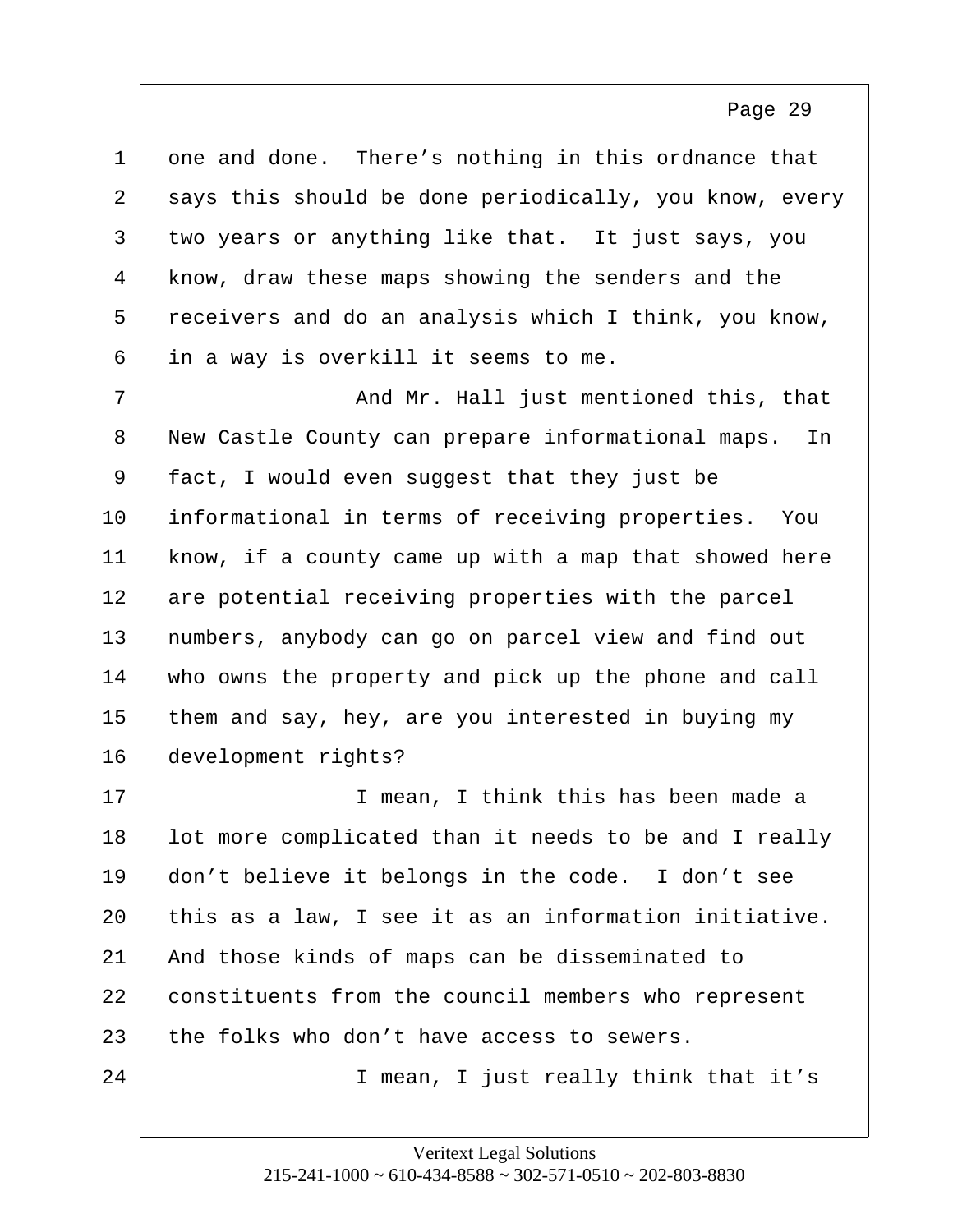<span id="page-30-0"></span>1 | overkill and for that reason I'll be voting to 2 recommend denial. Are there any other comments or 3 questions from board members before we call the roll? 4 | Mr. Daigle?

5 MR. DAIGLE: I would like to share that 6 I really appreciate and, you know, largely second the 7 comments of our Chairperson Peterson. I have also 8 been agonizing over this topic and, you know, reading 9 through everything and I -- while I really appreciate 10 the goal of creating more information and content and 11 access of having a more developed process perhaps for 12 using TDRs and encouraging the use of this -- I know 13 it's been referred to in many of our hearings and 14 topics as, you know, a tool in the toolbox and not 15 wanting to get rid of it and wanting it to be used, 16 but how is it really being used.

17 and I see the room for improvement, but 18 this does seem like an onerous approach to some degree 19 and so I, you know, shadowing what our chairperson 20 just said, I really support the idea of, you know, 21 information being put together by the county and being 22 disseminated maybe less of a solution such as this one 23 codified in the code. I just want to put that on the 24 record.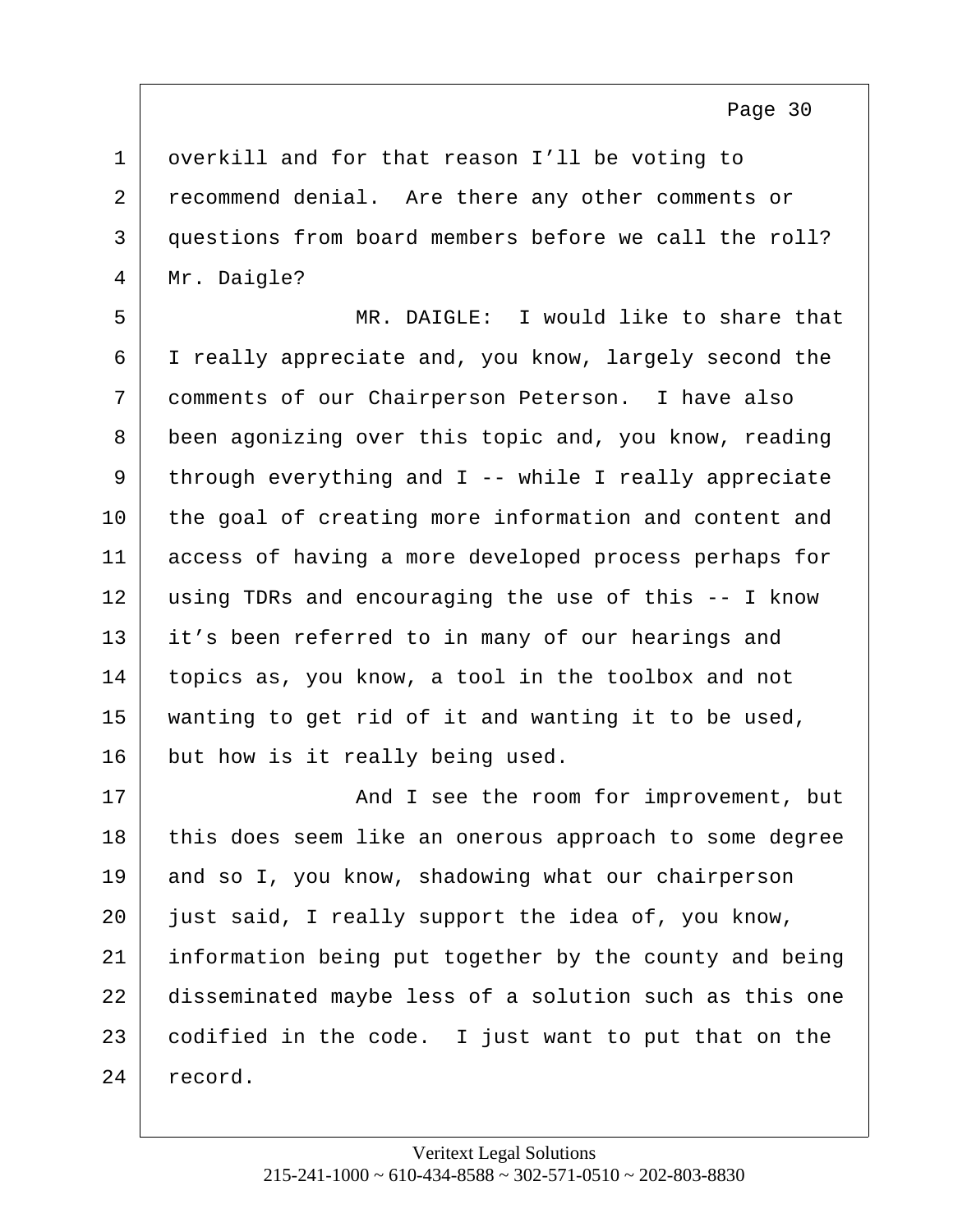<span id="page-31-0"></span>1 MS. PETERSON: Okay. Thank you, Mr. 2 Daigle. Mr. McGlinchey.

3 MR. MCGLINCHEY: Yes, Madam Chair, from  $4$  the testimony as I recall it, the intent of the 5 ordinance is not really to encourage use of TDRs. I 6 think largely it came from educating current resident 7 owners that could have potential TDRs near them. So I 8 mean, it's kind of counter to the encouraging the use 9 of TDRs and this is where I'm stuck in a quandary. 10 Like, are we trying to promote TDRs as a tool or are 11 we, like, as the general manager said, just trying to, 12 you know, kill them?

13 I guess maybe that's a little bit 14 strong, but I mean I support the idea of an analysis. 15 I don't' know about how detailed we could get with 16 mapping like to the point that, like, can this 17 absolutely be a receiving parcel or maybe it would 18 just be a potential parcel. I receive, you know, I 19 support the idea of analysis to see are they really 20 going to be an effective tool in the county as they 21 are today.

22 | Rut I am, you know, I'm hesitant to  $23$  something that, you know, that really maybe 24 discourages the use of them. I guess the maps would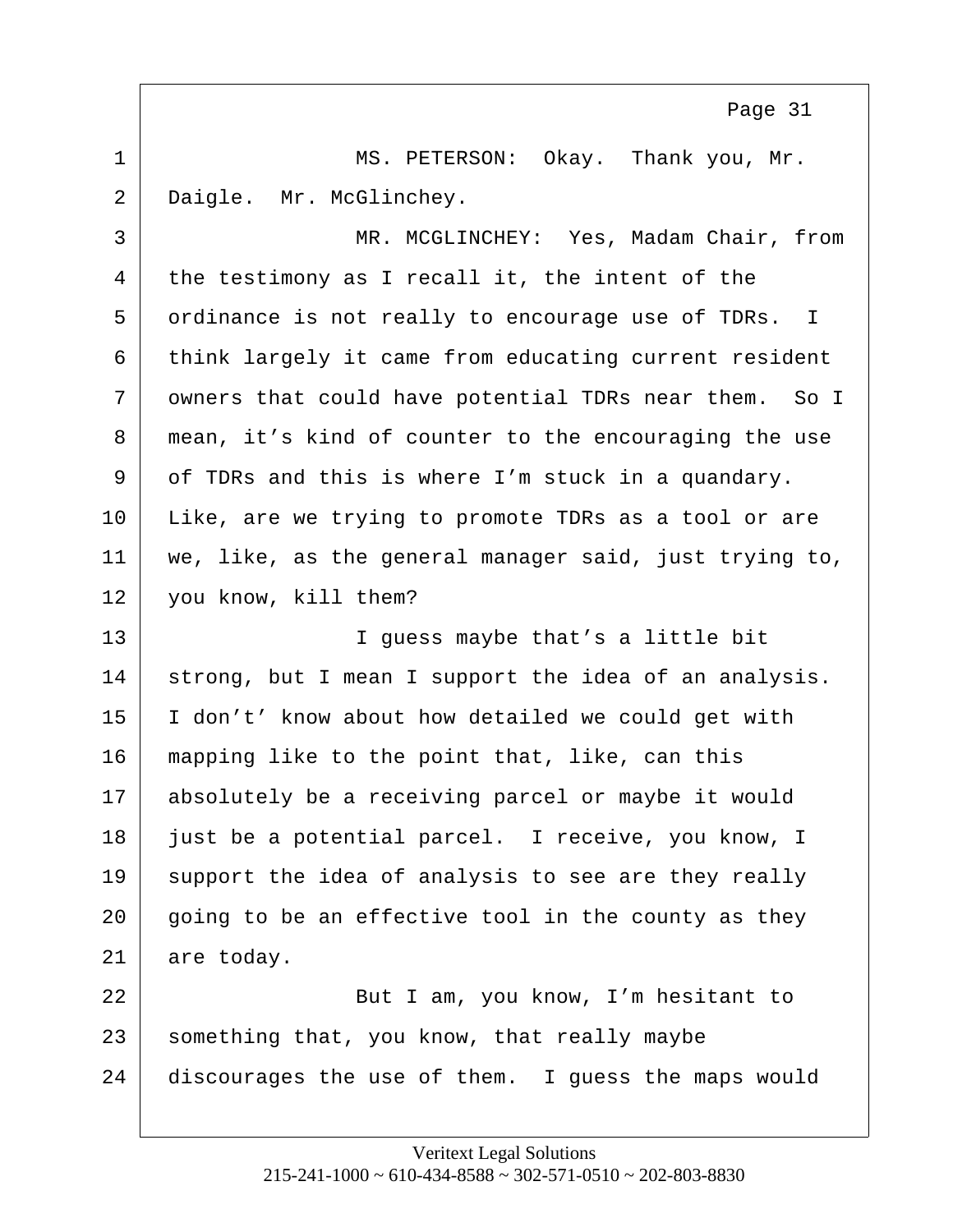<span id="page-32-0"></span>

| $\mathbf 1$  | help from an education standpoint if I happened to     |
|--------------|--------------------------------------------------------|
| 2            | live near where I guess a potential receiving parcel   |
| $\mathsf{3}$ | is, but I mean it seems like we have to make a         |
| 4            | decision do we like TDRs or we don't. And if we like   |
| 5            | them, we need to figure out ways to encourage their    |
| 6            | use. Right? I mean, that's where I kind of sit.        |
| 7            | I -- $it's$ -- and if we, you know, my                 |
| 8            | concern has been that we have referenced them as a     |
| 9            | tool, but their use has been limited. If we want to    |
| 10           | focus on that, I'm all in at that point, but I -- just |
| 11           | kind of as a, you know, I understand the concern, but  |
| 12           | you know, my concern has been more so on the, you      |
| 13           | know, the TDRs and their limited use and whether       |
| 14           | they're viable or not and I support anything that      |
| 15           | helps make that determination, certainly.              |
| 16           | MS. PETERSON: Ms. Visvardis.                           |
| 17           | MS. VISVARDIS: Yes. I just wanted to                   |
| 18           | comment that I was for denial to start with, but your  |
| 19           | comments, Chairman Peterson, and Mr. McGlinchey's      |
| 20           | comments I think are more important than what was said |
| 21           | in the actual document. And I just want to say that I  |
| 22           | appreciate your comments. Thank you.                   |
| 23           | MS. PETERSON: Anyone else? Ms. Gray.                   |
| 24           | MS. GRAY: Yes. Thank you, Madam                        |
|              |                                                        |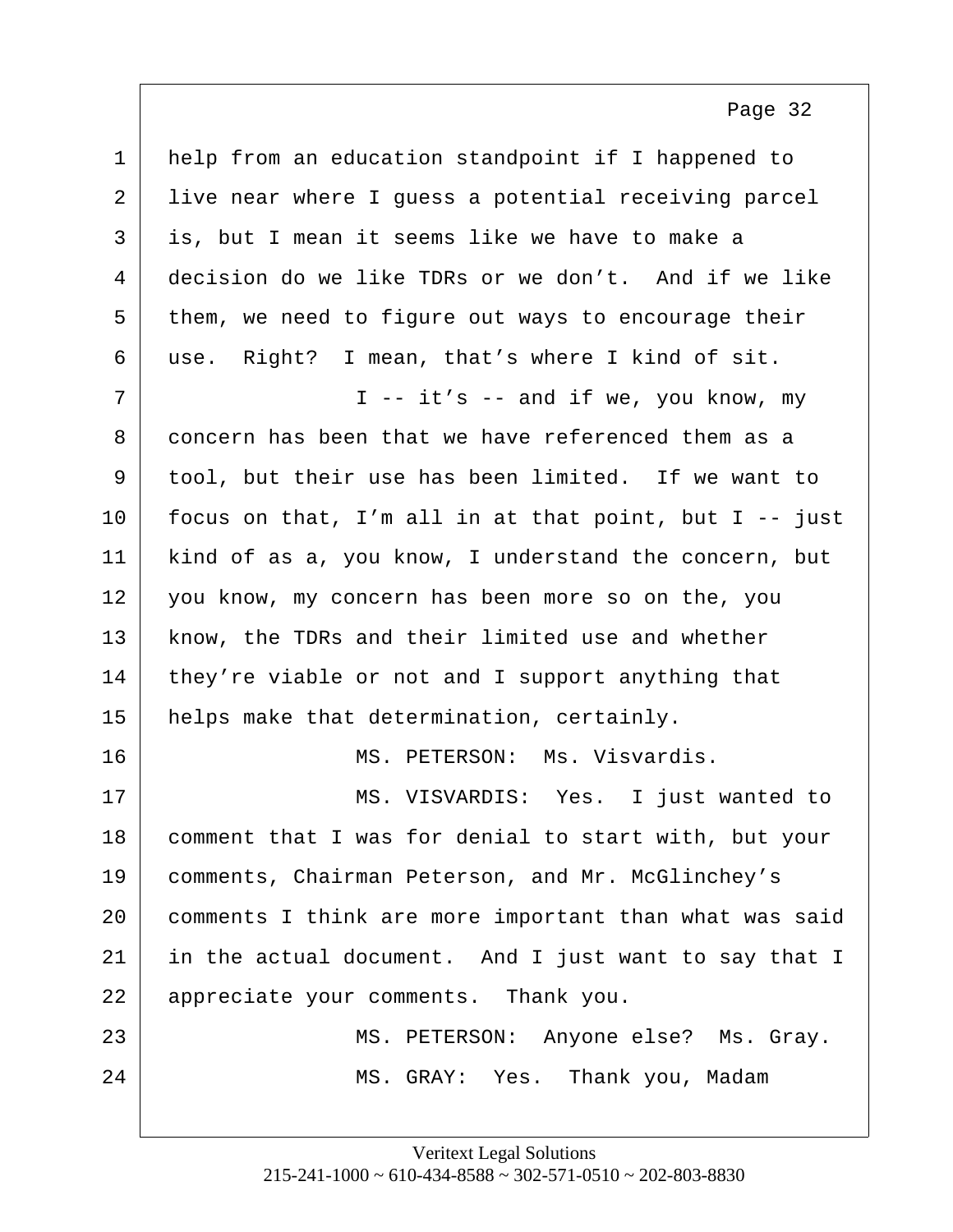<span id="page-33-0"></span>1 Chair. I appreciate the input from the planning board 2 members as well and I just don't feel like this 3 supports the original idea that it was introduced 4 around, so thank you for your input from everyone, 5 from all the board members. Thank you. Appreciate  $6$  that. 7 MS. PETERSON: Anyone else? Hearing no 8 one, Mr. Gibbons, would you please call the roll on 9 the motion to recommend denial of ordinance 21-050? 10 So a yes is to recommend denial. Mr. Gibbons. 11 MR. GIBBONS: Ms. Cahill. 12 | MS. CAHILL: Yes, I recommend denial. 13 MR. GIBBONS: Mr. Cochran. 14 MR. COCHRAN: Yes. 15 | MR. GIBBONS: Mr. Daigle. 16 MR. DAIGLE: Yay. 17 MR. GIBBONS: Ms. Drake. 18 MS. DRAKE: Yay. 19 MR. GIBBONS: Ms. Gray. 20 MS. GRAY: Yay. 21 | MR. GIBBONS: Mr. McGlinchey. 22 MR. MCGLINCHEY: Yes. 23 MR. GIBBONS: Mr. Snowden. 24 MR. SNOWDEN: Yes. Page 33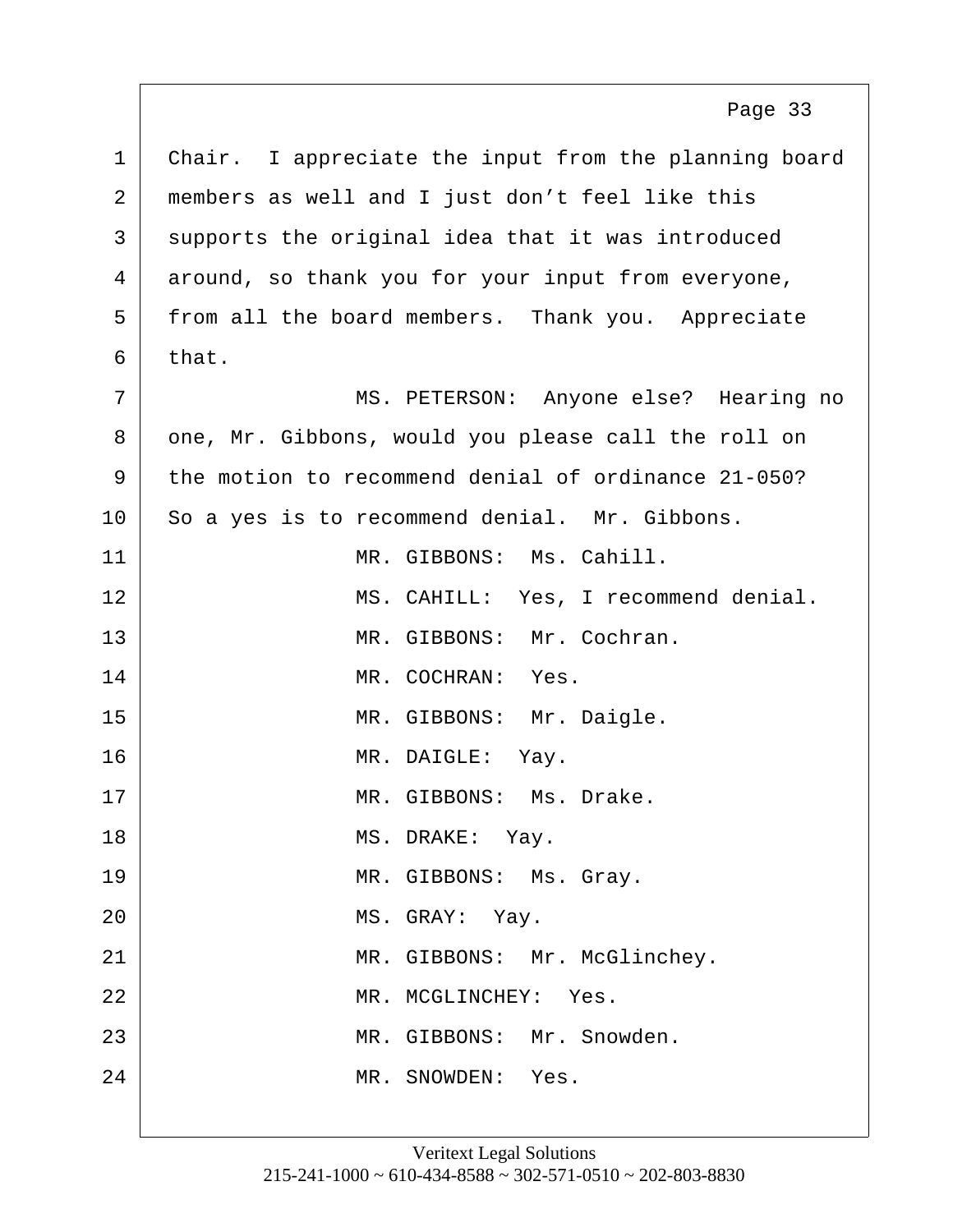<span id="page-34-0"></span>

|              | Page 34                                                |
|--------------|--------------------------------------------------------|
| $\mathbf{1}$ | MR. GIBBONS: Ms. Visvardis.                            |
| 2            | MS. VISVARDIS: Yes.                                    |
| 3            | MR. GIBBONS: And Ms. Peterson.                         |
| 4            | MS. PETERSON: Yes. Roll call reveals                   |
| 5            | nine yes to recommend denial of ordinance 21-050. And  |
| 6            | that concludes the business portion of the meeting.    |
| 7            | We have no other business on the agenda. We have no    |
| 8            | committees to report and that brings us to report of   |
| 9            | the general manager. Mr. Hall.                         |
| 10           | MR. HALL: Thank you, Madam Chair.                      |
| 11           | I'll be brief. A couple things I want to bring up.     |
| 12           | We had last Thursday night a well-attended workshop,   |
| 13           | we called it perform number two, it's part of a whole  |
| 14           | series of outreach we've been doing as part of the     |
| 15           | comprehensive plan. We had I believe over 100          |
| 16           | attendees. We talked about a whole host of issues.     |
| 17           | It was a pretty (Inaudible) focused on one specific    |
| 18           | development issue specific subdivision. However, we    |
| 19           | did also have broader discussions as well. We will     |
| 20           | assemble that information and be working on all of the |
| 21           | other input we're getting and there is a survey that   |
| 22           | was used as part of that forum last week and           |
| 23           | encouraged people to fill it out at their leisure in   |
| 24           | the coming, I believe about a month or so they have to |

Е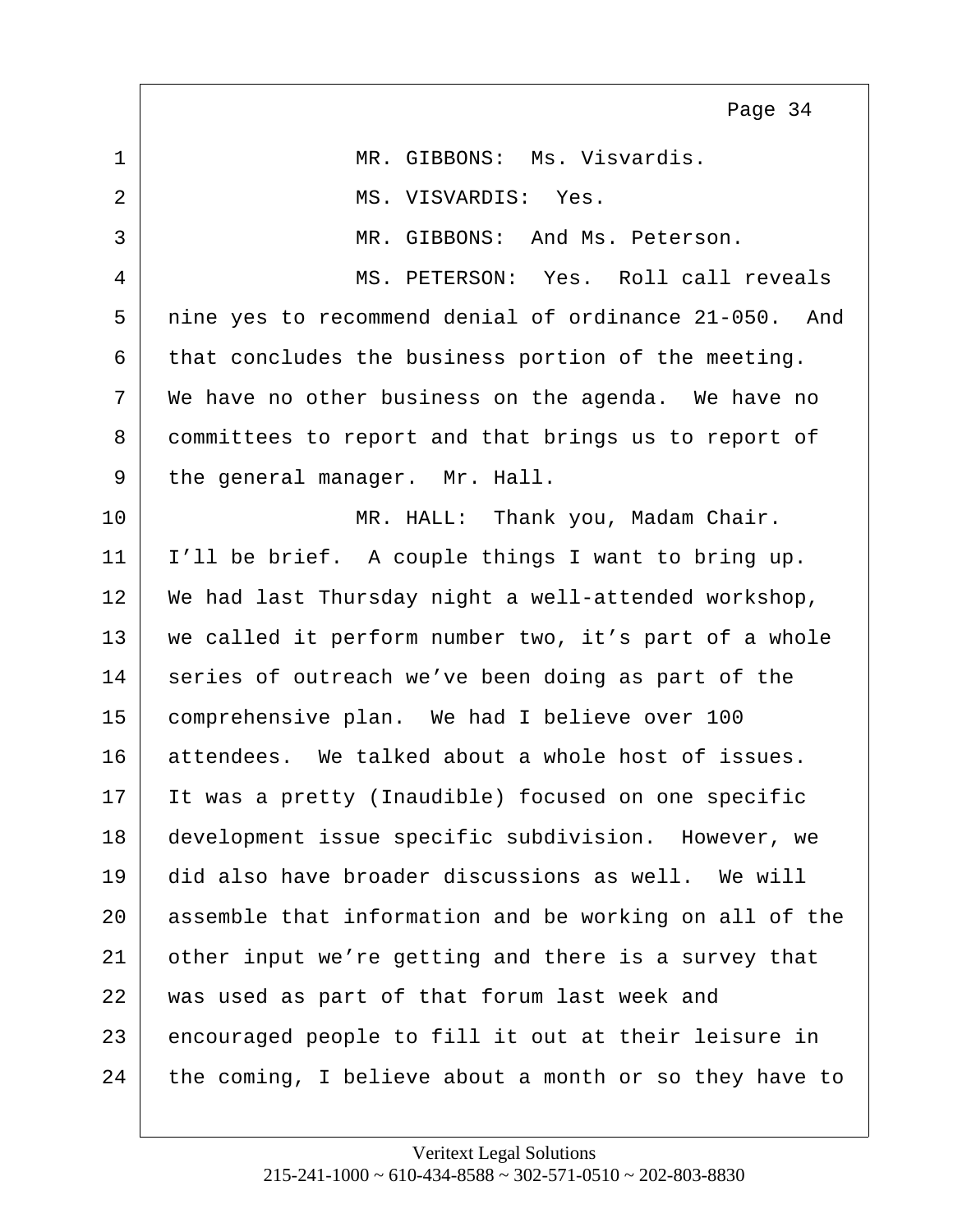<span id="page-35-0"></span>1 complete that survey. So it's one of a number of 2 tools we've used to get input on the plan. 3 We're looking to have a draft; a staff 4 draft out in the fall and we're hoping to have a staff 5 draft complete and preparing for formal adoption at  $6$  the end of the calendar year. So that's our current 7 schedule, and this due to the state in the year in the 8 calendar year of 2022, so we've been at it for about a 9 year now and there's still a lot of work to do. So 10 | you know, we are all ears of how to best engage you, 11 the planning board, whether it's some kind of work 12 session or something that enables you all to roll up 13 your sleeves and get into what we're looking at, 14 background material, draft recommendations, that kind 15 of thing. 16 While I'm speaking about plans, the 17 other thing I want to mention is that there is an 18 ordinance going -- should be before you coming up,

19 just as a heads up at your September meeting for sub 20 area plans for the Claymont under pike in New Castle 21 County and Route 9 Corridor. So those subarea plans 22 are complete, staff drafts have been complete for some 23 time and we're seeking to get those references out to 24 the comprehensive plans so we can get the subarea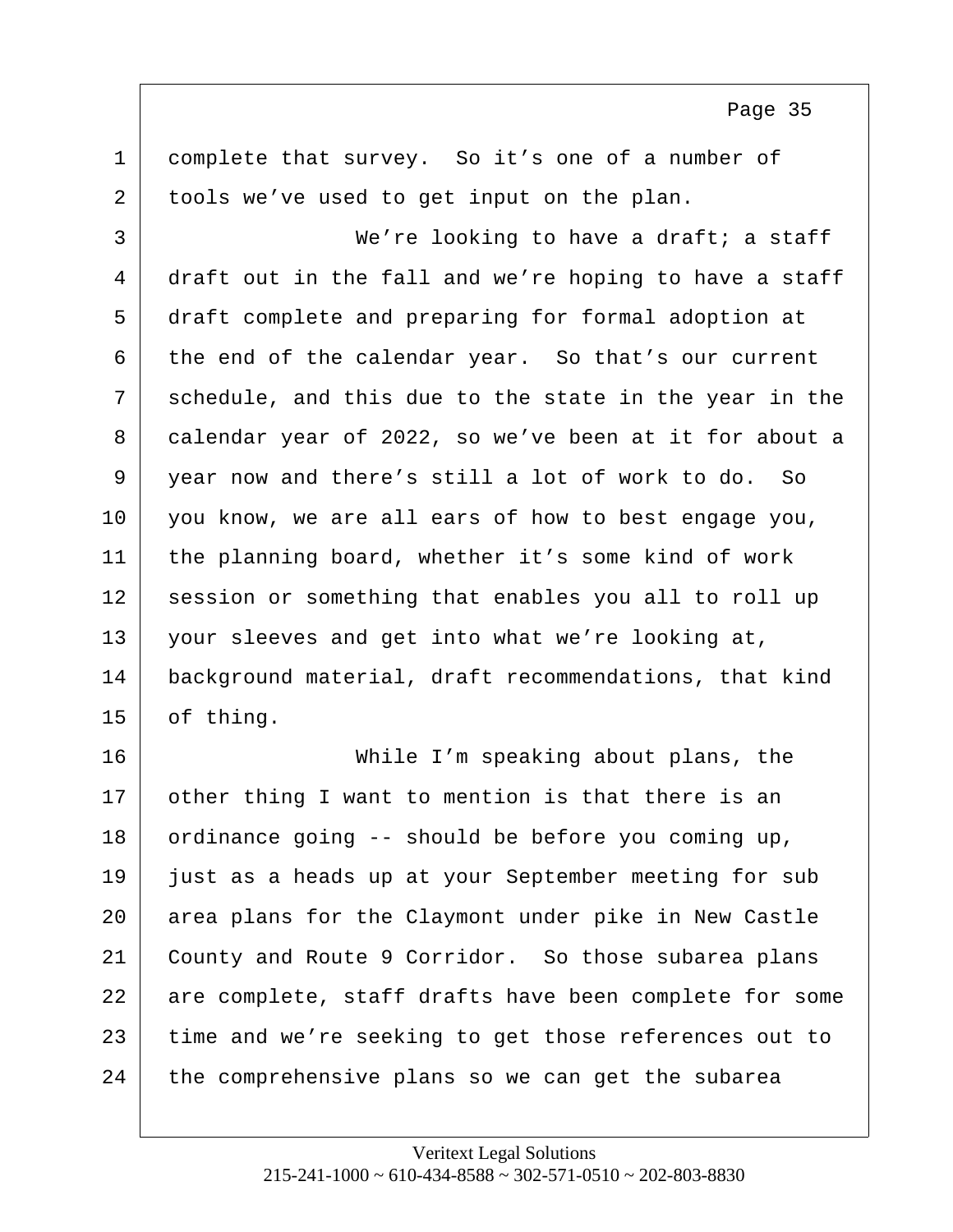<span id="page-36-0"></span>1 plans done before we finish up the countywide 2 comprehensive.

3 The other thing I want to mention, I 4 want to echo the Chairwoman's appreciation for getting 5 quorum with the planning board and you all's great 6 attendance. That's very important which you all 7 | clearly understand. I'm glad there's such a good, 8 active planning board because if we don't get quorum 9 that can certainly throw a wrinkle into the tight 10 schedules we often get into and all the required 11 advertising requirements for items going to your 12 agendas.

13 and then the Chairwoman asked about 13 14 tabled ordinances, so just very briefly, one of the 15 things that certainly does occur with legislation in  $16$  the county is that ordinances from time to time, 17 whether they're land use ordinances or otherwise, they 18 get tabled and then they can kind of go into a little 19 bit of a legislative purgatory I guess, legislative no 20 man's land, and depending on exactly how they were 21 tabled, they could be brought back and I agree that 22 having some clarity on what's going on with them is 23 probably helpful to have.

24 So the -- now my screen went blank, and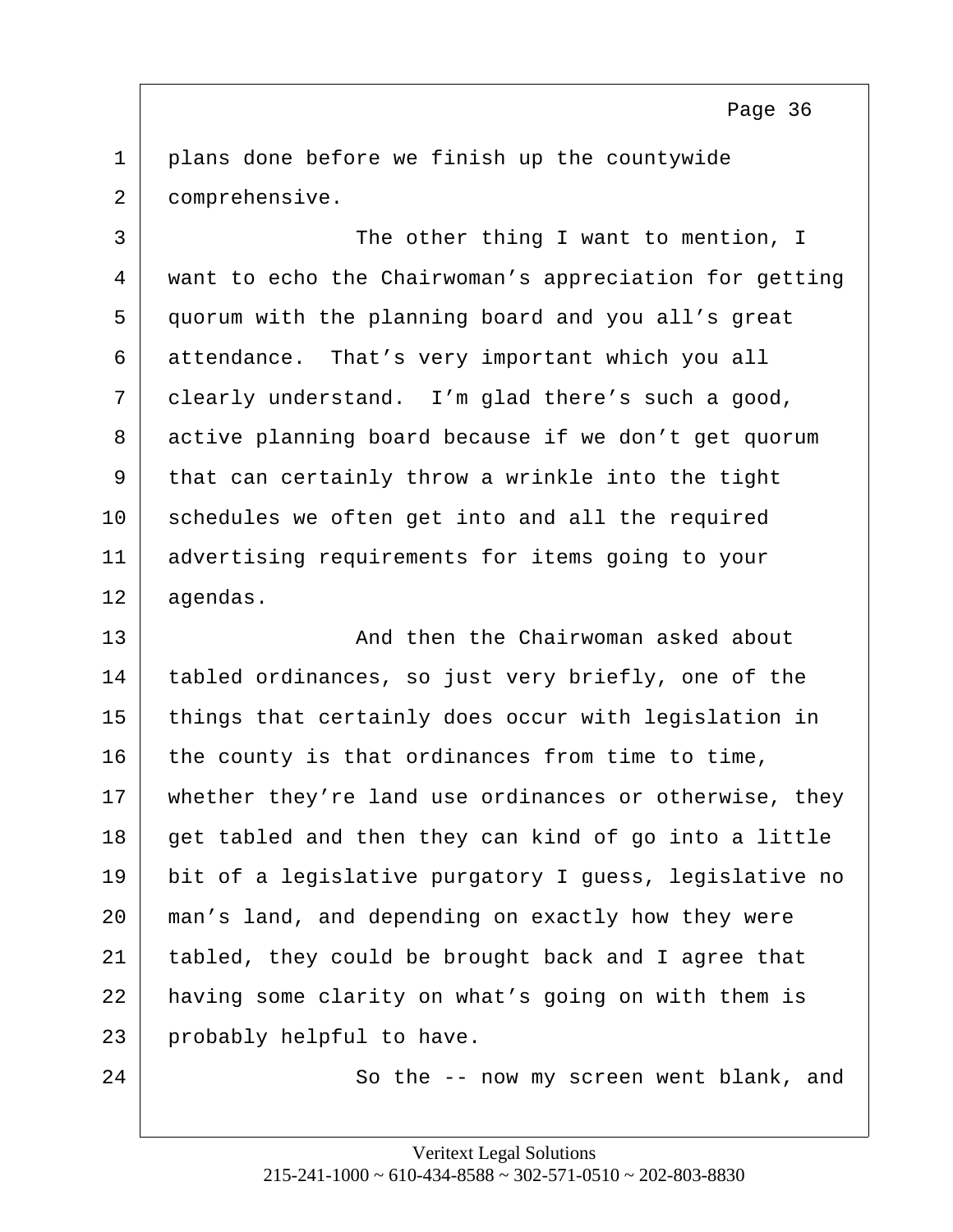<span id="page-37-0"></span>1 | I lost the numbers, but the first one, 20 -- what was  $2$  the  $-$ 

3 MS. PETERSON: (Inaudible) 4 MR. HALL -- that has been paused for 5 quite some time and I don't envision that coming back. 6 That had to do with buy right versus special uses in 7 the HI zone. There's a lot of discussion about that. 8 We paused it. I'm hopeful that some of those kind of 9 issues will be addressed in the comprehensive plan, 10 but that's one that at least I can tell you that the 11 department does not intent to reactivate if you will 12 any time without significant additional discussion. 13 MS. PETERSON: Mr. Hall, that's the 14 industrial uses ordinance. 15 MR. HALL: That's right. 16 MS. PETERSON: Okay. Is there any 17 chance of going back to the sponsor and asking them to 18 maybe withdraw it so we could, I mean, you described 19 this as being a purgatory. I think of it more as of 20 being in limbo which non longer exists. So it's like

22 of our pending list, how that would be done just to 23 ask the sponsor to pull the bill?

21 nowhere. Maybe just to, you know, to clear them off

24 | MR. HALL: I'm happy to ask, Madam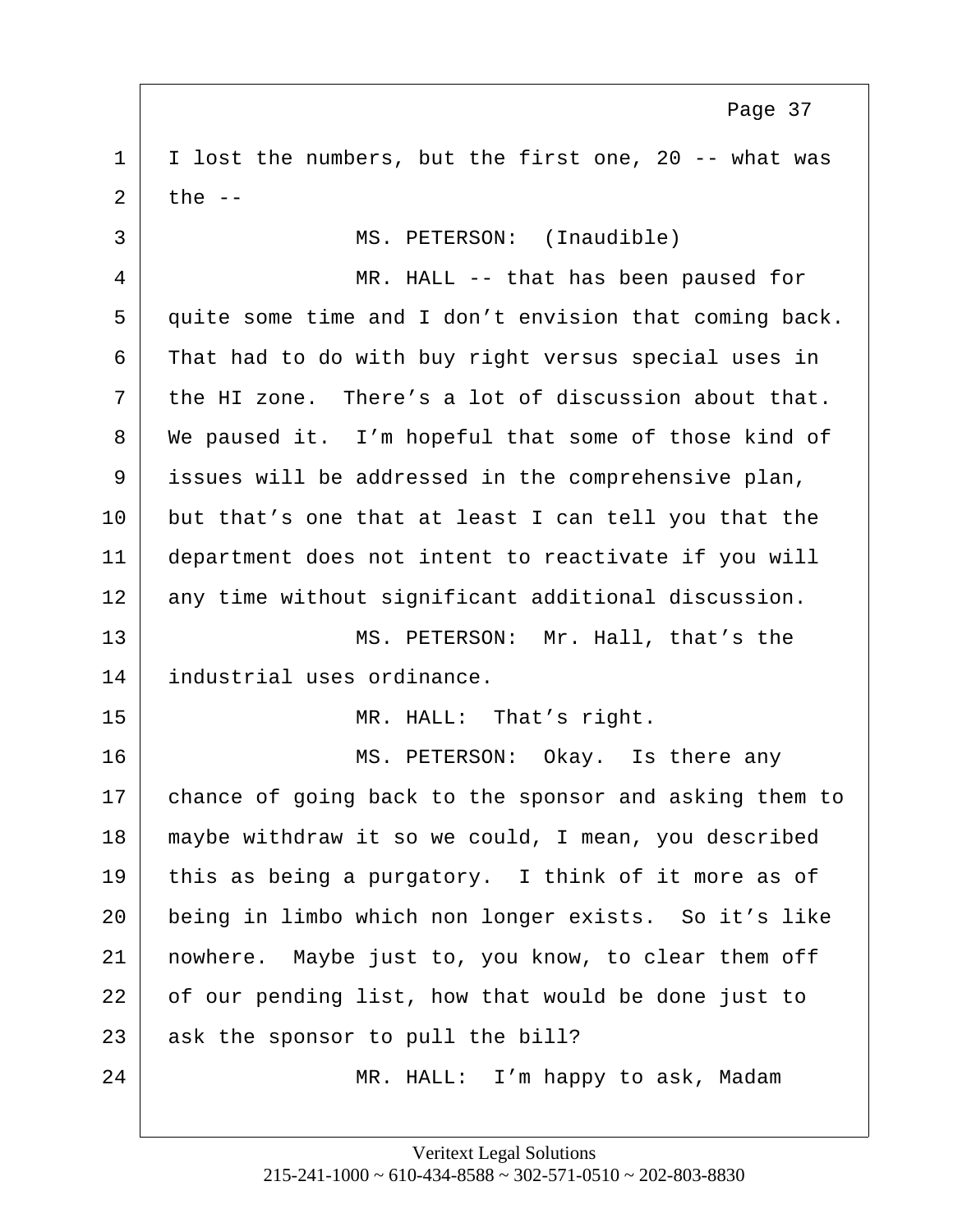<span id="page-38-0"></span>1 Chair.

2 MS. PETERSON: Okay. And the next one 3 is the byway overlay.

4 MR. HALL: Yes. That is one, as you 5 remember, we had a pretty complex public hearing about  $6$  that I'm going to say in the early spring of this 7 year, so several months ago.

8 MS. PETERSON: Yes.

9 MR. HALL: It's a complex ordinance. I  $10$  think we were trying to do a lot with that ordinance, 11 I'll put it that way. It has to do with the scenic 12 byways in the county, result of a lot of work over a 13 | lot of time, a lot of stakeholders, a lot of studies 14 behind it. And to be honest, the best way I can put 15 it is, we are trying to rethink ways to maybe make it 16 a little simpler. We will be speaking with the 17 sponsor soon about that. So that one we do not, the 18 | administration as well as the sponsor I think it's 19 fair to say do not intend for that to go away. We 20 want to move forward with some version of it. So I 21 guess that's a work in progress. 22 MS. PETERSON: Okay. 23 MR. HALL: That's what I would say to

24 you there, Madam Chair.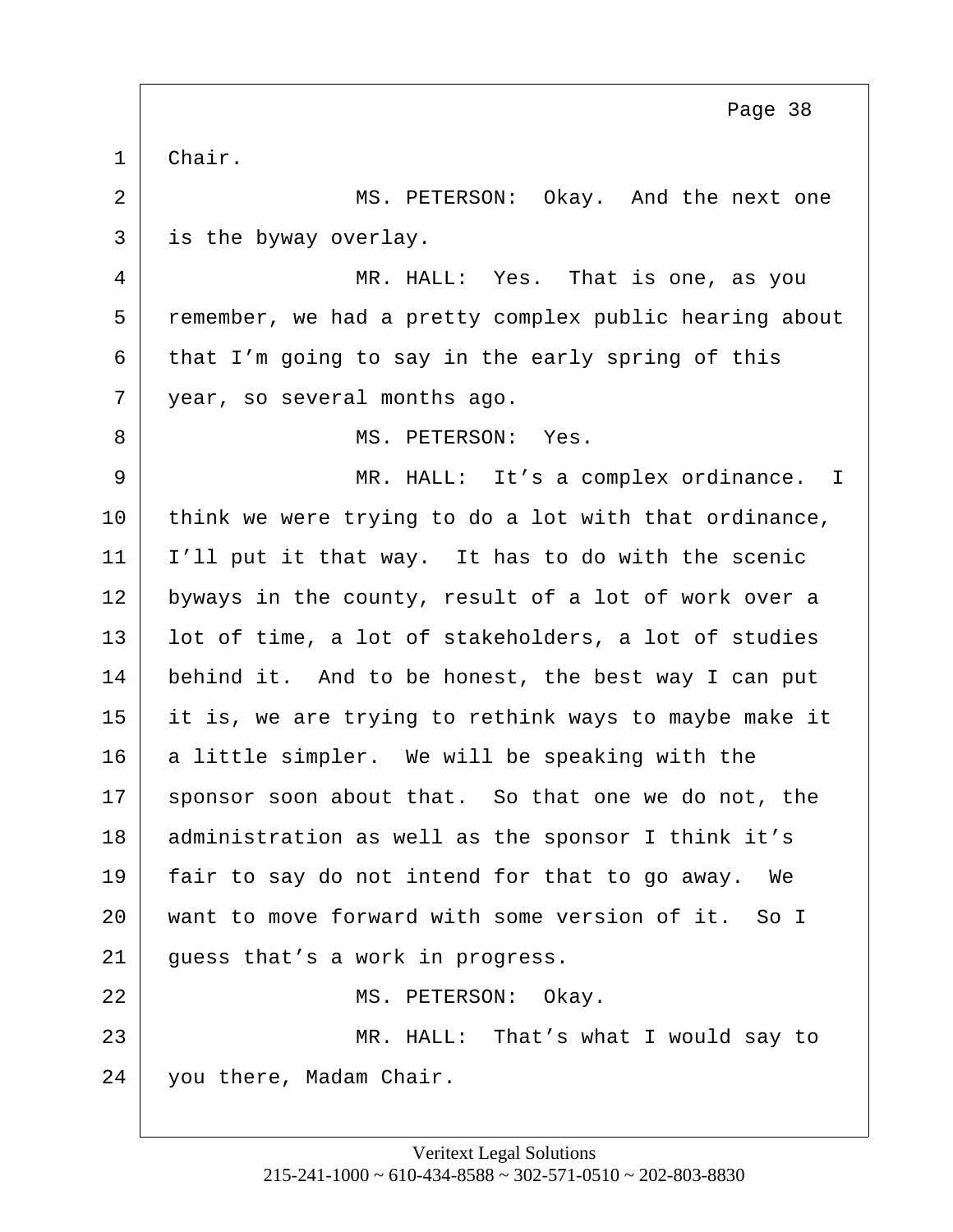<span id="page-39-0"></span>1 MS. PETERSON: All right. 2 MR. HALL: And then the last one, 2109  $3$  -- 21-009, that's the forest conservation ordinance 4 that was in the hands, the current provisions in the 5 UDC as it relates to protecting forest land in the 6 development process and I believe we're looking to  $7$  bring that to you to (Inaudible) here, right, in 8 September? 9 MS. PETERSON: Okay. All right. 10 | MR. HALL: Or in August, in the August  $11$  -- the August meeting, so that would be before you at 12 the next meeting. 13 MS. PETERSON: Okay. So two still have 14 | life and one hopefully the sponsor will withdraw, and 15 you'll approach the sponsor about that? 16 MR. HALL: Yeah, we'll ask her, yes. 17 | MS. PETERSON: Great. Okay. All 18 right. Anything else, Mr. Hall? 19 MR. HALL: That's what I have for you 20 this morning. The last thing if I may, Madam Chair, I 21 don't know if we need to -- I know we have Wil Davis  $22$  here, the county attorney as well. I just would take 23 this opportunity to ask if everyone is clear, as clear 24 as you can be at this stage, with the nature of how Page 39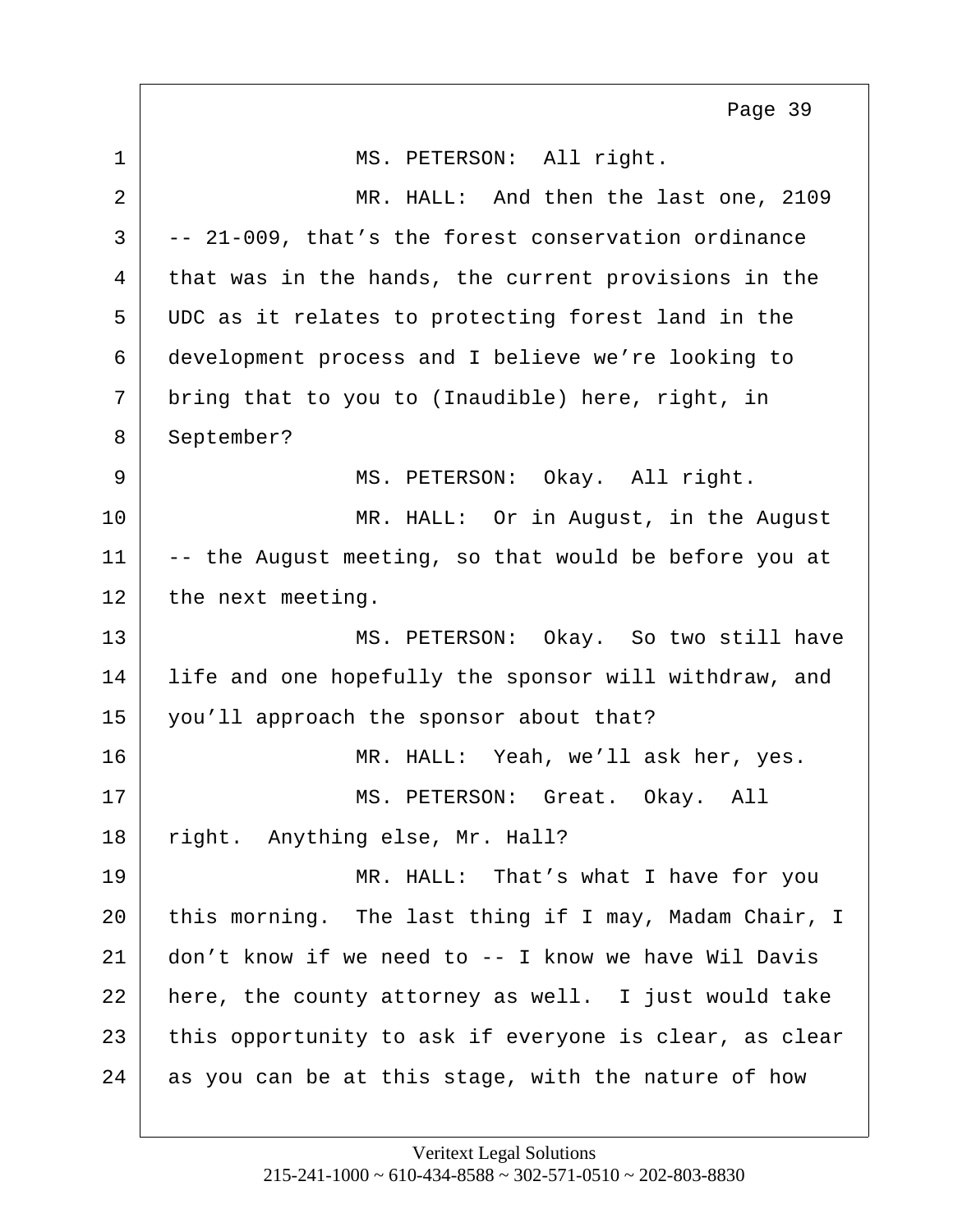<span id="page-40-0"></span> we're meeting. Right? So we're in this hybrid mode. 2 We have, obviously we're here in a physical space and members of the planning board or the public could have come in to participate and then going forward we will probably continue with some semblance of a hybrid 6 mode.

Page 40

 $7$   $\vert$  So it's a lot of -- a little bit of a 8 transition for a lot of people involved in public 9 meetings, but I just wanted to bring that up in case 10 there are any questions at this stage for how we're 11 doing it.

12 MS. PETERSON: Yeah, I have a question. 13 | Thanks, Mr. Davis, for pinch hitting at today's 14 | meeting for us. So are you saying that there's a 15 chance that we'll just continue on with these Zoom 16 meetings or will we be coming back in person in the  $17$  fall? 18 MR. DAVIS: Madam Chair?

20 MR. DAVIS: This is Wil Davis speaking. 21 So the General Assembly recently enacted an amended 22 (Inaudible) that permits virtual meetings subject to a 23 number of conditions, the first being that the county 24 must establish if it is going to hold a virtual

19 MS. PETERSON: Yes?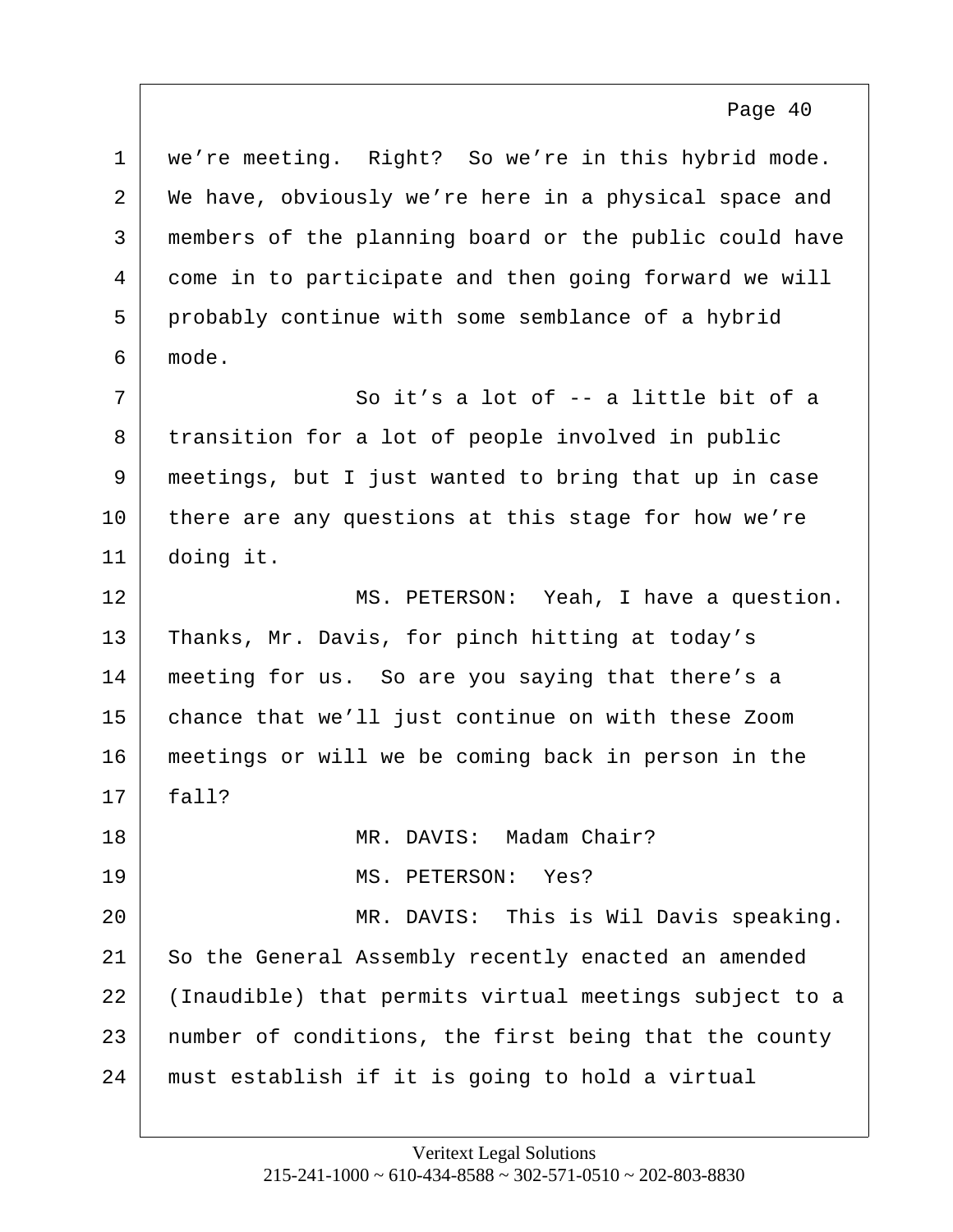<span id="page-41-0"></span>1 meeting, the county must establish an (Inaudible) 2 location. At that (Inaudible) location be physical 3 members of the public and board members who desire to 4 attend -- can attend in person. 5 The conditions are that it must be --  $6$  any of the documents that the public body such as the 7 planning board is doing must be available to the 8 | public for viewing. Witnesses must be identifiable, 9 testimony must be under the same conditions as it were 10 -- was in the previous physical location, i.e., under 11 | oath, et cetera. 12 So there are a number of conditions. 13 My office will be issuing a memorandum shortly 14 covering the generalities of it but in short, the 15 major condition is that a physical anchor location 16 | must be established by the county. 17 MS. PETERSON: So, Mr. Davis, are you  $18$  saying that -- first of all, who would make that 19 decision? Would it be the board as to whether to meet  $20$  in person or  $-$ 21 | MR. DAVIS: Actually, yes. Sorry to 22 interrupt you, Madam Chair. The amendment allows the 23 chairperson to determine whether the body will 24 continue to meet in public or virtually.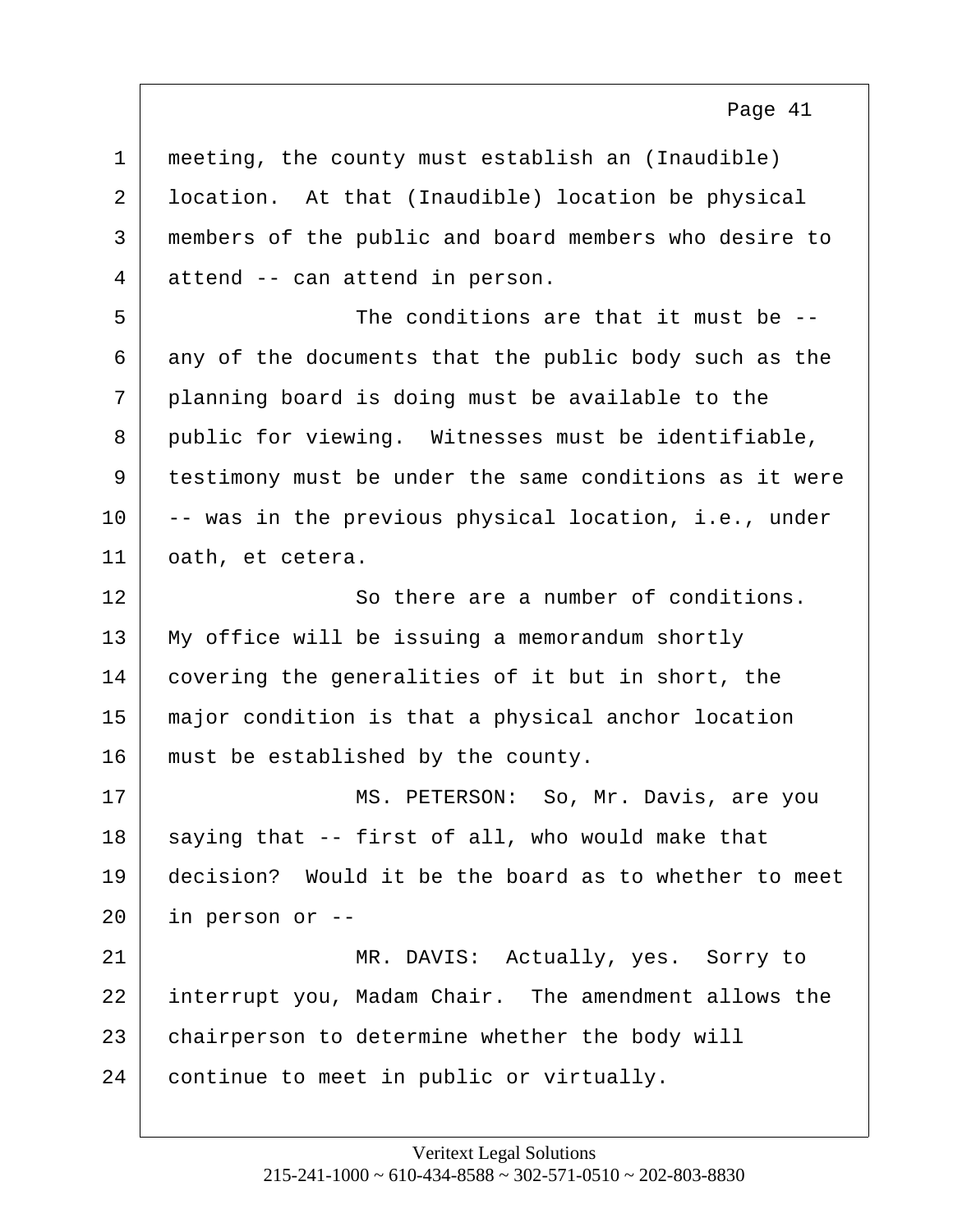<span id="page-42-0"></span>

| $\mathbf{1}$ | MS. PETERSON: So from what I heard you                 |
|--------------|--------------------------------------------------------|
| 2            | say, people would have the option of if you wanted to  |
| 3            | be there you can but if you don't want to be there you |
| 4            | can just tune in by Zoom; is that --                   |
| 5            | MR. DAVIS: That's correct. So there                    |
| 6            | are kind of two ways one could do it. If Madam Chair,  |
| 7            | you said no, we really want to hold physical meetings, |
| 8            | virtual meetings will not be permitted, that's within  |
| 9            | your discretion under the law now. If you said we      |
| 10           | want to hold virtual meetings or allow that as an      |
| 11           | option then we would have the ability to either -- a   |
| 12           | member of the public could attend the physical anchor  |
| 13           | location or view remotely via Zoom or whatever         |
| 14           | application it is.                                     |
| 15           | MS. PETERSON: Yeah, I'm just trying to                 |
| 16           | -- and we don't need to make a decision now, but I'm   |
| 17           | just trying to think how that would work, chairing a   |
| 18           | meeting while there are people there in person and at  |
| 19           | the same time trying to run a Zoom meeting. I'm not    |
| 20           | sure if I can multitask that much, but anyway, we can  |
| 21           | think about it. So we'll wait to get your directive    |
| 22           | on that; is that where we are?                         |
| 23           | MR. DAVIS: Yes. I anticipate that to                   |
| 24           | be forthcoming next couple of days.                    |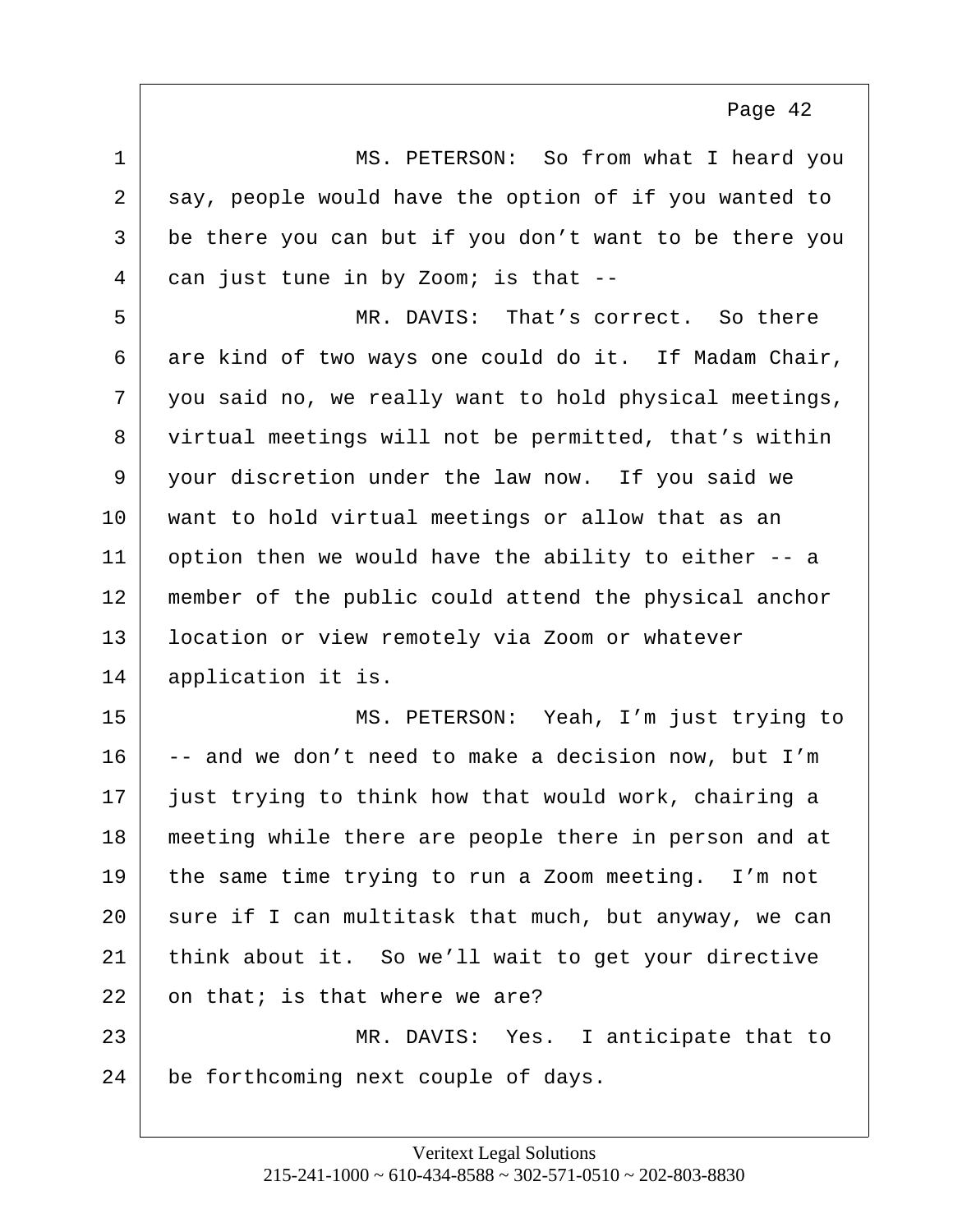<span id="page-43-0"></span>1 MS. PETERSON: And in the meantime, if 2 board members want to think about that and send me an 3 email or something and let me know how you feel.  $4 \mid$  Okay. And  $-$ 5 MR. HALL: Madam Chair, while both you  $6$  and Wil are both talking about this, this is Rich. It 7 would seem to me, and this is kind of a question to 8 both of you all, but I know you've worked hard to 9 update the bylaws and rules of procedure and combine 10 them and all that effort that the board went through 11 with your leadership. I'm guessing, I'm wondering if 12 we might need to revisit that a bit in light of the 13 state legislation and Wil's memo and such down the 14 road, revisit that perhaps. 15 | MS. PETERSON: Yeah, we might need to 16 put some language in there that talks about if for  $17$  some reason we wanted to meet virtually and whether, 18 you know, permanently or on occasion. Okay. We'll 19 deal with that then when we get the instructions from 20 Mr. Davis. 21 I also wanted to add that I asked Mr. 22 Davis and he's working on answers, to get more 23 clarification on ex parte communications. You know,  $24$  that comes up once in a while as to what constitutes,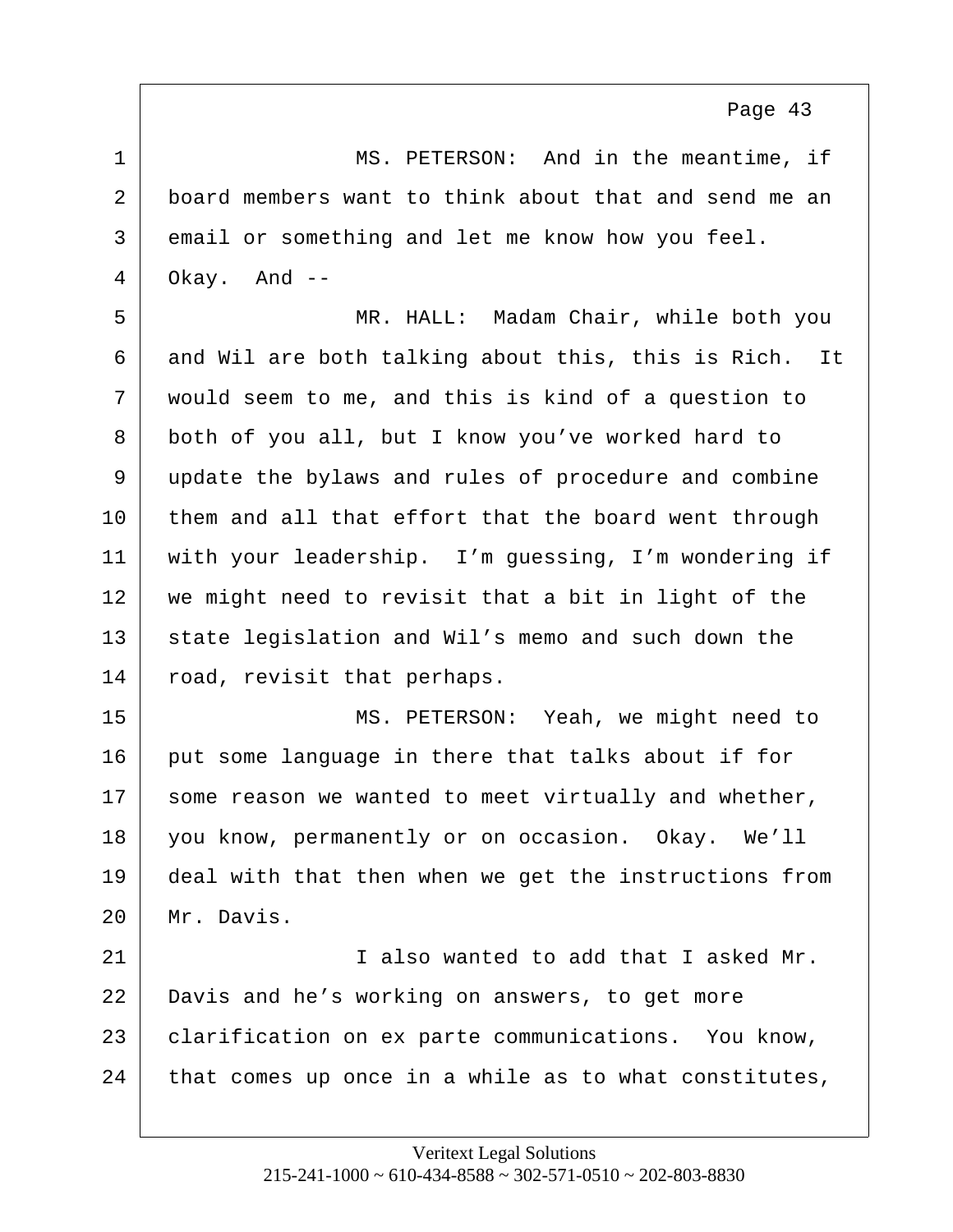<span id="page-44-0"></span>

| $\mathbf 1$ | you know, one party communication with board members   |
|-------------|--------------------------------------------------------|
| 2           | and so he is working on answering a couple questions   |
| 3           | that I raised and again, we might need to go back and  |
| 4           | revisit the bylaws depending on what his answers are.  |
| 5           | I just don't ever want us to be in a                   |
| 6           | position of having a decision or recommendation        |
| 7           | challenged because somebody approached a board member, |
| 8           | and it wasn't clear whether or not they could have a   |
| 9           | conversation with that person. So when we get those    |
| 10          | answers I will share them with the board members.      |
| 11          | And other than that, I just want to                    |
| 12          | thank Leone Cahill who has graciously agreed to        |
| 13          | represent the planning board on the youth planning     |
| 14          | board selection committee. I really appreciate the     |
| 15          | time that you're willing to give to that this year on  |
| 16          | behalf of the board. And if anybody else is            |
| 17          | interested for in the future if you're interested in   |
| 18          | serving on that board, we get to, you know, have one   |
| 19          | person serve on it. I did it last year and asked       |
| 20          | Leone to do it this year and she very kindly said yes. |
| 21          | So if you're interested let me know that, too, just    |
| 22          | for future reference.                                  |
| 23          | All right. And Mr. Gibbons, do we have                 |
| 24          | any comments from the public, anyone from the public   |
|             |                                                        |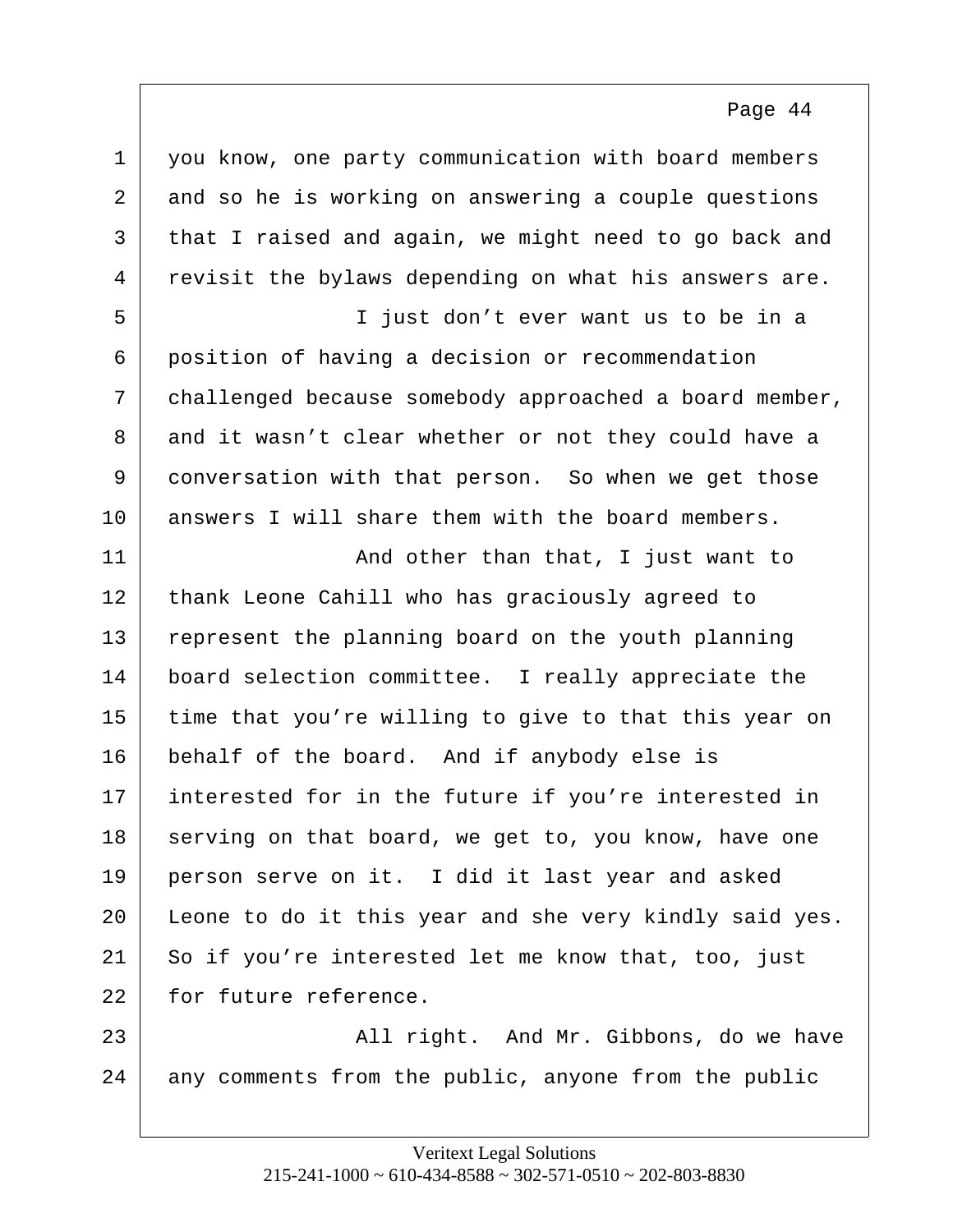<span id="page-45-0"></span>1 expressed an interested in addressing the board this 2 morning? 3 MR. GIBBONS: Not at this time. 4 MS. PETERSON: Okay. Then with that, 5 do I hear a motion to adjourn? 6 UNKNOWN FEMALE: I make a motion to 7 adjourn. 8 MS. PETERSON: Okay. Second? 9 | UNKNOWN FEMALE: Second. 10 MS. PETERSON: All in favor say aye. 11 ALL: Aye. 12 MS. PETERSON: The meeting is 13 adjourned. 14 15 (Whereupon, this hearing concluded.) 16 17 18 19  $20$ 21 22 23  $2.4$ Page 45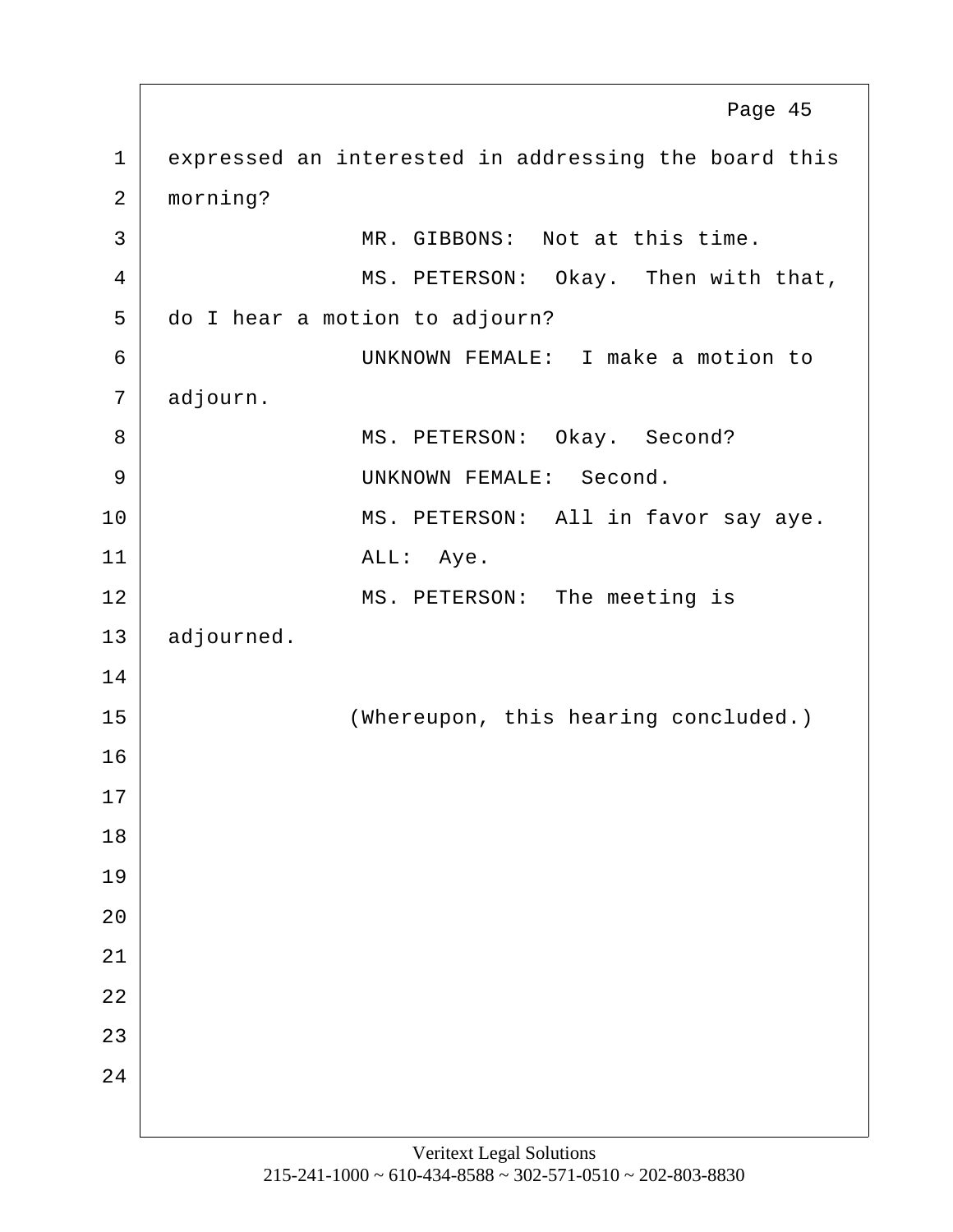<span id="page-46-0"></span>

|                | Page 46                                          |
|----------------|--------------------------------------------------|
| $\mathbf 1$    | CERTIFICATION                                    |
| $\overline{2}$ | I, Rebecca Murray, certify that the foregoing is |
| 3              | a true and accurate transcript from the official |
| 4              | electronic sound recording.                      |
| 5              |                                                  |
| 6              | Rebecca Murray                                   |
| 7              |                                                  |
| 8              | Rebecca Murray                                   |
| 9              | Approved Transcriber                             |
| 10             |                                                  |
| 11             | Dated: August 12, 2021                           |
| 12             |                                                  |
| 13             |                                                  |
| 14             |                                                  |
| 15             |                                                  |
| 16             |                                                  |
| 17             |                                                  |
| $18\,$         |                                                  |
| 19             |                                                  |
| 20             |                                                  |
| 21             |                                                  |
| 22             |                                                  |
| 23             |                                                  |
| 24             |                                                  |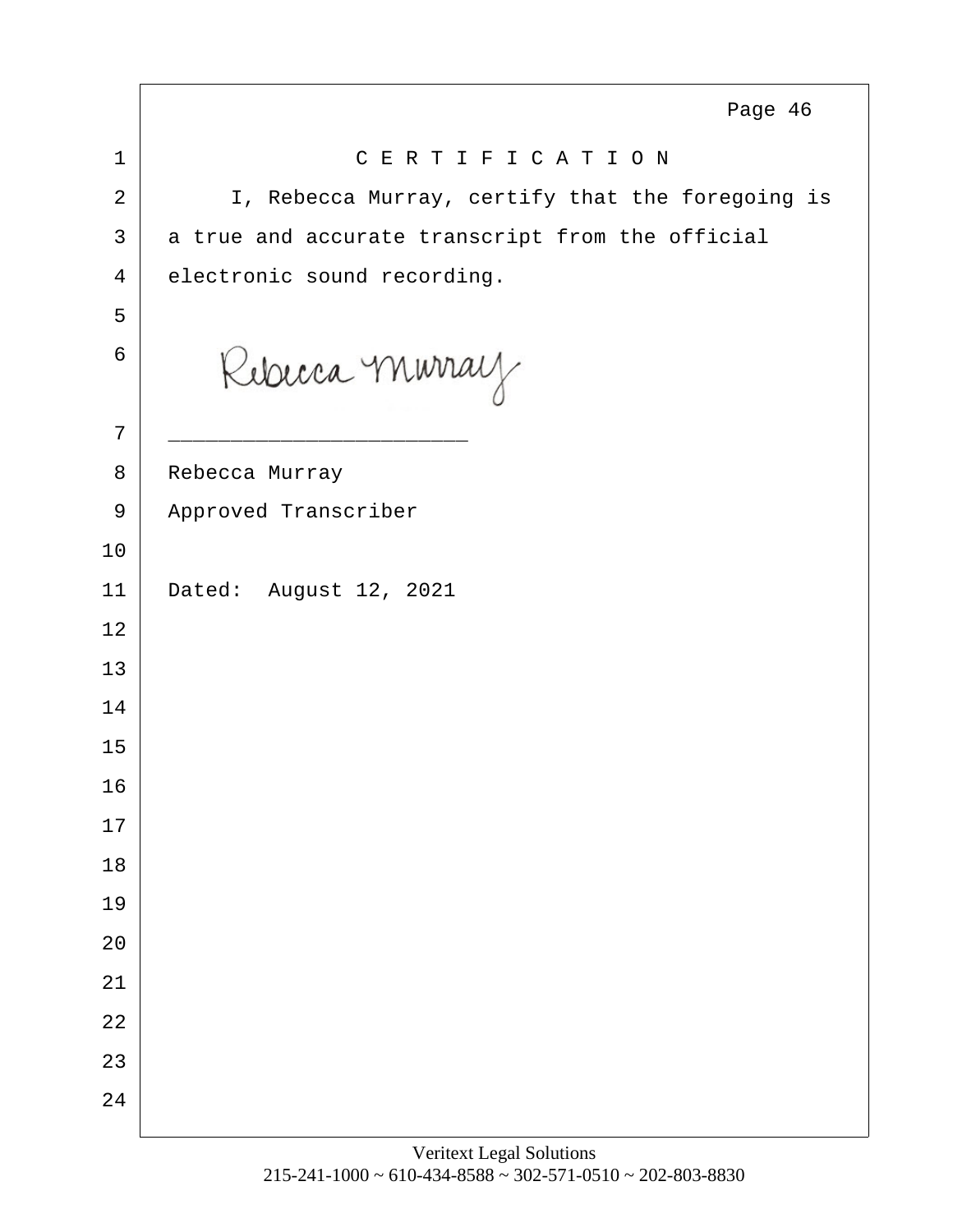| $\boldsymbol{0}$          | $\overline{3}$            | addition 12:1           | analysis 17:8             |
|---------------------------|---------------------------|-------------------------|---------------------------|
| 0164 10:8                 | 31 22:11                  | additional 12:9,23      | 23:13,18 24:1,12          |
| 024 4:21                  | 310420udc<br>15:5         | 13:15,22 15:13          | 29:5 31:14,19             |
| 050 24:14                 | $\overline{\mathbf{4}}$   | 16:5 17:5 25:12         | anchor $41:15$            |
| $\mathbf{1}$              |                           | 37:12                   | 42:12                     |
|                           | 40 16:19                  | addressed 37:9          | announced 5:18            |
| 1 $5:13$                  | 40.31.420 22:17           | addressing 45:1         | answering 44:2            |
| 100 34:15                 | 24:10                     | adjourn $45:5,7$        | answers 16:22             |
| 12 46:11                  | 48.03.521 17:13           | adjourned 45:13         | 43:22 44:4,10             |
| <b>15th</b> 3:13,16,18,20 | 5                         | adjustment 12:8         | anticipate 42:23          |
| 18266 46:6                | 50,000<br>12:5,16         | 12:22                   | <b>antoni</b> 11:14,17,21 |
| 1997 20:12 22:11          | 6                         | administration          | anybody 29:13             |
| $\overline{2}$            |                           | 38:18                   | 44:16                     |
| $20 \quad 1:1037:1$       | 11:22<br>6th              | adopt $6:13$            | anyway $4:16$             |
| 2012 15:9 22:22           | 9                         | adopted 22:10           | 42:20                     |
| 23:1                      | 9 35:21                   | adoption $22:1,9$       | applicable $7:6,15$       |
| $2014$ 14:1               | $9:00$ 1:11               | 35:5                    | 7:16,18,20,22 15:7        |
| 2020-0004t 4:8            | a                         | advertising 36:11       | 16:9,16                   |
| 2020-0475t 4:8            |                           | agencies 24:11          | application $4:7,8,8$     |
| 2021 1:10 5:13            | a.m. 1:11                 | agenda 4:20 11:11       | 4:20 5:9 11:11,23         |
| 46:11                     | ability $6:24$ 14:17      | 19:19 34:7              | 19:19 42:14               |
| 2021-0063t 4:9            | 16:2 17:20 42:11          | agendas 36:12           | <b>apply</b> 22:19 23:4,6 |
| 2021-0164 4:20            | able $6:19$               | ago 21:6,13 38:7        | 23:7,10                   |
| 5:9                       | absolutely 31:17          | agonizing 30:8          | appreciate 30:6,9         |
| 2021-0269 19:19           | access 29:23 30:11        | <b>agree</b> 36:21      | 32:22 33:1,5              |
| 2021-0270 11:11           | accommodate               | agreed 44:12            | 44:14                     |
| 2021-270 11:24            | 14:17 17:1                | allow 8:3 12:12         | appreciation 36:4         |
| 2022 35:8                 | $accomplish 5:16$         | 14:2 25:10 42:10        | approach 20:4             |
| 21 4:20 24:13             | accounting 20:15          | allowance 6:5           | 30:18 39:15               |
| $21-009$ 39:3             | 21:7                      | allowing 12:16          | approached 44:7           |
| $21-024$ 5:8 8:2          | accurate 23:17            | 14:12                   | appropriate 13:3          |
| 10:6,15                   | 27:15 46:3                | <b>allows</b> 9:5 14:12 | 15:13 17:2                |
| 21-050 19:20 20:7         | achievement 7:6,9         | 22:5 25:14 41:22        | approval $8:1,22$         |
|                           | 15:7,19 22:20             | all's $36:5$            | 10:6,15 17:8 18:1         |
| 21:21 23:12 28:5          | achieving 5:21            | alternatives 9:18       | 18:5, 16, 18, 23          |
| 28:7 33:9 34:5            | acknowledge               | amended 40:21           | 19:18 25:18               |
| 21-065 11:23 17:9         | 17:20                     | amendment 7:4           | approve $3:15,17$         |
| 18:3,9,16,18,23           | actionable 8:24           | 7:24 15:4,18            | 3:20                      |
| 21065 11:12               | active 36:8               | 22:16 24:10 41:22       | approved $4:722:2$        |
| 2109 39:2                 | <b>actual</b> 27:12 32:21 | amendments 3:14         | 24:646:9                  |
|                           | <b>add</b> 15:1 25:22     |                         |                           |
|                           | 43:21                     |                         |                           |

Veritext Legal Solutions  $215-241-1000 \sim 610-434-8588 \sim 302-571-0510 \sim 202-803-8830$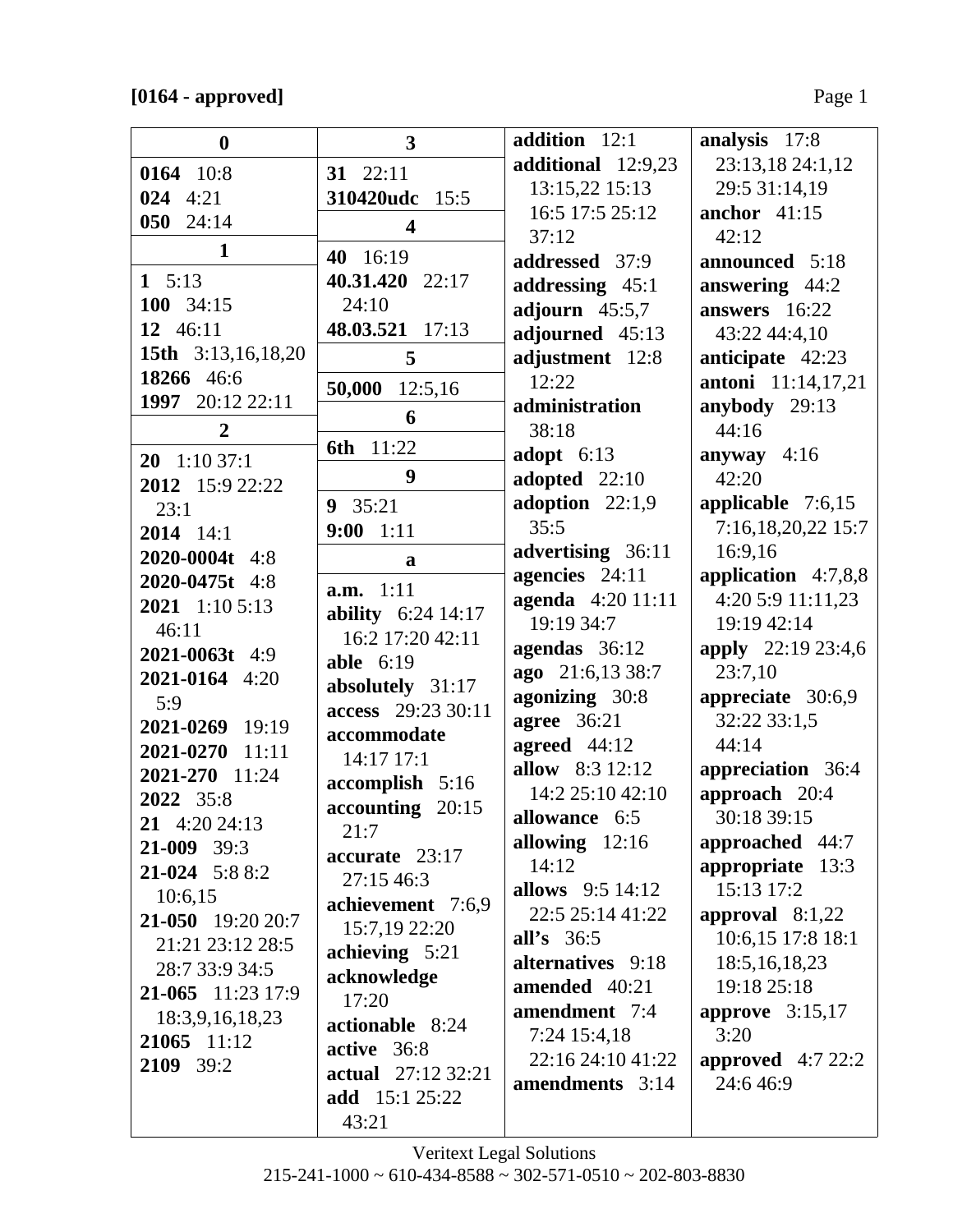| $[area - c]$ | Page 2 |
|--------------|--------|
|              |        |

| area 5:23 16:5                                | behalf $44:16$            | <b>building</b> 7:11 14:5          | certainly 32:15     |
|-----------------------------------------------|---------------------------|------------------------------------|---------------------|
| 23:15 35:20                                   | believe $12:20$           | 15:21 17:16,18,21                  | 36:9,15             |
| areas 16:21 23:21                             | 19:22 21:5 25:7           | buildings $5:19,19$                | certificates 5:21   |
| 24:1 27:3,9,12                                | 29:19 34:15,24            | <b>built</b> 26:10                 | certify 46:2        |
| article 13:11                                 | 39:6                      | <b>bulbs</b> 6:12,14,18            | cetera $41:11$      |
| <b>asked</b> 36:13 43:21                      | believes 12:11            | 8:6                                | chair 5:5 11:20     |
| 44:19                                         | 24:3                      | business $4:19$                    | 25:22 31:3 33:1     |
| asking $13:16$                                | belongs 29:19             | 14:11 34:6,7                       | 34:10 38:1,24       |
| 37:17                                         | <b>best</b> 12:21 35:10   | businesses 7:10                    | 39:20 40:18 41:22   |
| aspects $15:18$                               | 38:14                     | 15:21                              | 42:6 43:5           |
| assemble 34:20                                | better $25:6$             | buy $37:6$                         | chairing $42:17$    |
| assembled 21:12                               | <b>bill</b> 28:14 37:23   | buying $29:15$                     | chairman $32:19$    |
| assembly 40:21                                | <b>bit</b> $9:5,7,26:3$   | <b>bylaws</b> 43:9 44:4            | chairperson 30:7    |
| associated 27:21                              | 28:12 31:13 36:19         | byway $38:3$                       | 30:19 41:23         |
| attached 27:14                                | 40:7 43:12                | byways $38:12$                     | chairwoman          |
| attend $41:4,4$                               | <b>blank</b> 36:24        | $\mathbf{c}$                       | 36:13               |
| 42:12                                         | <b>board</b> $1:92:33:2$  | c $2:1 15:22 46:1,1$               | chairwoman's        |
| attendance 3:1,6                              | 3:5,6 5:6 6:16 8:8        | cahill 2:5,6,24 3:9                | 36:4                |
| 36:6                                          | 11:20 12:8,22             | 10:11,16,17 18:24                  | challenged 44:7     |
| attended 34:12                                | 13:17 22:2,14             | 19:1 33:11,12                      | chance 25:4 37:17   |
| attendees 34:16                               | 24:17,22,23 25:18         | 44:12                              | 40:15               |
| attentive 17:1                                | 28:14 30:3 33:1,5         | calculations 23:16                 | change 14:4,9,15    |
| attorney 39:22                                | 35:11 36:5,8 40:3         | calendar 35:6,8                    | 18:2,4,10,13        |
| <b>august</b> 39:10,10                        | 41:3,7,19 43:2,10         | call 2:2,4 10:14                   | changes 7:18        |
| 39:11 46:11                                   | 44:1,7,10,13,14,16        | 18:22 19:17 29:14                  | 16:14 17:18 20:8    |
| available 5:23                                | 44:18 45:1                | 30:3 33:8 34:4                     | 23:7 26:20,20       |
| 16:5 41:7                                     | <b>boards</b> $3:2$       | called 34:13                       | changing 9:4        |
| aye 4:4,5 45:10,11                            | <b>body</b> 41:6,23       |                                    | chapter 7:14,17,21  |
| $\mathbf b$                                   | bounds $26:15$            | cap 12:6,6                         | 15:23 16:10,18,19   |
|                                               | box $14:9$                | capacity 13:12<br>23:16 26:9 28:18 | $17:15\,23:3,7,12$  |
| <b>b</b> 15:7 22:23<br><b>back</b> 4:17 14:20 | bp $14:11$                |                                    | characterize 26:4   |
|                                               | <b>brief</b> 11:22 34:11  | care $6:4$                         | charging $14:19$    |
| 21:19 25:8 26:8                               | briefly $36:14$           | carefully 7:2                      | 15:1                |
| 36:21 37:5,17                                 | <b>bring</b> $34:1139:7$  | case 40:9                          | choose $25:19$      |
| 40:16 44:3                                    | 40:9                      | cast 26:12                         | chris $4:225:2,4,6$ |
| background 35:14                              | <b>brings</b> $4:1919:18$ | castle 1:8 5:19                    | circles 20:14       |
| <b>based</b> 13:13 17:7                       | 34:8                      | 15:9 16:19,24<br>22:17 24:10 29:8  | circuit 6:15 8:8    |
| 24:12                                         | broader 34:19             |                                    | circumstances       |
| basically 25:4                                | brought 36:21             | 35:20                              | 12:19               |
| 27:19                                         | buffer 14:5               | cause 23:22                        | $cl$ 12:4           |
| basis $22:12$                                 |                           | certain 16:23                      |                     |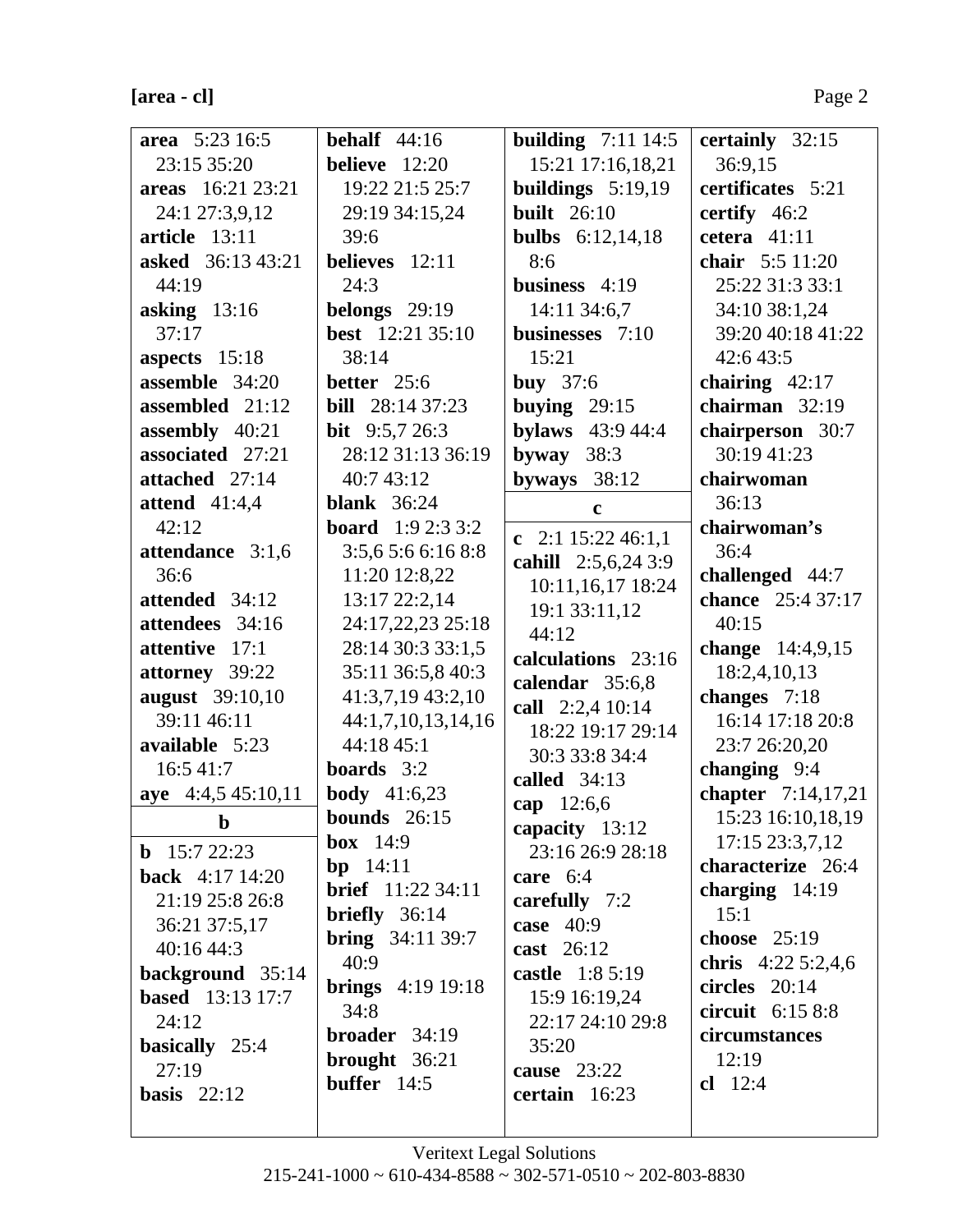## **[clarification - degree]** Page 3

| clarification 43:23                   | communications                    | conservation 5:16                 | countywide 36:1      |
|---------------------------------------|-----------------------------------|-----------------------------------|----------------------|
| clarifications 7:19                   | 43:23                             | 39:3                              | county's 6:22 8:10   |
| 16:15 23:8                            | company 23:13                     | consider 8:13                     | couple 6:2 25:7      |
| clarity $36:22$                       | compatible 15:13                  | 13:17                             | 34:11 42:24 44:2     |
| claymont 35:20                        | competitive 17:3                  | consideration 7:20                | covering $41:14$     |
| clear 16:24 27:1                      | complete $35:1,5$                 | 12:20 16:17 23:11                 | cr 11:24             |
| 37:21 39:23,23                        | 35:22,22                          | considered 7:23                   | create 13:22 16:5    |
| 44:8                                  | complex $38:5,9$                  | 8:22 24:9                         | 23:13                |
| clearly 23:23 36:7                    | compliance 12:9                   | consistency 7:13                  | created 20:11 26:8   |
| cochran 2:8,9                         | complicated 29:18                 | 15:22 23:2                        | creating $7:9$ 15:20 |
| 10:18,19 19:2,3                       | comprehensive                     | consistent 13:19                  | 30:10                |
| 33:13,14                              | 7:5,7 15:6,8,9                    | 14:10,13 22:22                    | cross $17:19$        |
| code 5:11 12:10                       | 21:7,13 22:18,20                  | constituents 29:22                | crs 13:20            |
| 13:8 16:20 17:16                      | 22:22 23:1 34:15                  | constitutes 43:24                 | current 6:6 16:22    |
| 17:18,21 20:11                        | 35:24 36:2 37:9                   | content 30:10                     | 21:10 22:24 26:15    |
| 21:10 22:7,10,17                      | <b>concern</b> 6:20 9:6,7         | <b>continue</b> 15:11,15          | 31:6 35:6 39:4       |
| 24:11 29:19 30:23                     | 20:22 27:2 32:8                   | 40:5,15 41:24                     | currently 13:8       |
| codified 28:23                        | 32:11,12                          | continued 22:23                   | 14:6,7 15:24 26:7    |
| 30:23                                 | concerned 9:2                     | 22:23                             | cut 9:11             |
| cold 28:16                            | 26:24                             | conversation 20:7                 | cutoff 9:11          |
| color $9:15$                          | concerns $6:28:13$                | 22:24 44:9                        |                      |
|                                       |                                   |                                   |                      |
| combine 43:9                          | 11:24 12:13 14:16                 | $copy$ 18:2                       | $\mathbf d$          |
| come 25:3 27:14                       | concise 8:19                      | correct 27:23 42:5                | <b>d</b> $2:116:8$   |
| 40:4                                  | concluded 45:15                   | corrections 3:14                  | daigle $2:10,11$     |
| comes 8:12 27:21                      | concludes 34:6                    | corridor 35:21                    | 10:20,21 18:20,20    |
| 43:24                                 |                                   |                                   | 19:4,5 30:4,5 31:2   |
|                                       | condition 17:9,11<br>41:15        | council 22:15 24:5                | 33:15,16             |
| coming $34:24$<br>35:18 37:5 40:16    |                                   | 24:23 25:18,19                    | dated $46:11$        |
| comment 32:18                         | conditional 8:1                   | 27:4 29:22                        | davis 39:21 40:13    |
|                                       | 10:6,15 17:8 18:1                 | counsel 22:3<br>counter 31:8      | 40:18,20,20 41:17    |
| comments $8:13,22$<br>24:11,16 30:2,7 | 18:5, 16, 18, 23<br>20:19         |                                   | 41:21 42:5,23        |
|                                       |                                   | county $1:85:18,19$               | 43:20,22             |
| 32:19,20,22 44:24<br>commercial 12:3  | conditions 7:18<br>8:2 10:9 12:15 | 6:19 14:8,21 15:9                 | day $4:19$           |
| 14:17 16:1 17:6                       | 16:14 23:8 40:23                  | 15:10,20 16:19,21                 | days $42:24$         |
|                                       |                                   | 17:121:10,12,23                   | <b>deal</b> 43:19    |
| committee 44:14                       | 41:5,9,12                         | 22:3,14,17 24:5,11                | december 22:11       |
| committees 3:3<br>34:8                | confusion 23:22<br>connected 8:7  | 24:23 25:18,19                    | decision 32:4        |
|                                       | connor $14:14$                    | 27:4 29:8,11<br>30:21 31:20 35:21 | 41:19 42:16 44:6     |
| commonly 8:7<br>communication         | <b>conor</b> 11:20 21:4           | 36:16 38:12 39:22                 | deferral 4:11        |
| 44:1                                  | 21:19                             |                                   | deferrals 4:7        |
|                                       |                                   | $40:23\,41:1,16$                  | degree $30:18$       |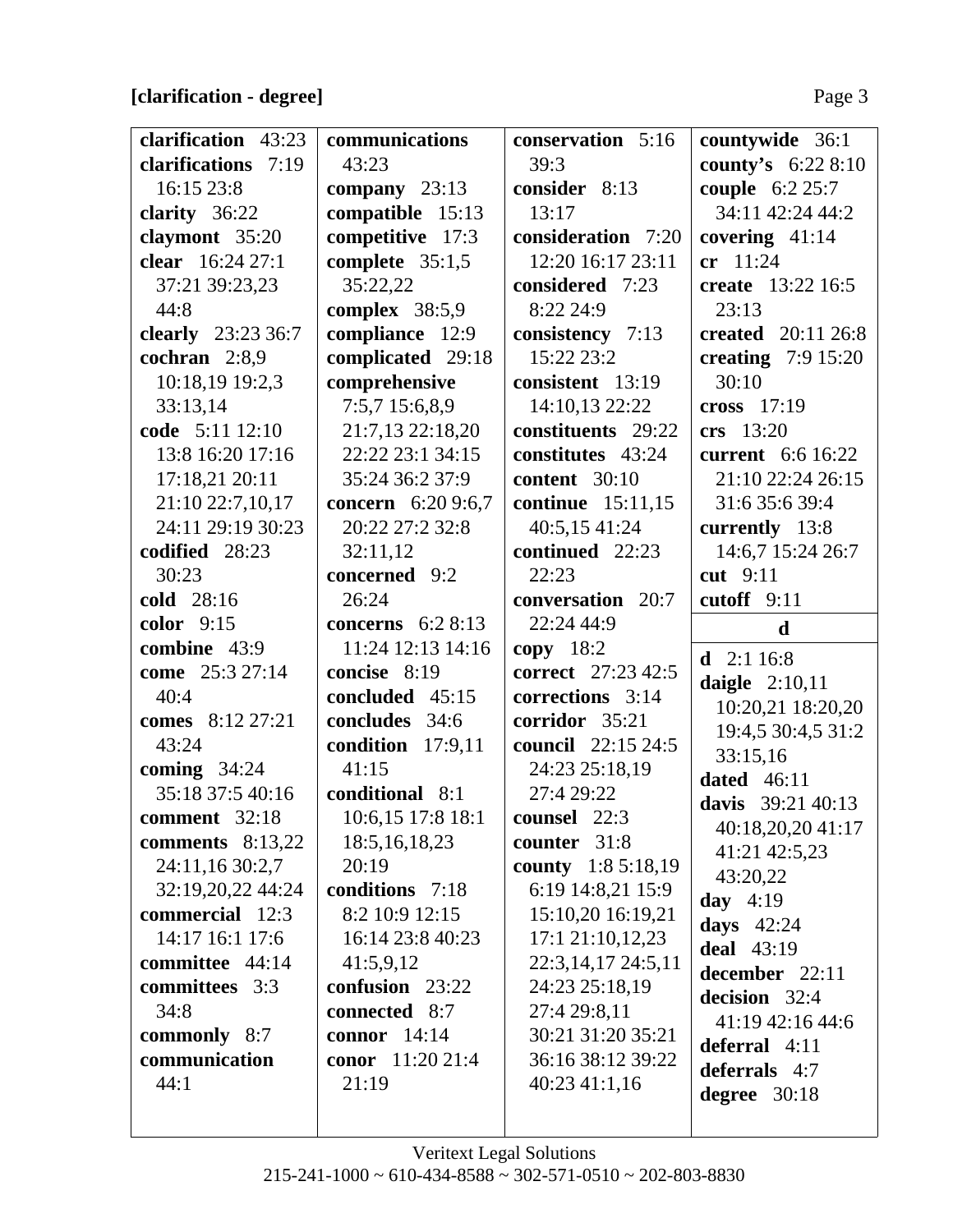#### **[delaware - expressed]** Page 4

| delaware 22:7       | 34:18 39:6            | drafts $35:22$          | encouraging 30:12          |
|---------------------|-----------------------|-------------------------|----------------------------|
| delineate 27:19     | devices 6:16          | drake $2:12,13$         | 31:8                       |
| demonstrate 12:8    | didn't $4:24$ 11:15   | 10:22,23 19:6,7         | energy 5:16,21,22          |
| den 8:13,22         | difference 24:24      | 33:17,18                | 5:22 7:12 15:22            |
| denial $24:1328:7$  | 25:1 26:5 27:19       | draw $29:4$             | engage $35:10$             |
| 28:8 30:2 32:18     | different 25:9        | <b>due</b> 35:7         | enhancement                |
| 33:9, 10, 12 34:5   | difficult 9:13        | duties 3:11             | 22:21                      |
| density 25:11       | direction 24:4        | e                       | entire 27:8                |
| 26:12,14            | directive $42:21$     | e $2:1,1$ 16:9 46:1     | entirely 27:10             |
| department 4:10     | directly 8:7          | early 38:6              | envision 37:5              |
| 5:7,157:239:9       | discourages 31:24     | ears 35:10              | equal $8:4$                |
| 11:21 12:11 15:10   | discretion 42:9       | easier 3:12             | <b>equally</b> 6:7 8:3 9:4 |
| 16:21 17:6,7 18:1   | discuss $12:24$ 13:1  |                         | essentially 21:1           |
| 20:6 23:19 24:3,8   | 14:5                  | easily 6:4<br>echo 36:4 | 27:4                       |
| 24:9,13 37:11       | discussed 20:13       |                         | establish 40:24            |
| department's 10:9   | discussion $37:7,12$  | ecological 8:14         | 41:1                       |
| 13:16               | discussions 34:19     | economy 15:16           | established 21:22          |
| depending 36:20     | disseminated          | educating 31:6          | 41:16                      |
| 44:4                | 29:21 30:22           | education 32:1          | establishment              |
| describe $24:19,20$ | disseminating         | effect $20:24$          | 16:1                       |
| described 37:18     | 28:24                 | effective 31:20         | et 41:11                   |
| designate 14:24     | district $12:4,4$     | efficiency $7:128:4$    | ethe 24:20                 |
| desire $41:3$       | 14:1,2,3,7,8,11       | 15:22                   | ev 17:14                   |
| detail 21:4         | 15:14 22:8            | efficient $6:6,7,9,11$  | ex $11:24$ 14:1,2,7,8      |
| detailed 24:1       | districts 12:1        | 8:3 9:5                 | 43:23                      |
| 31:15               | 14:14 15:12 16:2      | <b>effort</b> 43:10     | exactly 8:23 36:20         |
| deter $24:6$        | document 6:3          | efforts 26:22           | <b>exceed</b> 12:16        |
| determination       | 32:21                 | either $42:11$          | 13:11                      |
| 25:20 32:15         | documents 41:6        | electric 12:1           | exclude 6:17               |
| determine 13:1      | doesn't $6:18$        | electronic 17:9         | executive 5:18             |
| 23:17 41:23         | doing $26:2434:14$    | 46:4                    | executives $21:12$         |
| develop $28:17$     | 40:11 41:7            | email $43:3$            | exist 15:24 24:21          |
| developed 12:18     | don't $4:13\,28:22$   | employment 17:2         | existing $7:19$            |
| 13:19 30:11         | 29:19,19,23 32:4      | enables 35:12           | 14:18 15:17 16:12          |
| development 5:11    | 33:2 36:8 37:5        | enabling $17:17$        | 16:15 23:9                 |
| 5:14 6:5 7:5,7      | 39:21 42:3,16         | enacted 40:21           | exists 24:20 37:20         |
| 13:2,2 14:20,22     | 44:5                  | encourage 31:5          | expand $16:23$             |
| 15:6,8,9 17:14      | <b>don't'</b> $31:15$ | 32:5                    | expect 4:11                |
| 20:8,10 22:4,5,10   | draft $20:16\,26:21$  | encouraged 15:10        | explanation 20:21          |
| 22:12,19 23:17      | 35:3,4,5,14           | 34:23                   | expressed 45:1             |
| 25:2,16,21 29:16    |                       | encourages 5:16         |                            |
|                     |                       |                         |                            |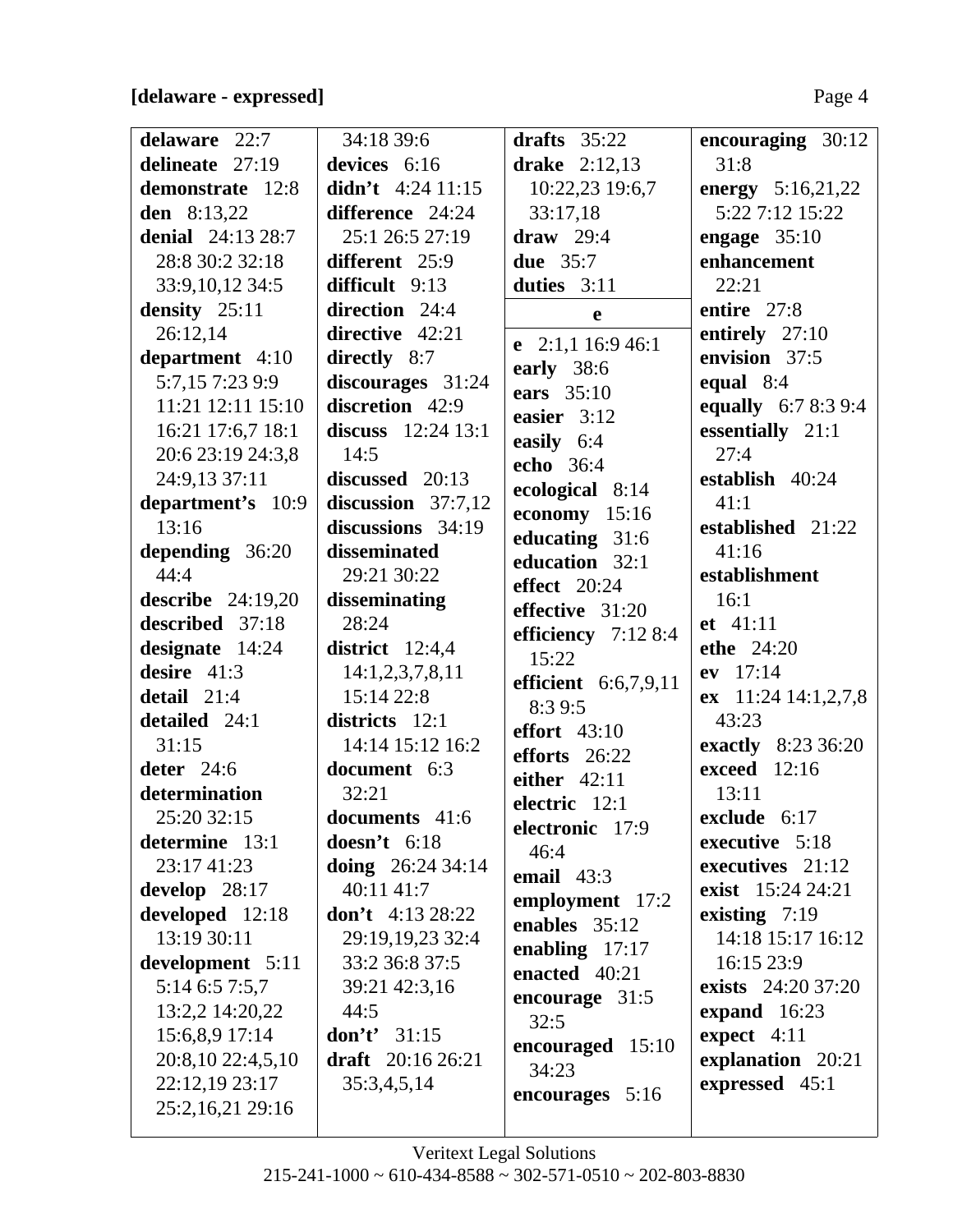## **[extent - host]** Page 5

| <b>extent</b> 12:18                   | <b>forest</b> 39:3,5    | glad $36:7$               | 26:2,2,3 27:7,16             |
|---------------------------------------|-------------------------|---------------------------|------------------------------|
| f                                     | formal $35:5$           | go 13:3,14,23             | 27:24 29:7 34:9              |
| f $16:14$ 17:13 46:1                  | format $12:21$          | 14:14,20 17:21            | 34:10 37:4,13,15             |
| facilitate $7:8$ 15:19                | forth 20:17             | 27:3,9 29:13              | 37:24 38:4,9,23              |
| facilities 12:5                       | forthcoming 42:24       | 36:18 38:19 44:3          | 39:2,10,16,18,19             |
| 14:18                                 | forum 34:22             | goal 5:24 30:10           | 43:5                         |
|                                       | forward 38:20           | goals 5:17 7:7 15:8       | handle $9:10$                |
| facility 15:1<br>fact 5:18 27:8 29:9  | 40:4                    | 22:21                     | hands $39:4$                 |
|                                       | <b>found</b> 7:21 16:17 | goes $25:17$              | happened 32:1                |
| fair 38:19                            | 23:12                   | going 9:9 11:22           | happens $7:1$                |
| faithful $3:6,11$<br>fall $35:440:17$ | four $8:1210:8$         | 21:18 27:12 31:20         | happy $37:24$                |
|                                       | frequently 16:22        | 35:18 36:11,22            | <b>hard</b> 3:3 43:8         |
| far $9:913:7,24$<br>21:17             | further 24:6            | 37:17 38:6 40:4           | <b>head</b> 27:19            |
|                                       | <b>future</b> 6:5,97:10 | 40:24                     | heads $35:19$                |
| farmers $28:16$<br>favor $4:445:10$   | 15:20 44:17,22          | good 5:5 8:17 9:24        | <b>hear</b> $3:154:24$       |
| <b>federal</b> 7:16 16:9              | g                       | 11:19 19:24 20:6          | 10:5 11:15 18:15             |
| 23:5                                  | $g$ 2:1 16:16           | 21:8 27:16 36:7           | 20:1 28:4 45:5               |
| feel 33:2 43:3                        | general 20:5 26:3       | gotten $21:11$            | <b>heard</b> $21:1442:1$     |
| <b>female</b> 18:17 45:6              | 31:11 34:9 40:21        | government 5:19           | hearing $3:15$ 10:5          |
| 45:9                                  | generalities 41:14      | graciously $44:12$        | 18:15 20:7,14                |
| figure $32:5$                         | generally 6:21          | gray $2:14,153:17$        | 21:6 22:2,14 28:4            |
| <b>file</b> 14:21                     | getting $3:320:3$       | 3:22,24 10:24             | 33:7 38:5 45:15              |
| fill 34:23                            | 21:13 34:21 36:4        | 11:1 19:8,9 28:10         | hearings 30:13               |
| final $25:20$                         | gibbons $2:4,5,8,10$    | 28:12 32:23,24            | height $14:5$                |
| find $29:13$                          | 2:12, 14, 16, 18, 20    | 33:19,20                  | help $32:1$                  |
| finish $36:1$                         | 2:22 4:21,22 5:2        | <b>great</b> $4:3,185:24$ | helpful 36:23                |
| first $4:19$ 19:22                    | 10:13,16,18,20,22       | 10:1 36:5 39:17           | helps $32:15$                |
| 37:1 40:23 41:18                      | 10:24 11:2,4,6,8        | greater 8:4               | hesitant 31:22               |
| five 13:11                            | 11:12,14,17 18:21       | green 5:17 7:11           | <b>hey</b> $29:15$           |
| fixture 9:19                          | 18:24 19:2,4,6,8        | 15:21                     | he's $5:2443:22$             |
| <b>fixtures</b> 6:6,188:3             | 19:10,12,14,16,21       | $\textbf{grow} \quad 6:8$ | <b>hi</b> $37:7$             |
| 8:79:6,11,12                          | 21:20,21 24:16,18       | $growth$ 23:24            | high $20:22$                 |
| <b>flexibility</b> 7:16               | 25:1 28:4 33:8,10       | guess 9:2 21:16           | hitting $40:13$              |
| 16:9 23:6                             | 33:11,13,15,17,19       | 26:4 31:13,24             | <b>hold</b> $40:24\,42:7,10$ |
| focus $32:10$                         | 33:21,23 34:1,3         | 32:2 36:19 38:21          | <b>honest</b> 38:14          |
| focused 34:17                         | 44:23 45:3              | guessing 43:11            | hopeful 37:8                 |
| folks $17:1929:23$                    | give 12:22 14:23        | $\mathbf h$               | hopefully $2:235:7$          |
| following 8:2                         | 44:15                   | $h$ 25:7,9,13             | 7:5 39:14                    |
| foot $12:6,16$                        | given $2:7$             | half $21:13$              | hoping $35:4$                |
| foregoing $46:2$                      | giving $5:8$            | <b>hall</b> 19:22,23,24   | <b>host</b> 34:16            |
|                                       |                         | 20:3,5 25:22 26:1         |                              |
|                                       |                         |                           |                              |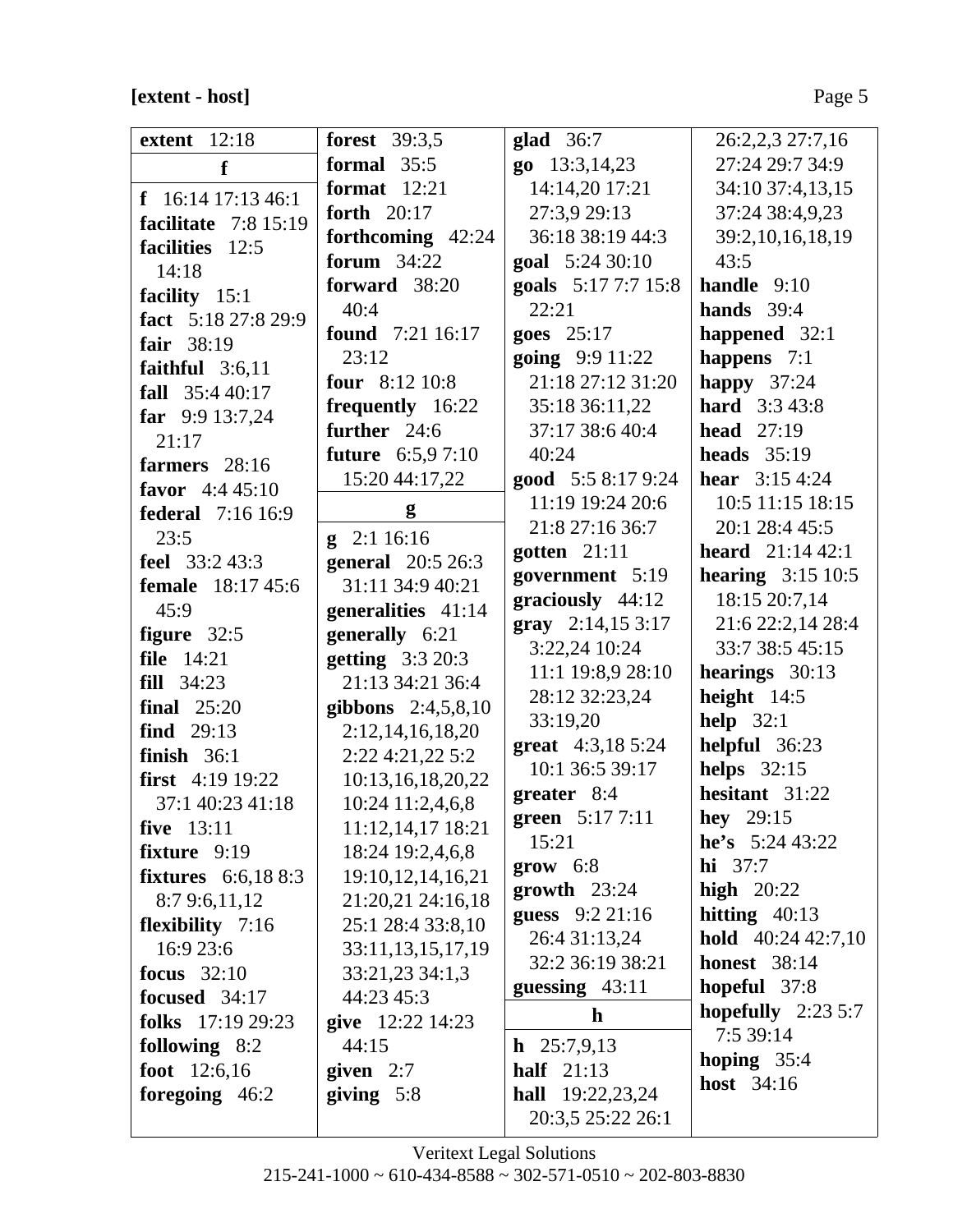**[huh - leone]** Page 6

 $\overline{\phantom{a}}$ 

| huh $10:3$                 | <i>increasement</i>       | it's $9:614:21$            | 27:22 28:19,23            |
|----------------------------|---------------------------|----------------------------|---------------------------|
| <b>hybrid</b> $20:440:1,5$ | 25:10                     | 16:24 25:4,13              | 29:2,4,5,11 30:6,8        |
| i                          | <b>incurs</b> 16:11       | 27:1,7 29:24               | 30:12,14,19,20            |
|                            | indicated 11:20           | 30:13 31:8 32:7            | 31:12,15,18,22,23         |
| i.e. $22:1341:10$          | 13:8                      | 34:13 35:1,11              | 32:7,11,12,13             |
| iccu $6:13$                | individual 12:24          | 37:20 38:9,18              | 35:10 37:21 39:21         |
| <b>idea</b> 13:20 30:20    | 27:11                     | 40:7                       | 39:21 43:3,8,18,23        |
| 31:14,19 33:3              | individually 13:6         | $i'll$ 4:2 5:7 10:11       | 44:1,18,21                |
| <b>ideas</b> 21:8,11,13    | industrial $14:3,12$      | 18:17 30:1 34:11           | knowledge 27:22           |
| 21:14                      | 37:14                     | 38:11                      | known $20:10$             |
| identifiable 41:8          | information 28:19         | $i'm$ 4:24 11:21           | <b>krout</b> 10:12        |
| identified 23:15           | 28:23 29:20 30:10         |                            |                           |
| identify 21:22             | 30:21 34:20               | 20:5 21:18 27:18           | 1                         |
| illustrate 23:14           |                           | 31:9,22 32:10              | land $5:7,13$ 11:21       |
| impact $8:14$              | informational             | 35:16 36:7 37:8            | 14:20,22 16:20            |
| implementation             | 26:22 29:8,10             | 37:24 38:6 42:15           | 17:7 20:6 21:11           |
| 7:4,6,9 15:7,19            | initiative 5:17           | 42:16,19 43:11,11          | 22:12 24:9 25:2           |
| 22:7,18,20                 | 28:19 29:20               |                            | 36:17,20 39:5             |
| implemented 9:10           | <b>input</b> 33:1,4 34:21 | <b>jackson</b> $4:235:3,4$ | language $6:7,14$         |
| implication 15:5           | 35:2                      | 5:5,6 8:16,18,20           | 7:19 8:3 16:11,15         |
| important 32:20            | instructions 43:19        | 9:1,21,23 10:3,5           | 17:17 23:9 43:16          |
| 36:6                       | <b>intend</b> 38:19       | job $3:12$                 | large $17:5$              |
| improve 21:9               | intended 5:10             | joined $3:9$               | <b>largely</b> 30:6 31:6  |
| improvement                | 23:13                     | joining $2:24$             | larger $13:20$            |
| 30:17                      | intends $23:20$           | joseph 18:20               | law $29:2042:9$           |
| inaudible $12:4,14$        | intensity $13:1,10$       | july 1:10 11:22            | leadership 43:11          |
| 13:5,12 14:4,24            | 13:13                     | june 3:13,16,18,20         | leah $3:23$               |
| 15:21 16:6 17:4            | <b>intent</b> 31:4 37:11  | jurisdiction 6:22          | led 5:8,11 6:7,11         |
| 19:22 20:9,21              | interested 29:15          | 6:238:11                   | 8:69:14                   |
| 22:6 26:8 27:6             | 44:17,17,21 45:1          | jurisdictions 17:3         | leds $6:14,158:14$        |
| 34:17 37:3 39:7            | interpretations           | $\bf k$                    | 9:7                       |
| 40:2241:1,2                | 7:18 16:14 23:8           |                            | left 28:15                |
| incentive $25:5,10$        | interrupt $41:22$         | <b>key</b> 26:20           | legally $26:17,18$        |
| 25:16                      | introduced 18:6           | kill 31:12                 | legislation 7:16          |
| <b>include</b> 17:13       | 33:3                      | <b>kind</b> $9:2028:24$    | 16:9 23:5 36:15           |
| included 22:9              | involved 40:8             | 31:8 32:6,11               | 43:13                     |
| includes 18:4              | <b>issue</b> $6:1234:18$  | 35:11,14 36:18             | <b>legislative</b> 22:4   |
| incorporated               | <b>issues</b> 34:16 37:9  | 37:8 42:6 43:7             | 36:19,19                  |
|                            |                           |                            |                           |
|                            | issuing $41:13$           | <b>kindly</b> $44:20$      |                           |
| 16:21 18:10                | <b>item</b> 11:11 19:19   | kinds $29:21$              | leisure $34:23$           |
| incorporating              | <b>items</b> 9:5 36:11    | <b>know</b> $3:24:10,13$   | <b>leone</b> $10:1144:12$ |
| 18:13                      |                           | 4:17 6:21 17:24            | 44:20                     |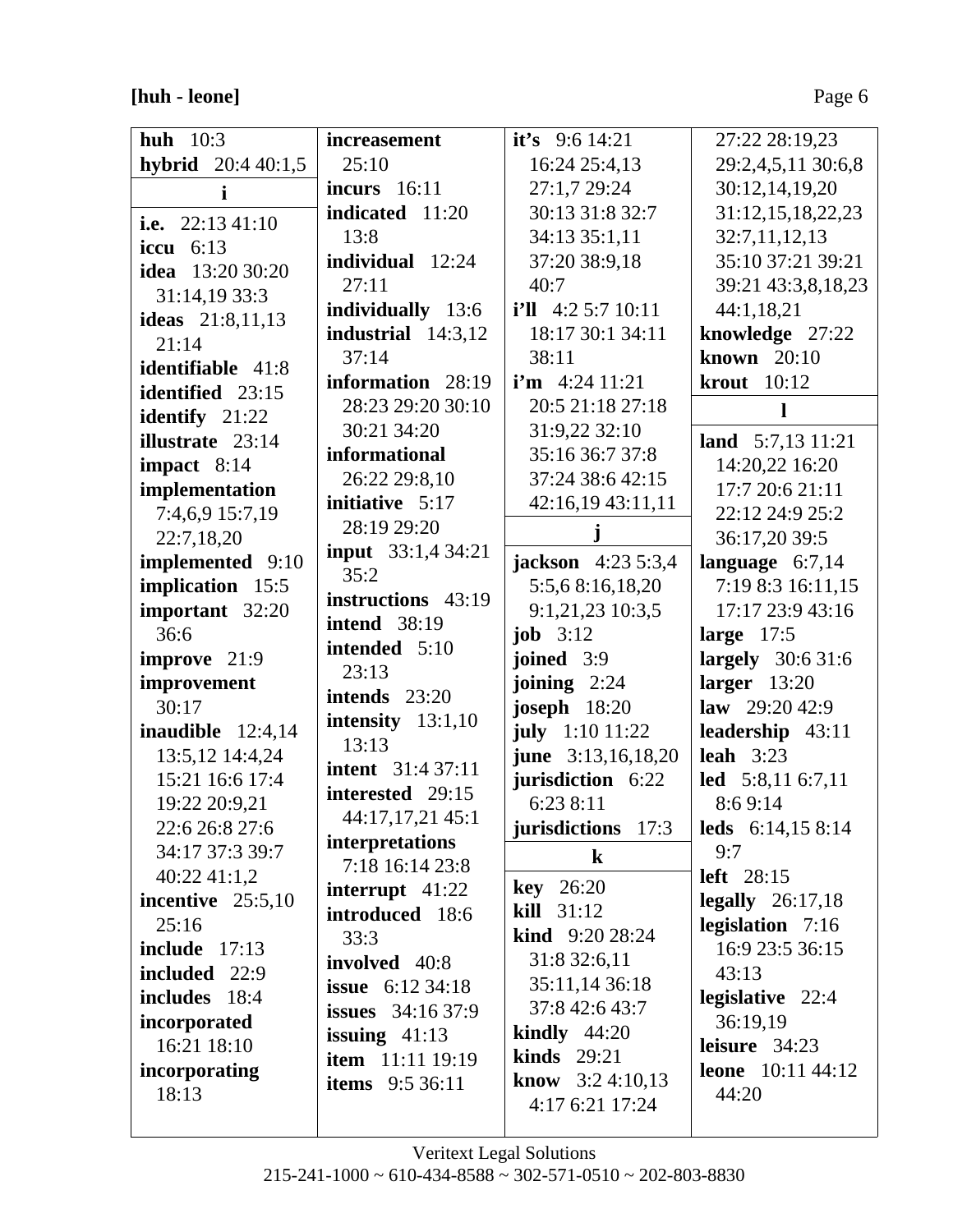# **[let's - nutshell]** Page 7

| let's $21:16$              | major 22:12 25:2         | meetings $3:7,7$         | multitask 42:20          |
|----------------------------|--------------------------|--------------------------|--------------------------|
| <b>level</b> 13:12         | 41:15                    | 40:9,16,22 42:7,8        | murray $1:17\,46:2$      |
| <b>life</b> 39:14          | male 10:7 28:6           | 42:10                    | 46:8                     |
| light $7:29:814:12$        | manager 20:5             | meets $25:20$            |                          |
| 43:12                      | 26:4 31:11 34:9          | member $42:12$           | $\mathbf n$              |
| lighting $5:9,12,12$       | <b>mandate</b> 5:11 6:24 | 44:7                     | $n \quad 2:1\;46:1$      |
| 9:3,12,19                  | 9:13                     | <b>members</b> 3:6,8,10  | name $5:6$               |
| lights $6:218:10$          | mandated 13:13           | 5:6 11:20 24:17          | nature 39:24             |
| limbo $37:20$              | man's 36:20              | 28:14 29:22 30:3         | $ncc$ 5:17               |
| <b>limit</b> $6:10,19$     | map 21:22 22:1           | 33:2,5 40:3 41:3,3       | <b>near</b> 31:7 32:2    |
| <b>limited</b> 22:11 32:9  | 23:13,16,23 24:6         | 43:2 44:1,10             | necessarily 5:23         |
| 32:13                      | 29:11                    | <b>memo</b> 43:13        | 6:17                     |
| <b>list</b> $15:11\,37:22$ | mapping $20:17$          | memorandum               | $necessary$ 23:16        |
| <b>little</b> $9:5,725:23$ | 26:21,24 27:1            | 41:13                    | necessity 7:15           |
| 26:3 31:13 36:18           | 31:16                    | <b>mend</b> 21:16        | 16:8 23:4                |
| 38:16 40:7                 | maps 23:14 29:4,8        | mention 35:17            | <b>need</b> 12:19 17:19  |
| live $32:2$                | 29:21 31:24              | 36:3                     | 32:5 39:21 42:16         |
| locate $16:2,6$            | <b>market</b> 23:13      | mentioned 21:5           | 43:12,15 44:3            |
| location $41:2,2,10$       | material 35:14           | 29:7                     | needs 28:22 29:18        |
| 41:15 42:13                | matter $5:17$            | method 5:21              | negative 8:14            |
| long $4:10,12$ 26:24       | mcglinchey $2:16$        | meyer $5:18$             | neighborhood             |
| <b>longer</b> 37:20        | 2:17 8:20,21 9:17        | middle 21:6              | 16:13                    |
| look $9:15,2427:20$        | 9:22 10:1 11:2,3         | $minute$ 3:1             | never $3:4$              |
| <b>looked</b> 26:17,18     | 19:10,11 24:17,18        | minutes $3:13,14$        | <b>new</b> 1:8 5:19 7:4  |
| <b>looking</b> 6:13 13:21  | 27:7,18 28:1 31:2        | 3:16,18,204:6            | 7:19 12:23 14:22         |
| 26:10 35:3,13              | 31:3 33:21,22            | <b>mode</b> 40:1,6       | 15:5,9 16:15,19,24       |
| 39:6                       | mcglinchey's             | modified 14:2            | 17:13 22:17,18           |
| lost $37:1$                | 32:19                    | <b>modify</b> 5:10 8:2   | 24:10 29:8 35:20         |
| <b>lot</b> $3:12\,25:12$   | mean 8:23 29:17          | 14:9                     | nice 8:19                |
| 28:15 29:18 35:9           | 29:24 31:8,14            | <b>month</b> 34:24       | night $34:12$            |
| 37:7 38:10,12,13           | 32:3,6 37:18             | <b>months</b> 25:8 38:7  | <b>nine</b> 3:7,10 11:10 |
| 38:13,13 40:7,8            | meaning $13:18$          | <b>morning</b> 5:5 11:19 | 19:18 22:6 34:5          |
| <b>lots</b> $21:824:1$     | meet 26:14 41:19         | 19:24 21:1 26:6          | <b>non</b> 37:20         |
|                            | 41:24 43:17              | 39:20 45:2               | normally 25:6            |
| m                          | meeting $1:92:3$         | <b>motion</b> 3:15,17,19 | <b>number</b> 5:9 8:1,5  |
| <b>madam</b> $5:5 11:19$   | 4:9,177:1716:10          | 3:24 10:5,14             | 8:9,12 18:3 24:1         |
| 25:22 31:3 32:24           | 20:4 23:6 34:6           | 18:16,17,22 28:4         | 24:13 34:13 35:1         |
| 34:10 37:24 38:24          | 35:19 39:11,12           | 33:9 45:5,6              | 40:23 41:12              |
| 39:20 40:18 41:22          | 40:1,1441:1              | mounted 6:16             | numbers 29:13            |
| 42:6 43:5                  | 42:18,19 45:12           | move 4:14 10:7           | 37:1                     |
| main 20:18 26:4            |                          | 28:6 38:20               | nutshell 20:20           |
|                            |                          |                          |                          |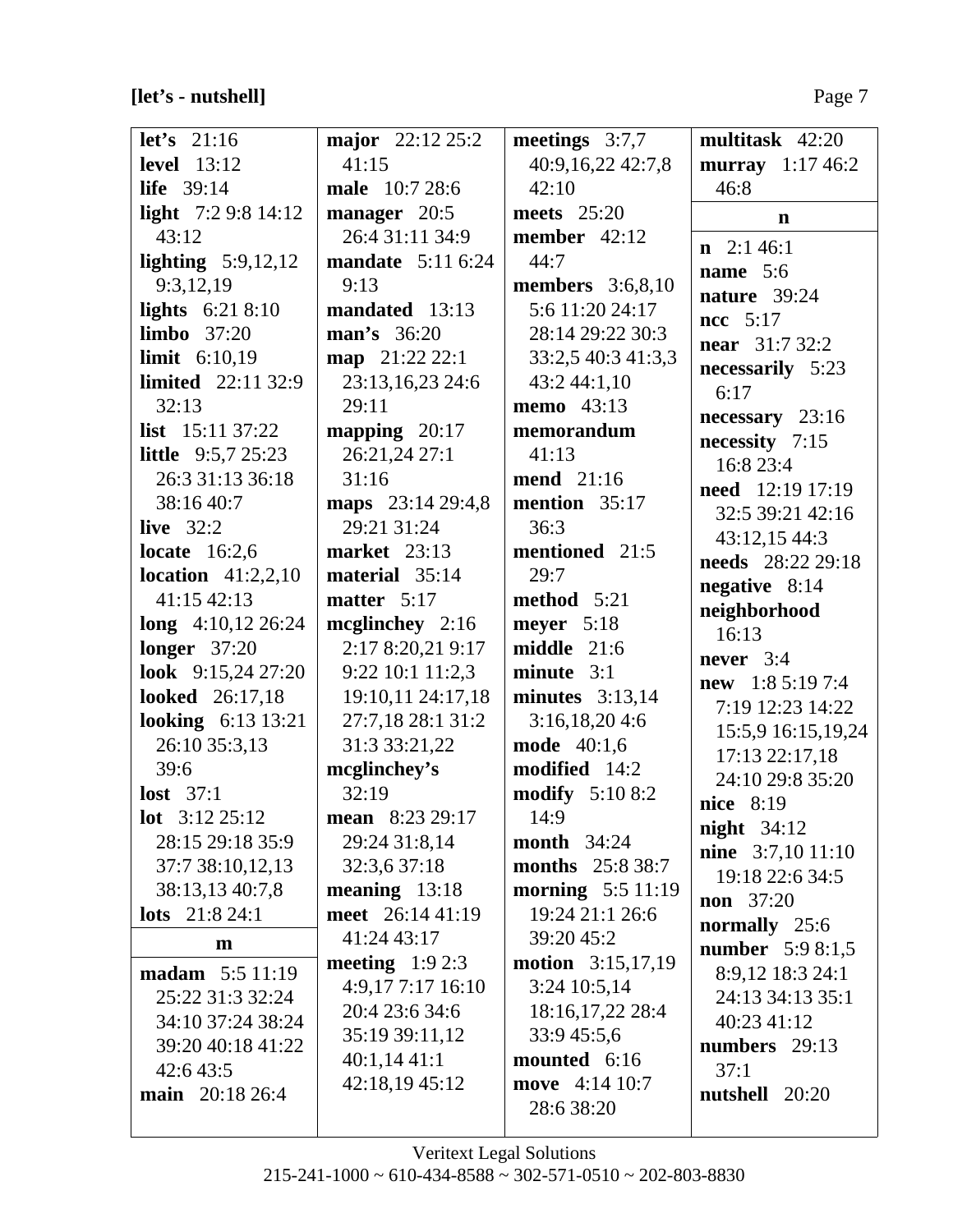# **[o - potentially]** Page 8

| $\bf{0}$                         | 11:12,23,24 12:6         | part 5:15 13:16,24          | 42:15 43:1,15           |
|----------------------------------|--------------------------|-----------------------------|-------------------------|
| $\mathbf{0}$ 2:1 46:1            | 13:16,24 14:4,16         | 14:11 20:18 27:2            | 45:4,8,10,12            |
| <b>oath</b> 41:11                | 15:15 16:11 17:8         | 34:13,14,22                 | <b>phone</b> 29:14      |
| objectives 7:7,17                | 17:12 18:3,5,9,16        | <b>parte</b> 43:23          | physical $40:241:2$     |
| 15:8 16:10 22:21                 | 18:18,23 19:20           | participate 40:4            | 41:10,15 42:7,12        |
| 23:6                             | 20:8,16,18 21:1,3        | particular 9:13             | pick 29:14              |
| obtain $12:7,8$                  | 21:18,21 23:12,20        | particularly 28:16          | <b>pike</b> 35:20       |
| obviously 14:21                  | 24:4,13,21 26:6,21       | parties 28:24               | pinch $40:13$           |
| 40:2                             | 28:5,7,13 31:5           | party $44:1$                | placed 6:21             |
| occasion 43:18                   | 33:9 34:5 35:18          | paused $37:4,8$             | plan 7:5 12:14          |
| <b>occur</b> 36:15               | 37:14 38:9,10            | pending 37:22               | 13:18 14:20,22,23       |
|                                  | 39:3                     | people 26:23                | 15:2,6,10 21:7          |
| <b>offer</b> 7:24                | ordinances 36:14         | 28:15,19 34:23              | 22:13,19,22 23:1        |
| <b>office</b> 14:18 41:13        | 36:16,17                 | 40:8 42:2,18                | 25:2,4,15,17 26:11      |
| official 46:3                    | ordnance 29:1            | perform 34:13               | 27:10,14,21 34:15       |
| okay 3:13 4:2,3,18               | original 18:5,9          | periodically 29:2           | 35:2 37:9               |
| 5:4 9:17,22 10:1                 | 33:3                     | permanently                 | planning $1:92:3$       |
| 11:9,10 18:11,19                 | outline 13:6             | 43:18                       | 3:5 4:13 11:20          |
| 18:21 19:23 20:1                 | outlined 12:10           | permit $12:7,12$            | 21:14 22:2,8,14         |
| 20:3 24:15 28:1,1                | 15:5                     | 16:14                       | 24:22 25:18 33:1        |
| 28:4,11 31:1                     | <b>outlines</b> 13:10,12 | permits 13:7                | 35:11 36:5,8 40:3       |
| 37:16 38:2,22                    | 22:7                     | 40:22                       | 41:7 44:13,13           |
| 39:9,13,17 43:4,18               | outreach 34:14           | permitted 13:11             | <b>plans</b> $5:12,14$  |
| 45:4,8                           | outside 6:22 8:10        | 15:11 23:9 42:8             | 12:17 22:21 25:3        |
| once 3:10 43:24<br>onerous 30:18 | overkill<br>29:6 30:1    | <b>person</b> 40:16 41:4    | 27:12 35:16,20,21       |
|                                  | <b>overlay</b> 25:7,9,14 | 41:20 42:18 44:9            | 35:24 36:1              |
| ongoing $22:24$                  | 38:3                     | 44:19                       | plan's 7:7 15:8         |
| opportunities 17:2               | owners 31:7              | <b>peterson</b> $2:2,22,23$ | <b>please</b> 2:4 5:14  |
| 17:5                             | owns 29:14               | 3:21,23 4:3,6,24            | 8:15 10:14 13:14        |
| opportunity 12:12                | $\mathbf{p}$             | 5:4 8:16,19 10:4            | 13:23 18:22 33:8        |
| 12:21,24 13:22                   |                          | 10:10,13 11:8,9,15          | plus $8:13$             |
| 14:24 16:4 39:23                 | $p \quad 2:1$            | 11:18 17:23 18:11           | <b>point</b> 4:14 13:19 |
| oppose $21:3,18$                 | <b>parcel</b> 14:8 22:6  | 18:14,19,21 19:16           | 13:21 31:16 32:10       |
| opposed 4:6                      | 26:10,11,13 29:12        | 19:17,23 20:2               | portion $7:415:5$       |
| <b>opt</b> 24:5                  | 29:13 31:17,18           | 21:20 24:15 25:24           | 22:18 34:6              |
| option 24:5 25:15                | 32:2                     | 28:3,9,11 30:7              | position 44:6           |
| 42:2,11                          | parcels 13:20            | 31:1 32:16,19,23            | potential 8:14          |
| options 28:20                    | 21:22,23,24 26:17        | 33:7 34:3,4 37:3            | 16:23 23:24 29:12       |
| order 2:3 17:2,12                | <b>park</b> 14:11        | 37:13,16 38:2,8,22          | 31:7,18 32:2            |
| ordinance 4:20                   | parking 14:16,18         | 39:1,9,13,17 40:12          | potentially 9:2         |
| 5:8,9,107:88:1                   | 17:14                    | 40:19 41:17 42:1            |                         |
| 9:10 10:6,8,15                   |                          |                             |                         |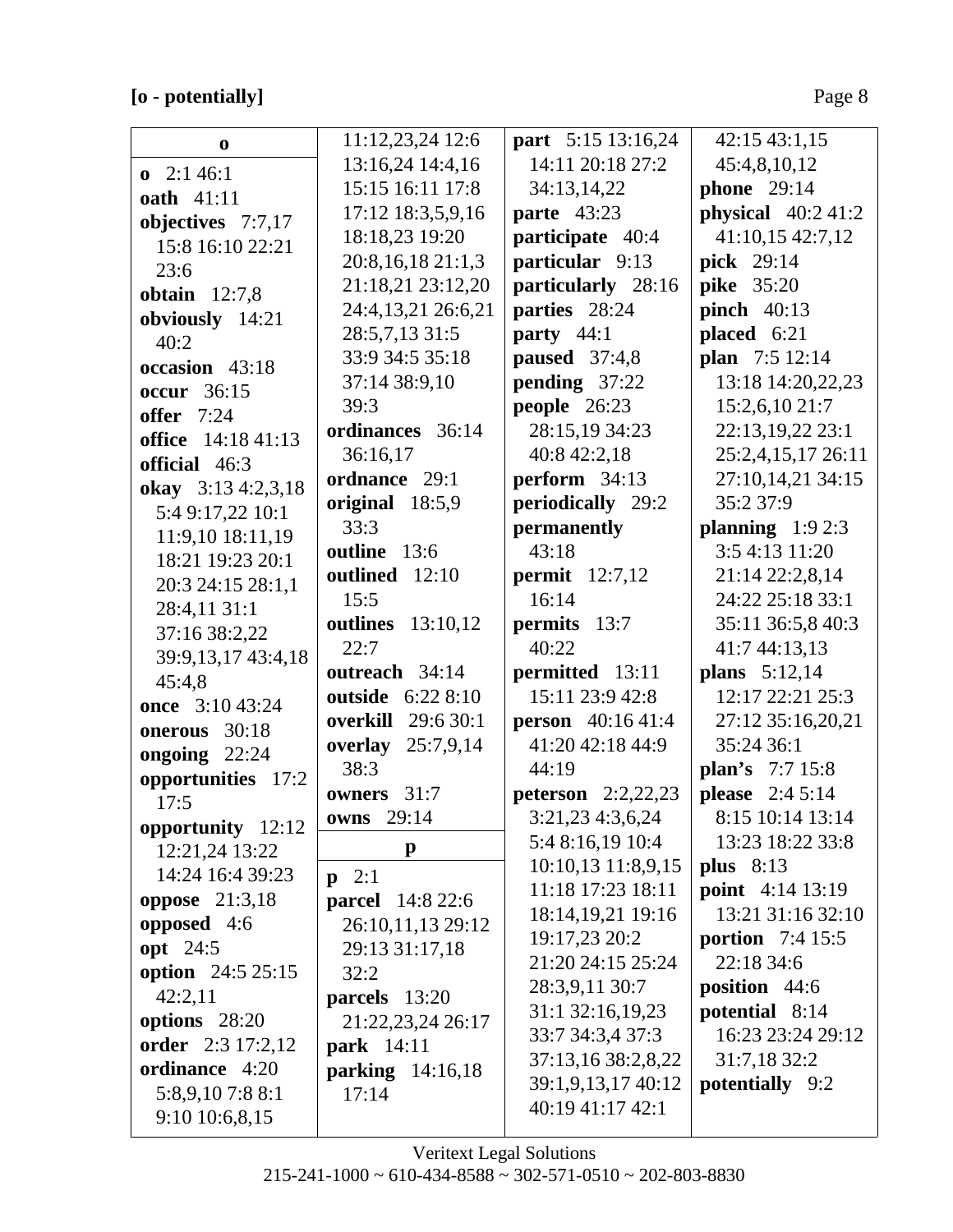### **[powered - required]** Page 9

| powered 5:20             | 28:17,21 29:10,12      | 18:15 24:16 28:3          | recommends 8:1            |
|--------------------------|------------------------|---------------------------|---------------------------|
| practices 7:12           | property 13:22         | 30:3 40:10 44:2           | 17:8 24:13                |
| 15:21                    | 29:14                  | quickly 16:7              | <b>record</b> 13:13 20:5  |
| prepare 29:8             | proposal 28:18         | quite 28:12 37:5          | 30:24                     |
| preparing 35:5           | propose 15:12          | quorum 3:4 36:5,8         | recording 46:4            |
| present 3:8              | 21:5                   | r                         | $rec's$ 8:13,22           |
| presentation 5:8         | proposed 14:15         |                           | redevelopment             |
| 8:17 11:23               | 15:18 23:20 26:11      | $r$ 2:1 46:1              | 12:14,17 13:18            |
| presenting $4:21$        | proposes $23:12$       | raised $44:3$             | 15:17 16:3,11             |
| 5:1 19:20,21             | proposing 14:22        | reactivate 37:11          | 17:5                      |
| preservation             | protecting 16:12       | <b>read</b> 13:5          | reevaluate 15:11          |
| 21:11 23:24              | 39:5                   | reading 30:8              | reference 8:5,9           |
| <b>pretty</b> 34:17 38:5 | provide $11:22$        | ready $17:14$             | 12:1 17:19 44:22          |
| previous 41:10           | 12:7 14:19 16:4        | realized $28:14,15$       | referenced 32:8           |
| previously 12:18         | 17:4,14,20 23:20       | <b>really</b> 20:20 26:24 | references 35:23          |
| 13:18                    | provided $17:12,15$    | 29:18,24 30:6,9,16        | referred 30:13            |
| print $13:9$             | provisions 7:8,13      | 30:20 31:5,19,23          | regarding $6:14$          |
| prior $21:24$            | 15:14,15,23 20:9       | 42:7 44:14                | 8:13 9:7 11:23            |
| probably 9:13            | 20:11 21:10 23:2       | <b>reason</b> 30:1 43:17  | 16:22                     |
| 21:9 36:23 40:5          | 39:4                   | rebecca $1:17\,46:2$      | <b>regional</b> 12:3 16:2 |
| problem 3:4              | <b>public</b> 12:13,20 | 46:8                      | regs $22:4$               |
| problematic 6:15         | 20:4,7,13,19 21:5      | <b>recall</b> 14:1 31:4   | regulates 16:20           |
| problems 7:21            | 22:1,2,13,14 23:23     | recap $11:22$             | regulations 16:23         |
| 16:17 23:11              | 24:12,20 38:5          | receive 27:3 31:18        | relates 39:5              |
| procedure 43:9           | 40:3,8 41:3,6,8,24     | received 18:2             | <b>remain</b> 4:11 17:3   |
| <b>process</b> 20:19,21  | 42:12 44:24,24         | 24:11                     | remained 14:6             |
| 21:2,7,14 22:24          | <b>pull</b> 37:23      | receivers 29:5            | remember 38:5             |
| 24:20,22 25:8,13         | purchase 5:20          | receiving $21:24$         | remotely 42:13            |
| 25:14 27:4,5,9,11        | purgatory 36:19        | 23:14,15,21 26:13         | <b>remove</b> 8:5,9 12:6  |
| 27:13 30:11 39:6         | 37:19                  | 26:16,18 29:10,12         | renewable 5:20            |
| processed 22:12          | purposes 26:23         | 31:17 32:2                | report $34:8,8$           |
| production 5:23          | put 20:17 21:8         | recognition 17:19         | represent 29:22           |
| $program$ 22:22          | 30:21,23 38:11,14      | recognizes 23:19          | 44:13                     |
| progress 38:21           | 43:16                  | recommend 10:8            | representation            |
| prohibit $8:6,6$         | putting 28:23          | 28:7 30:2 33:9,10         | 23:21                     |
| project $12:14$          |                        | 33:12 34:5                | represents 23:24          |
| promote 15:13,15         | q                      | recommendation            | <b>require</b> 6:24 20:19 |
| 15:16 31:10              | quandary 31:9          | 10:9 11:10 17:7           | 22:13                     |
| promotion $7:11$         | question 17:24         | 17:24 18:13 24:8          | required $5:12$           |
| properties 14:17         | 40:12 43:7             | 44:6                      | 14:20 23:17 36:10         |
| 15:17 16:12,13           | questions $8:15,20$    | recommendations           |                           |
|                          | 10:4 16:22 17:22       | 35:14                     |                           |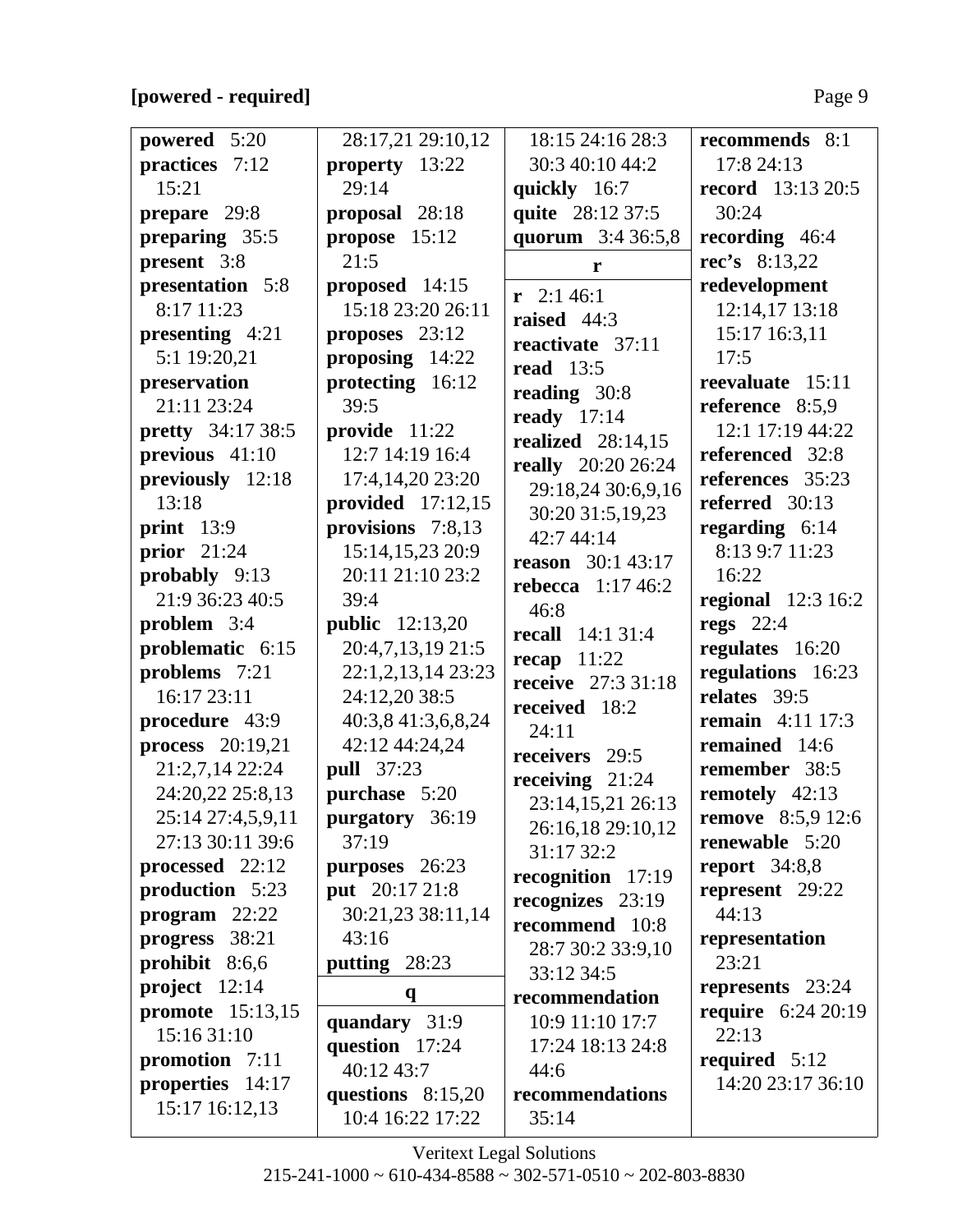### **[requirement - standard]** Page 10

| requirement                | road $43:14$                    | <b>send</b> 26:18 27:3  | slide 5:14 13:4,14         |
|----------------------------|---------------------------------|-------------------------|----------------------------|
| 26:14                      | <b>role</b> 18:22               | 43:2                    | 13:23 14:14 15:3           |
| requirements               | roll $2:410:14$                 | senders 29:4            | 17:22                      |
| 20:17 36:11                | 19:17 30:3 33:8                 | sending $21:23$         | slightly $6:925:9$         |
| requires $21:22,24$        | 34:4 35:12                      | 23:14,15,21 26:9        | small $13:9$               |
| 22:8                       | <b>room</b> $6:89:5$            | 26:16                   | snowden 2:18,19            |
| requiring 16:13            | 30:17                           | sense $20:23$           | 11:4,5 19:12,13            |
| 17:13                      | <b>route</b> 35:21              | separate $27:9,11$      | 33:23,24                   |
| resident 31:6              | rules $43:9$                    | 27:11                   | solution 30:22             |
| residential 17:14          | run $42:19$                     | september 5:13          | somebody 4:9,16            |
| residents 7:10             | <b>ruth</b> 3:20,24             | 35:19 39:8              | 44:7                       |
| 15:20                      | $\mathbf{s}$                    | series $34:14$          | soon 38:17                 |
| respect $24:22,23$         | $s \quad 2:1$                   | serve $44:19$           | sorry 5:1 26:2             |
| <b>respond</b> 7:15 16:8   | saying $27:10,12$               | serving $44:18$         | 41:21                      |
| 23:4                       | 40:14 41:18                     | session $35:12$         | sort 20:4 25:7,10          |
| response 2:6               | says $29:2,3$                   | set $5:24$              | sound 46:4                 |
| result 23:15 38:12         | scenic 38:11                    | setbacks 14:5           | space $40:2$               |
| rethink 38:15              | schedule 35:7                   | sewer 28:13,18          | spaces 14:16,19,23         |
| retrofit 15:1              | schedules 36:10                 | sewers 29:23            | 17:15,20                   |
| reveals $11:10$            | screen $36:24$                  | shadowing 30:19         | speaking $2:24$            |
| 19:17 34:4                 | second $3:21,224:1$             | <b>share</b> 30:5 44:10 | 25:24 27:8 35:16           |
| <b>review</b> 22:13 25:4   | 4:2 10:10,11                    | short 5:8 41:14         | 38:16 40:20                |
| 25:15                      | 13:24 18:19,20                  | shortly $2:2441:13$     | special 12:7,12,22         |
| reviewed $22:1$            | 28:9,10 30:6 45:8               | show $14:23$            | 13:7 16:13 37:6            |
| reviewing 9:11             | 45:9                            | showed 29:11            | <b>specific</b> 7:20 15:14 |
| revise $17:12$             | section $17:12$                 | showing 29:4            | 16:17 17:9 23:11           |
| <b>revisit</b> 43:12,14    | 22:17,19 23:4,5,7               | signature 46:6          | 34:17,18                   |
| 44:4                       | 23:9 24:10                      | significant 37:12       | specifically $12:3$        |
| rezoning 20:21             | see 3:9 7:13 26:17              | similar $7:14$ 14:13    | 12:24                      |
| 21:2 25:8,14 27:5          | 27:13 29:19,20                  | 15:23 23:3              | spent $28:12$              |
| rich $26:2,343:6$          | 30:17 31:19                     | simpler $38:16$         | <b>sponsor</b> $4:159:3$   |
| richard $20:5$             | <b>seek</b> 23:2                | simplistic $20:21$      | 37:17,23 38:17,18          |
| <b>rid</b> 30:15           | seeking $35:23$                 | $\sin$ 9:24             | 39:14,15                   |
| <b>right</b> $6:11,23$     | seen 25:2 26:19                 | $s$ it 32:6             | spring $38:6$              |
| 10:13 22:4 24:4            | sekowski 11:14,17               | site $13:1,3,11$ 16:4   | square 12:6,16             |
| 26:7 32:6 37:6,15          | 11:18,19,21 17:23               | 23:16 26:9              | staff 35:3,4,22            |
| 39:1,7,9,18 40:1           |                                 | sites 12:17 17:6        | stage $39:2440:10$         |
| 44:23                      | 18:8, 12, 15<br>selection 44:14 | sitting $4:12$          | stakeholders               |
| <b>rights</b> 20:9,10 22:5 | semblance 40:5                  | $six$ 17:15             | 21:15 38:13                |
| 29:16                      |                                 | sleeves $35:13$         | standard $13:9,9$          |
|                            | semi $9:11$                     |                         | 16:16 22:16 24:9           |
|                            |                                 |                         |                            |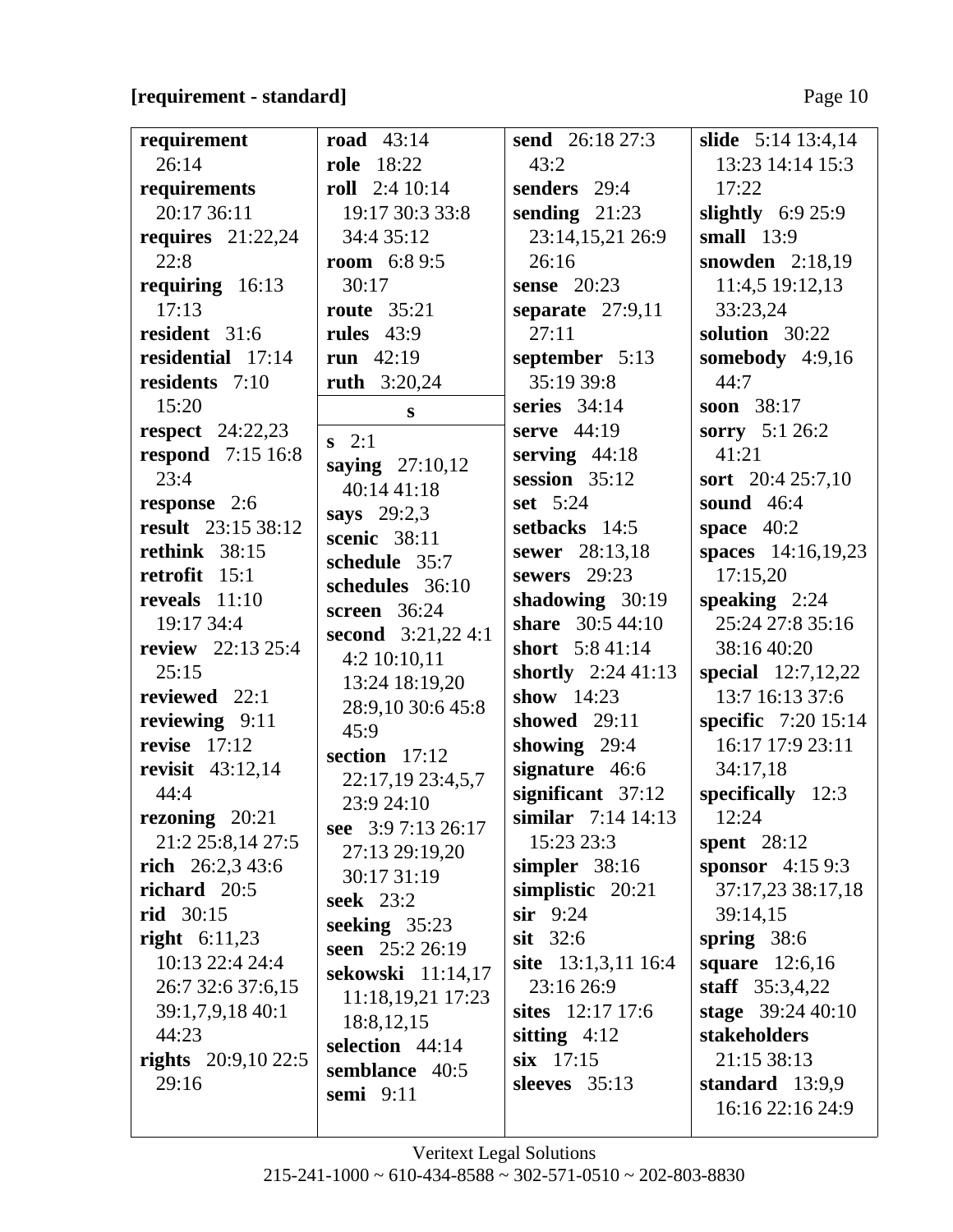### **[standards - understand]** Page 11

| standards $7:3,14$  | sure 3:12 6:4,8,16                         | 33:4,5 34:10                | toe $23:9$                |
|---------------------|--------------------------------------------|-----------------------------|---------------------------|
| 7:24 12:9,15,23,23  | 7:19:1,142:20                              | 44:12                       | tool $30:1431:10$         |
| 13:7,15 14:4,10,13  | survey 34:21 35:1                          | <b>thanks</b> $3:11\,40:13$ | 31:20 32:9                |
| 15:4,23,24 23:3     | sustainability 5:22                        | <b>that's</b> $5:24$ 17:21  | toolbox $30:14$           |
| 25:20               | sustainable 7:10                           | 26:23 27:6,16               | tools $35:2$              |
| standpoint 32:1     | 15:16,20                                   | 31:13 32:6 35:6             | topic $30:8$              |
| stark $9:3,8$       | switch 14:18                               | 36:6 37:10,13,15            | topics $30:14$            |
| start $32:18$       | t                                          | 38:21,23 39:3,19            | transcribed 1:17          |
| state 7:15 16:8     |                                            | 42:5,8                      | transcriber 46:9          |
| 23:5 35:7 43:13     | t 4:20 5:9 10:8                            | <b>there's</b> 6:3 27:10    | transcript 46:3           |
| stated 23:23        | 11:11,24 19:19                             | 29:1 35:9 36:7              | <b>transfer</b> 20:8 22:3 |
| states 6:7          | 46:1,1                                     | 37:7 40:14                  | transferred 22:5          |
| state's $6:23$      | tabled 36:14,18,21                         | <b>they're</b> $6:219:2$    | 24:2 26:13                |
| stations 14:19      | take 3:1 8:15 9:15<br>39:22                | 32:14 36:17                 | transition 40:8           |
| 15:2                | <b>taken</b> 6:4 12:20                     | thing $35:15,17$            | transparency              |
| status $4:11,18$    | <b>talked</b> 34:16                        | 36:3 39:20                  | 27:20                     |
| step $24:4$         |                                            | things $6:334:11$           | true $46:3$               |
| storage $12:5$      | talking $43:6$<br>talks $43:16$            | 36:15                       | trying $5:24\,27:18$      |
| street 6:21 7:2     | taskforce 21:11                            | think $3:76:39:4,6$         | 31:10,11 38:10,15         |
| 8:10                |                                            | 9:12,21,23 27:16            | 42:15,17,19               |
| strong $15:1631:14$ | <b>tdr</b> $21:1022:4,21$<br>23:14,21 24:6 | 28:22 29:5,17,24            | tuesday $1:10$            |
| stuck $31:9$        | <b>tdrs</b> $20:10,14,20$                  | 31:6 32:20 37:19            | tune $42:4$               |
| studies 20:18       | 20:23 21:17 22:3                           | 38:10,18 42:17,21           | turn $21:2,18$            |
| 38:13               | 22:7,9,11 24:7                             | 43:2                        | turns $27:5$              |
| sub 35:19           | 26:5,7 27:3,20,21                          | thinking $28:12$            | two 8:5 25:13 29:3        |
| subarea $35:21,24$  | 30:12 31:5,7,9,10                          | thought 20:6                | 34:13 39:13 42:6          |
| subdivision 25:3    | 32:4,13                                    | <b>three</b> 4:78:9         | type 6:17 9:12,13         |
| 34:18               | technology 6:9                             | throw 36:9                  | 9:18,19 12:5              |
| subject 10:8 40:22  | tell 37:10                                 | thursday 34:12              | 25:13                     |
| submitted 5:12      | temperature 9:14                           | tight $36:9$                | types $5:22$              |
| subsection 17:13    | tenants 16:6                               | time $3:34:1314:3$          | $\mathbf{u}$              |
| substitute 17:11    | <b>term</b> $6:12,147:2$                   | 25:17 28:12,15              | <b>udc</b> 15:11,24       |
| 18:2,3,6,7          | <b>terms</b> 28:20 29:10                   | 35:23 36:16,16              | 17:17 20:9 22:10          |
| suggest $29:9$      | testimony 31:4                             | 37:5,12 38:13               | 26:16 39:5                |
| suggesting $9:18$   | 41:9                                       | 42:19 44:15 45:3            | $uh$ 10:3                 |
| summarize $27:17$   | text 7:3,24 15:4                           | <b>title</b> 22:6           | ultimately 13:2           |
| support $12:13$     | 22:16 24:10                                | today 20:16 24:20           | unable $28:16$            |
| 30:20 31:14,19      | thank $3:58:16,18$                         | 26:5 27:20 31:21            | unanimous $11:10$         |
| 32:14               | 10:1 18:14 21:19                           | today's $27:13$             | 19:18                     |
| supports 33:3       | 24:15 28:2,11                              | 40:13                       | understand 24:19          |
|                     | 31:1 32:22,24                              |                             | 24:24 25:5,6,15           |
|                     |                                            |                             |                           |

Veritext Legal Solutions  $215 - 241 - 1000 \approx 610 - 434 - 8588 \approx 302 - 571 - 0510 \approx 202 - 803 - 8830$